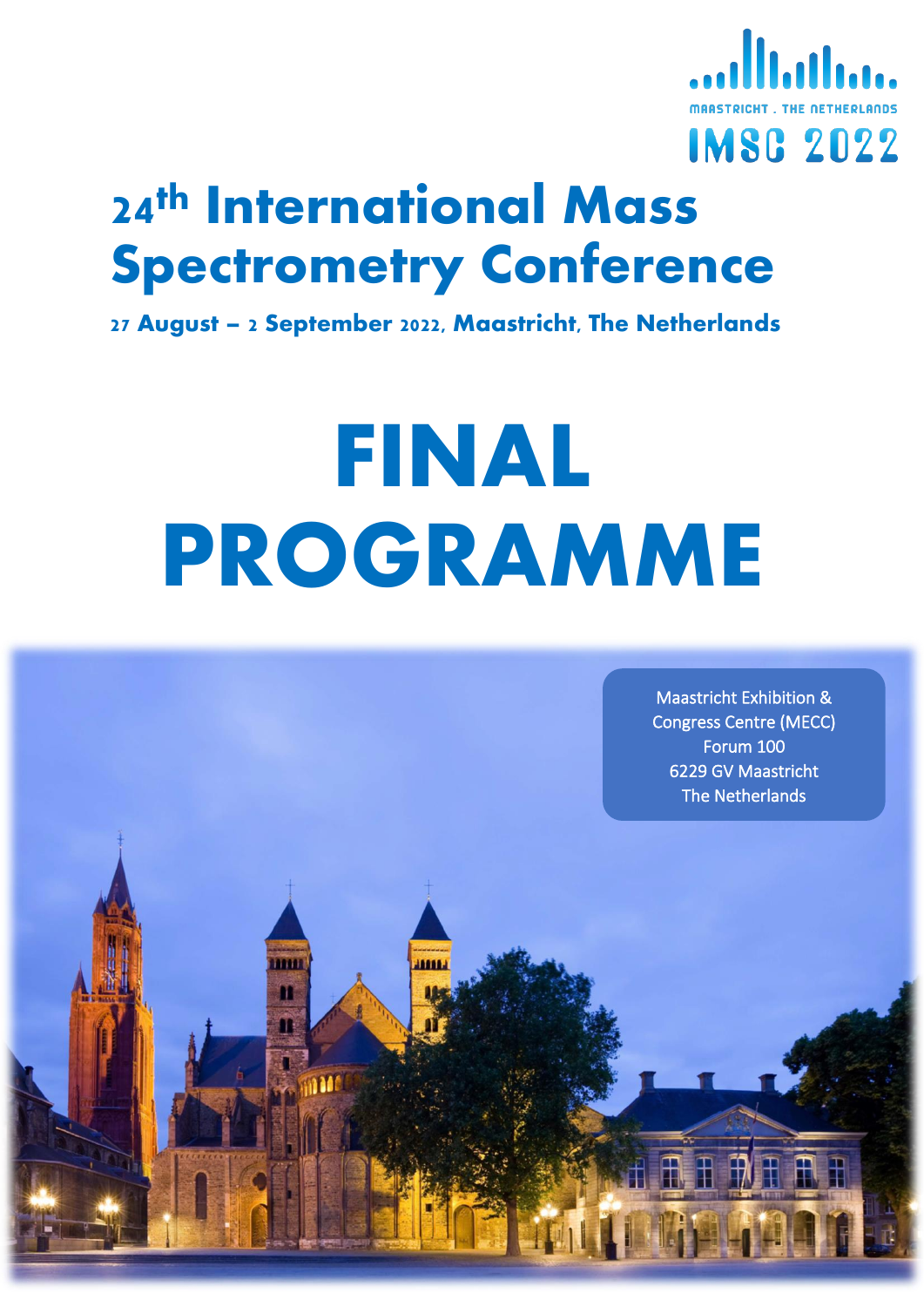|                                  |                |                                                                           |                           |                                   |                         |                                                                                |                                              |                                                                                       |                                                    | <b>PROGRAMME OVERVIEW IMSC 2022</b>                                                                                          |                                                |                                                                                 |                                                                                                                                                                         |                                                                                                                 |                                                                                                         |                                                                                                                |       |                  |
|----------------------------------|----------------|---------------------------------------------------------------------------|---------------------------|-----------------------------------|-------------------------|--------------------------------------------------------------------------------|----------------------------------------------|---------------------------------------------------------------------------------------|----------------------------------------------------|------------------------------------------------------------------------------------------------------------------------------|------------------------------------------------|---------------------------------------------------------------------------------|-------------------------------------------------------------------------------------------------------------------------------------------------------------------------|-----------------------------------------------------------------------------------------------------------------|---------------------------------------------------------------------------------------------------------|----------------------------------------------------------------------------------------------------------------|-------|------------------|
| Saturday 27-8-2022               |                | Sunday 28-8-2022                                                          |                           |                                   |                         | Monday 29-8-2022                                                               |                                              |                                                                                       |                                                    | <b>Tuesday 30-8-2022</b>                                                                                                     |                                                | <b>Wednesday 31-8-2022</b>                                                      |                                                                                                                                                                         | <b>Thursday 1-9-2022</b>                                                                                        |                                                                                                         | <b>Friday 2-9-2022</b>                                                                                         |       |                  |
|                                  | 08:30          |                                                                           |                           | 08:30                             |                         | <b>Plenary: Prof. Stephen Blanksby</b>                                         |                                              | 08:30                                                                                 |                                                    |                                                                                                                              | 08:30                                          |                                                                                 | 08:30                                                                                                                                                                   |                                                                                                                 | 08:30                                                                                                   |                                                                                                                |       |                  |
|                                  |                |                                                                           |                           | 09:00                             |                         | <b>Break</b>                                                                   |                                              | 09:00                                                                                 |                                                    | 2020 Thomson Award lectures                                                                                                  | 09:00                                          | <b>Curt Brunnée award lectures</b><br><b>Jochen Franzen award lecture</b>       | 09:00                                                                                                                                                                   | 2022 Thomson Award lectures                                                                                     | 09:00<br>同                                                                                              | ion, Lab-on-a-chip, I<br>Situ Annlication                                                                      |       |                  |
|                                  | 09:30          |                                                                           |                           | 09:30                             |                         | <b>AD</b> Environmental MS: Geo, Water,                                        |                                              | 09:30                                                                                 |                                                    |                                                                                                                              | 09:30                                          |                                                                                 | 09:30                                                                                                                                                                   |                                                                                                                 | PARAL<br>09:30                                                                                          | <b>LS</b> Proteomics: Post-Translational<br><b>Modifications and Cross-talk</b><br><b>High Resolution Mass</b> |       |                  |
|                                  | 10:00          | Short courses (workshops)                                                 |                           | 10:00                             |                         | Nibbering session on lon<br>ligh Resolution MS (Sessic                         |                                              | 10:00                                                                                 |                                                    |                                                                                                                              | 10:00                                          |                                                                                 | 10:00                                                                                                                                                                   |                                                                                                                 | 10:00                                                                                                   | ectrometry (Session B)  <br>LS Metabolomics (Session B)                                                        |       |                  |
| Short courses (workshops)        | 10:30          |                                                                           |                           | 10:30                             | ≨<br>Δ                  | LS Translational MS - Clinical and<br><b>Liquid Biopsies</b>                   |                                              | 10:30                                                                                 | <b>Coffee break</b>                                |                                                                                                                              | 10:30                                          | <b>Coffee break</b>                                                             | 10:30                                                                                                                                                                   | <b>Coffee break</b>                                                                                             | 10:30                                                                                                   | Coffee break                                                                                                   |       |                  |
|                                  | 11:00          |                                                                           |                           | 11:00                             |                         | LS MS in Structural Biology -<br><b>Crosslinking MS</b>                        |                                              | 11:00                                                                                 |                                                    | HC Young MS Scientists (Session A)                                                                                           | 11:00                                          | <b>AD</b> Cultural Heritage and                                                 | 11:00                                                                                                                                                                   | M Ion Spectroscopy, Physical and<br>Chemical principles (Session A)                                             | 11:00                                                                                                   | M Ambient Technologies and their                                                                               |       |                  |
|                                  | 11:30          |                                                                           |                           | 11:30                             |                         |                                                                                |                                              | $\begin{array}{ c c }\n11:30 & \underline{u} \\ \hline\n\vdots & \vdots\n\end{array}$ |                                                    | <b>IM</b> Ion Spectroscopy, Physical and<br>Chamical principles                                                              | 11:30<br>ARALLEL                               | <b>I</b> lonization technologies<br>LS Translational MS - Cancer and            | 11:30                                                                                                                                                                   | <b>M</b> Separation & Hyphenati<br>PARALLEL<br><b>Session A. Small Molecules</b><br>LS Metabolomics (Session A) | 11:30<br>围                                                                                              | LS Imaging MS - applications in Life                                                                           |       |                  |
|                                  | 12:00          |                                                                           |                           | 12:00                             |                         |                                                                                | Poster sessions (A) & coffee break           | 12:00                                                                                 | ்<br>LS Glycomics & Glycoproteomics<br>(Session A) |                                                                                                                              | 12:00<br>Immunology<br>LS Proteomics: Top down | 12:00                                                                           | LS Cross-omics, Data Integration and<br><b>Bioinformatics for MS</b>                                                                                                    | <b>ARAL</b><br>12:00                                                                                            | <b>Sciences &amp; Health (Session B)</b><br>FP Food, Nutrition & Agriculture<br>HC JMS Awardees session |                                                                                                                |       |                  |
|                                  | 12:30          |                                                                           |                           | 12:30                             |                         |                                                                                |                                              | 12:30                                                                                 |                                                    | FP Biopharmaceuticals & Vaccines                                                                                             | 12:30                                          | LS Imaging MS - applications in Life<br><b>Science &amp; Health (Session A)</b> | 12:30                                                                                                                                                                   | FP Biosimilars, Biobetters and<br>Glycoengineering                                                              | 12:30                                                                                                   |                                                                                                                |       |                  |
|                                  | 13:00          |                                                                           |                           | 13:00                             |                         |                                                                                |                                              | 13:00                                                                                 | Lunch break + Vendor shows                         |                                                                                                                              | 13:00                                          | Lunch break + Vendor shows                                                      | 13:00                                                                                                                                                                   | Lunch break + Vendor shows                                                                                      | 13:00                                                                                                   | Lunch break + Vendor shows                                                                                     |       |                  |
| <b>Short courses (workshops)</b> | 13:30          |                                                                           | Short courses (workshops) | 13:30                             |                         |                                                                                | Lunch break + Vendor shows                   |                                                                                       | 13:30                                              |                                                                                                                              |                                                | 13:30                                                                           |                                                                                                                                                                         | 13:30                                                                                                           |                                                                                                         |                                                                                                                | 13:30 |                  |
|                                  | 14:00          |                                                                           |                           |                                   |                         |                                                                                |                                              |                                                                                       |                                                    | 14:00                                                                                                                        |                                                |                                                                                 | 14:00                                                                                                                                                                   |                                                                                                                 | 14:00                                                                                                   |                                                                                                                | 14:00 | Plenary session: |
|                                  | 14:30          |                                                                           |                           | 14:30<br>15:00                    |                         | Poster sessions (A) & coffee break                                             |                                              | 14:30                                                                                 | Poster sessions (A) & coffee break                 | 14:30<br>Poster sessions (B) & coffee break                                                                                  | 14:30                                          | Poster sessions (B) & coffee break                                              | 14:30                                                                                                                                                                   | prof. Pieternel Levelt                                                                                          |                                                                                                         |                                                                                                                |       |                  |
|                                  | 15:00          |                                                                           |                           |                                   |                         |                                                                                |                                              | 15:00                                                                                 |                                                    |                                                                                                                              | 15:00                                          |                                                                                 | 15:00                                                                                                                                                                   |                                                                                                                 | 15:00                                                                                                   | <b>Closing ceremony</b>                                                                                        |       |                  |
|                                  | 15:30          |                                                                           |                           | 15:30                             |                         |                                                                                |                                              | 15:30                                                                                 | <b>Forensic Sciences</b>                           |                                                                                                                              | 15:30                                          | HC MS in the Netherlands (NVMS<br>session)                                      | 15:30                                                                                                                                                                   | <b>AD</b> Homeland Security, Explosive                                                                          | 15:30                                                                                                   |                                                                                                                |       |                  |
|                                  | 16:00          | <b>Welcome Ceremony</b><br><b>Plenary session:</b><br>prof. Paola Picotti |                           | $16:00$ $-1$<br>$\frac{16:30}{6}$ |                         | ternative Dissociation Meth<br>Data Sciences in MS (Session A<br>LS Lipidomics |                                              | $16:00$ <u>H</u>                                                                      | s Analyzers —                                      | LS MS in Structural Biology - Native<br><b>MS, HDX-MS (Session A)</b>                                                        | $16:00$ =                                      | <b>Imaging MS - Instrumentation ar</b>                                          | $\begin{array}{r} 16:00\\  \  \, 16:30\\  \  \, 0\\  \  \, 0\\ \end{array} \quad \begin{array}{r} \text{d} \\ \text{d} \\ \text{d} \\ \text{d} \\ \text{e} \end{array}$ | Beyond Mass Spectrometry:<br><b>Making MS obsolete</b><br><b>LS</b> Proteomics: Protein-Protein                 | 16:00                                                                                                   |                                                                                                                |       |                  |
|                                  | 16:30          |                                                                           |                           | 17:00                             |                         | LS Single Cell MS / in Cell MS<br>FP Toxicology and Metabolism                 |                                              | $16:30$ $Z$                                                                           | <b>Separation &amp; Hypher</b>                     | $16:30$ $Z$<br>LS Proteomics: Quantification<br><b>BM</b> Polymers and Synthetic Molecules<br>LS Glycomics & Glycoproteomics |                                                | Interaction<br>δ.<br>HC Young MS Scientists (Session B)                         | 16:30                                                                                                                                                                   | <b>Closing reception</b>                                                                                        |                                                                                                         |                                                                                                                |       |                  |
|                                  | 17:00<br>17:30 |                                                                           |                           |                                   |                         |                                                                                |                                              | 17:00                                                                                 | <b>MS in Systems biology</b>                       | LS Cellular Signaling Processes and 17:00                                                                                    |                                                | (Session B)                                                                     | 17:00                                                                                                                                                                   | LS MS in Structural Biology - Native<br>MS, HDX-MS (Session B)                                                  | 17:00                                                                                                   |                                                                                                                |       |                  |
|                                  |                | prof. Bernd Bodenmiller                                                   |                           | 17:30                             |                         | break                                                                          |                                              | 17:30                                                                                 |                                                    | break                                                                                                                        | 17:30                                          | break                                                                           | 17:30                                                                                                                                                                   | break                                                                                                           | 17:30                                                                                                   |                                                                                                                |       |                  |
|                                  | 18:00          |                                                                           |                           | 18:00                             |                         |                                                                                |                                              | 18:00                                                                                 |                                                    |                                                                                                                              | 18:00                                          |                                                                                 | 18:00                                                                                                                                                                   |                                                                                                                 | 18:00                                                                                                   |                                                                                                                |       |                  |
|                                  | 18:30          |                                                                           |                           | 18:30                             |                         |                                                                                |                                              | 18:30                                                                                 |                                                    |                                                                                                                              | 18:30                                          |                                                                                 | 18:30                                                                                                                                                                   |                                                                                                                 | 18:30                                                                                                   |                                                                                                                |       |                  |
|                                  | 19:00          | <b>Welcome reception</b>                                                  |                           | 19:00                             | <b>FEMS</b><br>Workshop | <b>Focus Group</b><br><b>Native MS</b>                                         | <b>Focus Group</b><br><b>Instrumentation</b> | 19:00                                                                                 | <b>Focus Group</b><br><b>Imaging MS</b>            | <b>Focus Group</b><br><b>Forensics</b>                                                                                       | 19:00                                          | <b>Career workshop</b>                                                          | 19:00                                                                                                                                                                   |                                                                                                                 | 19:00                                                                                                   |                                                                                                                |       |                  |
|                                  | 19:30          |                                                                           |                           | 19:30                             |                         |                                                                                |                                              | 19:30                                                                                 |                                                    |                                                                                                                              | 19:30                                          |                                                                                 | 19:30                                                                                                                                                                   | Conference party/dinner                                                                                         | 19:30                                                                                                   |                                                                                                                |       |                  |
|                                  | 20:00          |                                                                           | Affiliates dinner         | 20:00                             |                         |                                                                                |                                              | 20:00                                                                                 |                                                    |                                                                                                                              | 20:00                                          |                                                                                 | 20:00                                                                                                                                                                   |                                                                                                                 | 20:00                                                                                                   |                                                                                                                |       |                  |
|                                  |                | 20:30<br>21:00                                                            |                           | 20:30                             |                         |                                                                                |                                              | 20:30                                                                                 |                                                    |                                                                                                                              | 20:30                                          |                                                                                 | 20:30                                                                                                                                                                   |                                                                                                                 | 20:30<br>21:00                                                                                          |                                                                                                                |       |                  |
|                                  |                |                                                                           |                           | 21:00<br>21:00                    |                         | 21:00                                                                          |                                              | 21:00                                                                                 |                                                    |                                                                                                                              |                                                |                                                                                 |                                                                                                                                                                         |                                                                                                                 |                                                                                                         |                                                                                                                |       |                  |
|                                  | 21:30          |                                                                           |                           | 21:30                             |                         |                                                                                |                                              | 21:30                                                                                 |                                                    |                                                                                                                              | 21:30                                          |                                                                                 | 21:30                                                                                                                                                                   |                                                                                                                 | 21:30                                                                                                   |                                                                                                                |       |                  |
|                                  |                |                                                                           |                           |                                   |                         |                                                                                |                                              |                                                                                       |                                                    |                                                                                                                              |                                                |                                                                                 |                                                                                                                                                                         |                                                                                                                 |                                                                                                         |                                                                                                                |       |                  |

Session themes legend: MInstrumentation and Methods LS Life Sciences & Health FP Food and (Bio)Pharma BM Biomaterials AD Mass Spectrometry across Disciplines HC Hors Catégorie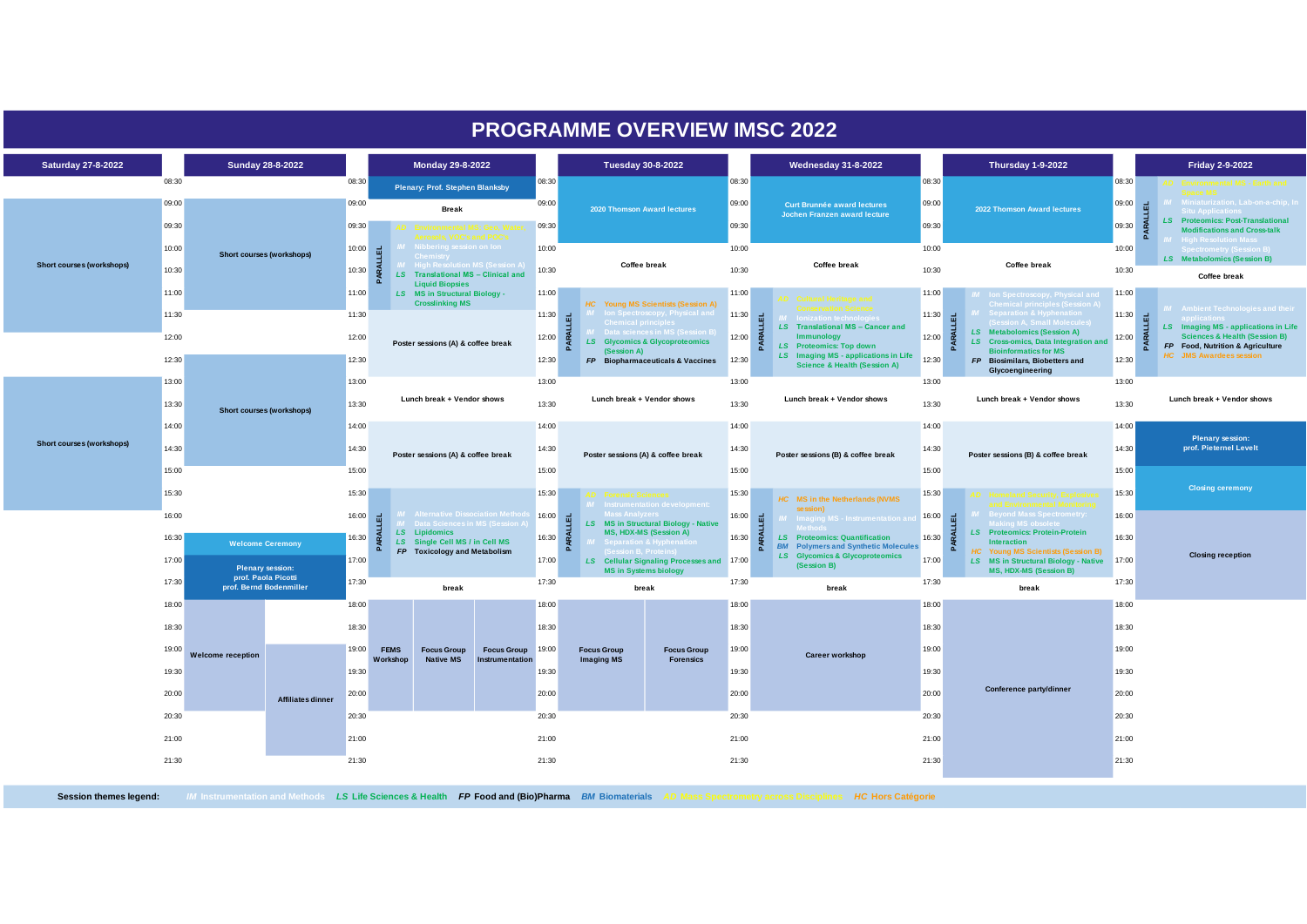## Table of Content

| Data sciences in MS/AI/Chemometrics/identification/modelling - Session A  13 |  |
|------------------------------------------------------------------------------|--|
|                                                                              |  |
|                                                                              |  |
|                                                                              |  |
|                                                                              |  |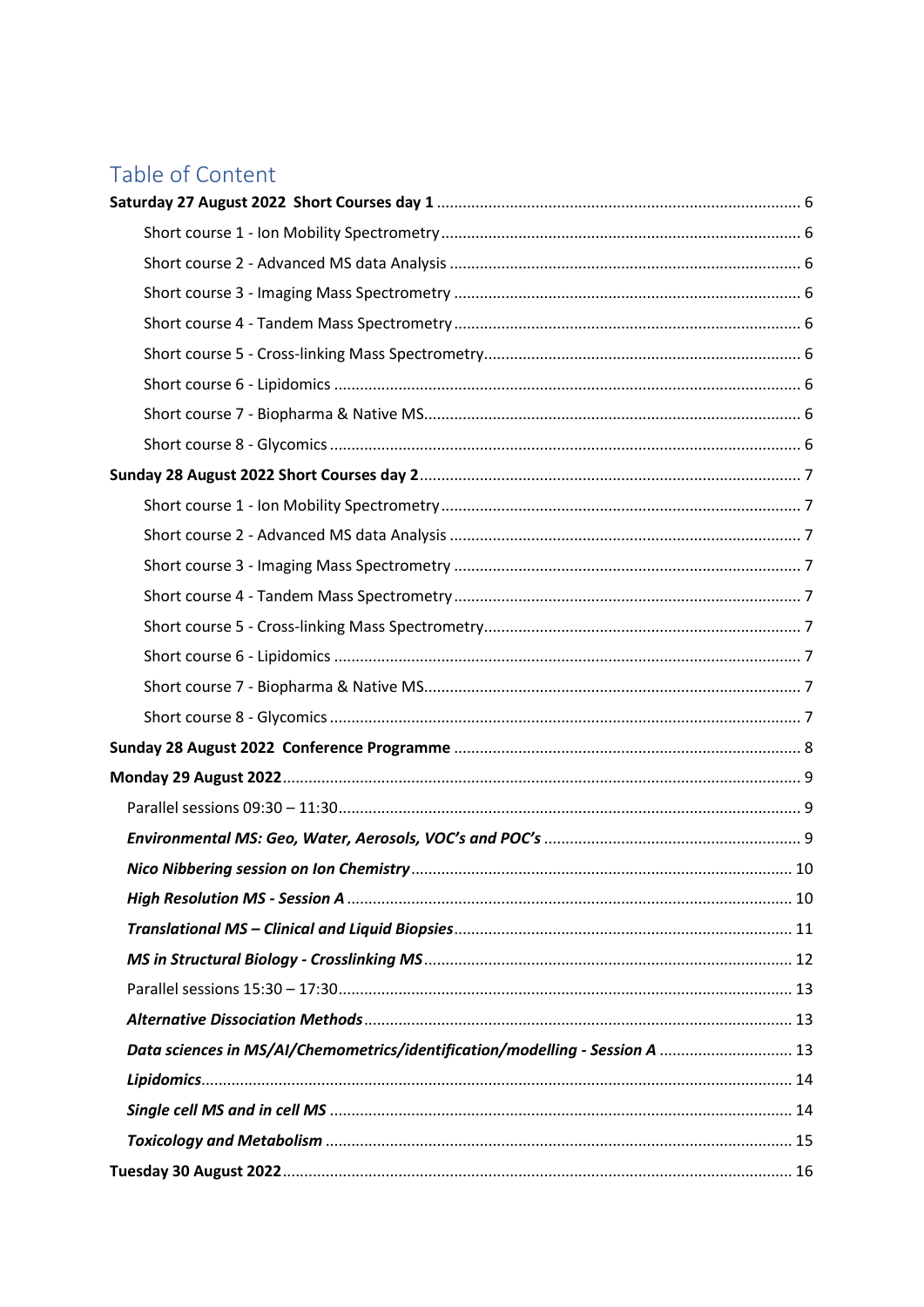# Malletter Comparison Comparison **IMSG 2022**

| Ion Spectroscopy, Physical and Chemical principles underlying MS - Session B 17     |  |
|-------------------------------------------------------------------------------------|--|
| Data sciences in MS/AI/Chemometrics/identification/modelling - Session B  17        |  |
|                                                                                     |  |
|                                                                                     |  |
|                                                                                     |  |
|                                                                                     |  |
|                                                                                     |  |
|                                                                                     |  |
| Separation & Hyphenation; chromatography, electrophoresis - Session B, proteins  21 |  |
|                                                                                     |  |
|                                                                                     |  |
|                                                                                     |  |
|                                                                                     |  |
|                                                                                     |  |
|                                                                                     |  |
|                                                                                     |  |
|                                                                                     |  |
|                                                                                     |  |
|                                                                                     |  |
|                                                                                     |  |
|                                                                                     |  |
|                                                                                     |  |
|                                                                                     |  |
|                                                                                     |  |
|                                                                                     |  |
| Ion Spectroscopy, Physical and Chemical principles underlying MS - Session A  30    |  |
| Separation & Hyphenation; Chromatography, Electrophoresis - Small Molecules 31      |  |
|                                                                                     |  |
|                                                                                     |  |
|                                                                                     |  |
|                                                                                     |  |
|                                                                                     |  |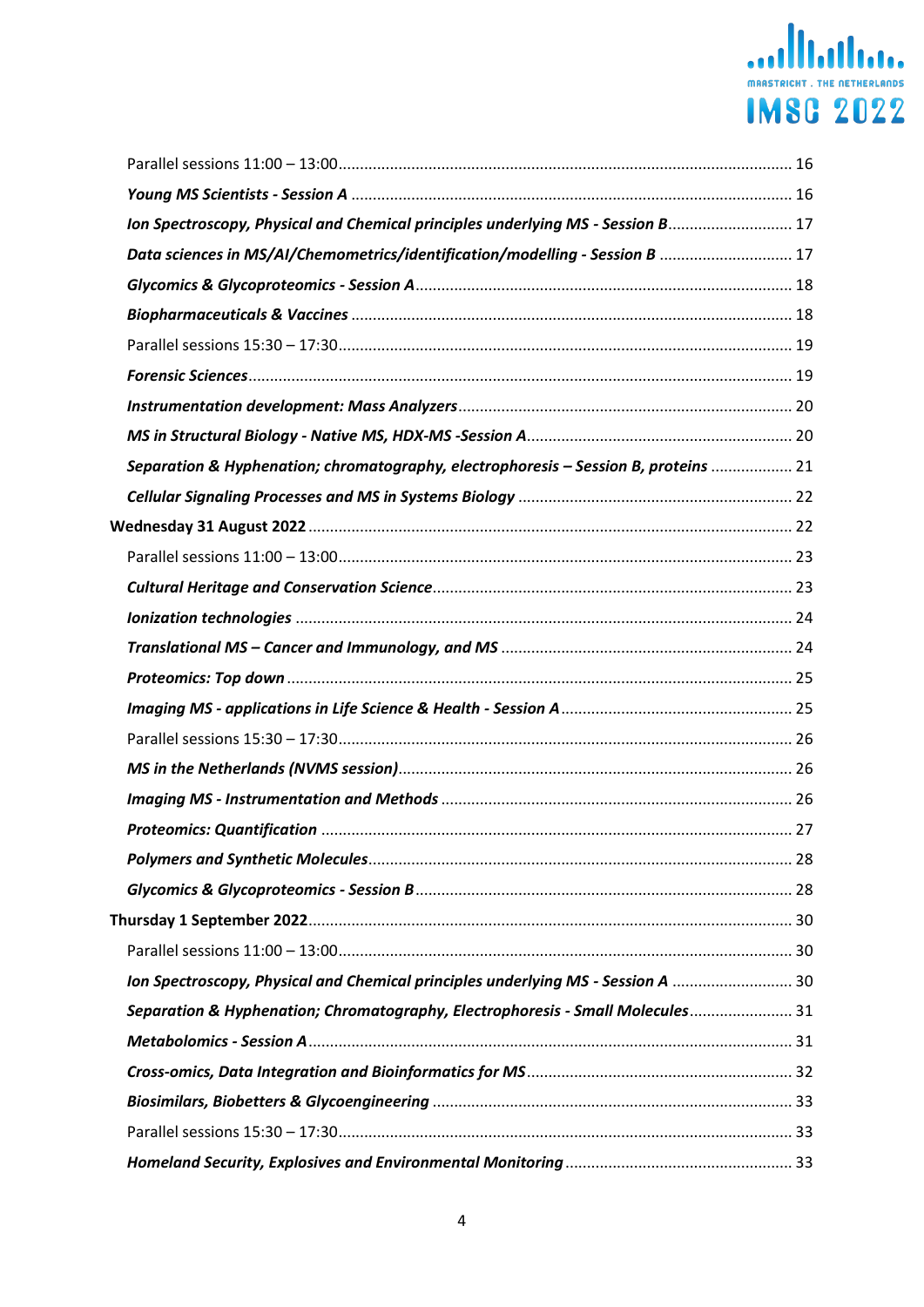## **MARSTRICHT. THE NETHERLANDS IMSG 2022**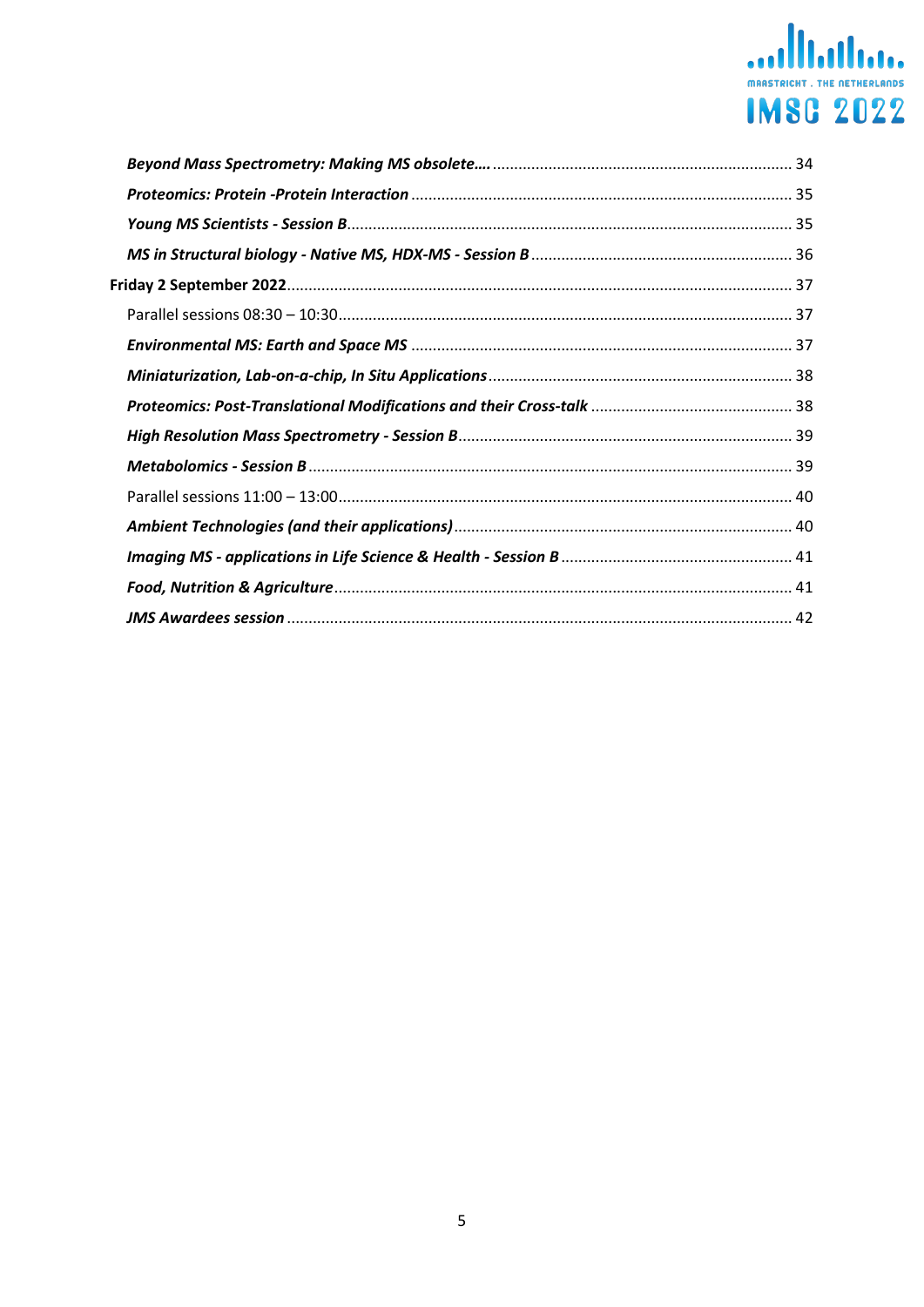

# <span id="page-5-0"></span>Saturday 27 August 2022 Short Courses day 1

09:00 Start short courses day 1 10:30 Morning break 12:30 Lunch 15:00 Afternoon break 17:00 End of short courses day 1

<span id="page-5-1"></span>Short course 1 - Ion Mobility Spectrometry *Lecturers: Valerie Gabelica & Tim Causon*

<span id="page-5-2"></span>Short course 2 - Advanced MS data Analysis *Lecturers: Pratik Jagtap & Tim Griffin*

<span id="page-5-3"></span>Short course 3 - Imaging Mass Spectrometry *Lecturers: Martina Marchetti-Deschman & Eva Cuypers*

<span id="page-5-4"></span>Short course 4 - Tandem Mass Spectrometry *Lecturers: Vicki Wysocki & Ljiljana Pasa-Tolic*

<span id="page-5-5"></span>Short course 5 - Cross-linking Mass Spectrometry *Lecturers: Juri Rappsilber & Pascal Albanese*

<span id="page-5-6"></span>Short course 6 - Lipidomics *Lecturers: Steve Blanksby & Michal Holcapek*

<span id="page-5-7"></span>Short course 7 - Biopharma & Native MS *Lecturers: Sarah Cianferani & Valentina Datri*

<span id="page-5-8"></span>Short course 8 - Glycomics *Lecturers: Guinevere Lageveen-Kammeijer & Noortje de Haan*

Short course 9 - Clinical Proteomics *Lecturers: Sander Piersma & Irene Bijnsdorp*

Short course 10 - Computional Proteomics *Lecturers: David Tab & Quentin Giaigianetto*

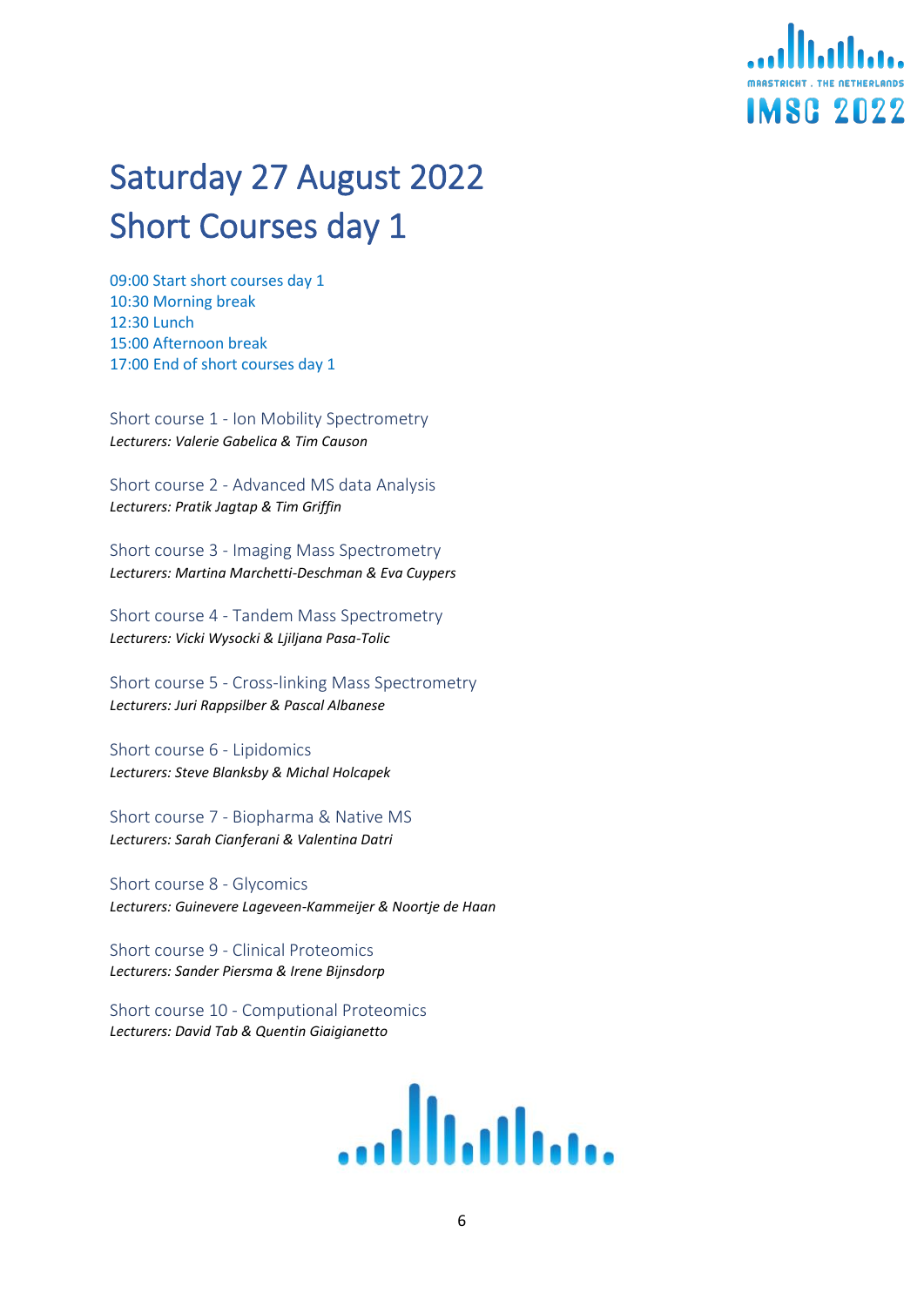# **IMSG 2022**

# <span id="page-6-0"></span>Sunday 28 August 2022 Short Courses day 2

09:00 Start short courses day 2 10:30 Morning break 12:30 Lunch 15:00 End short courses day 2

<span id="page-6-1"></span>Short course 1 - Ion Mobility Spectrometry *Lecturers: Valerie Gabelica & Tim Causon*

<span id="page-6-2"></span>Short course 2 - Advanced MS data Analysis *Lecturers: Pratik Jagtap & Tim Griffin*

<span id="page-6-3"></span>Short course 3 - Imaging Mass Spectrometry *Lecturers: Martina Marchetti-Deschman & Eva Cuypers*

<span id="page-6-4"></span>Short course 4 - Tandem Mass Spectrometry *Lecturers: Vicki Wysocki & Ljiljana Pasa-Tolic*

<span id="page-6-5"></span>Short course 5 - Cross-linking Mass Spectrometry *Lecturers: Juri Rappsilber & Pascal Albanese*

<span id="page-6-6"></span>Short course 6 - Lipidomics *Lecturers: Stephen Blanksby & Michal Holcapek*

<span id="page-6-7"></span>Short course 7 - Biopharma & Native MS *Lecturers: Sarah Cianferani & Valentina D'Atri*

<span id="page-6-8"></span>Short course 8 - Glycomics *Lecturers: Guinevere Lageveen-Kammeijer & Noortje de Haan*

Short course 9 - Clinical Proteomics *Lecturers: Sander Piersma & Irene Bijnsdorp*

Short course 10 - Computional Proteomics *Lecturers: David Tab & Quentin Giai Gianetto*

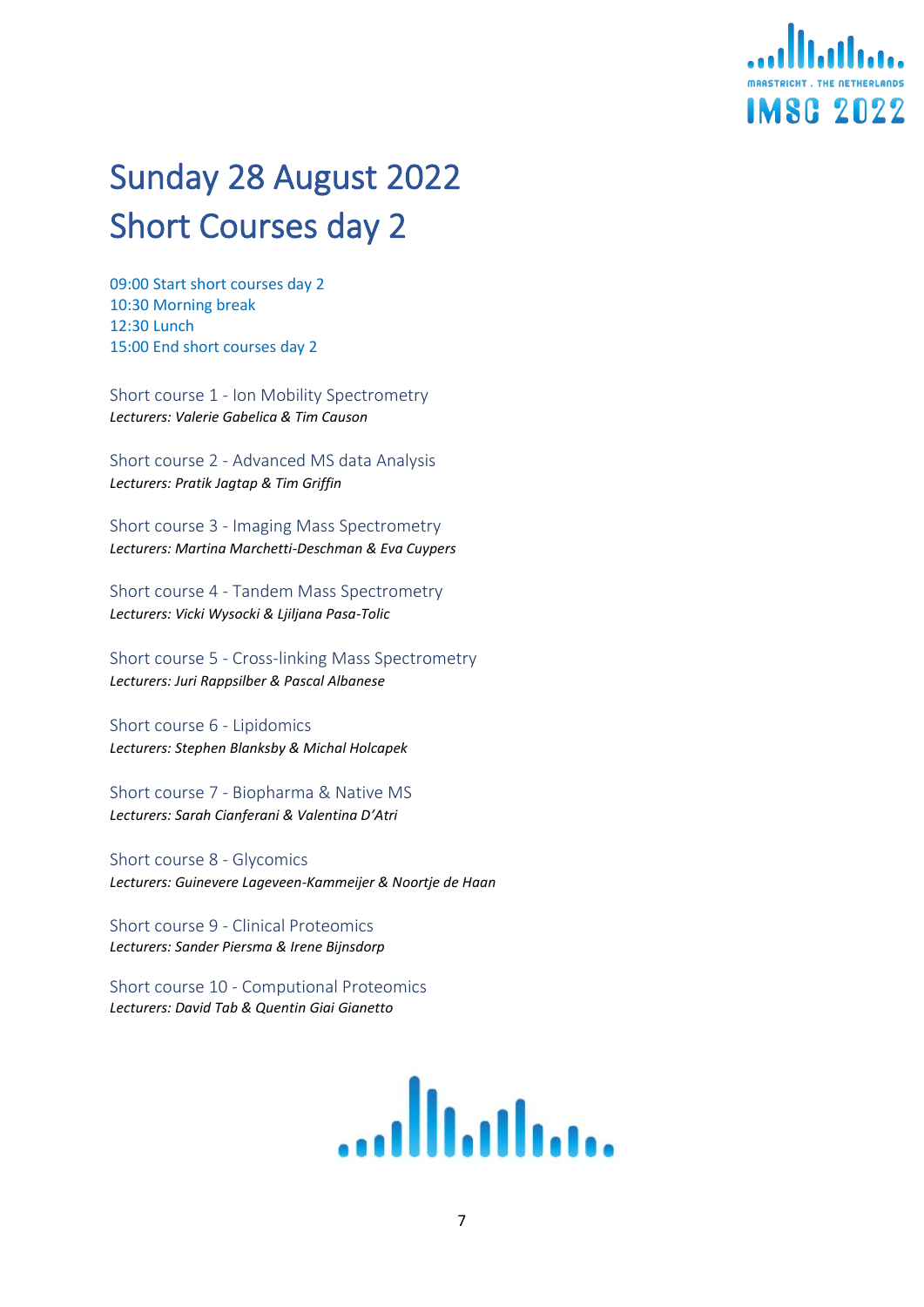

# <span id="page-7-0"></span>Sunday 28 August 2022 Conference Programme

16:30 – 17:00 Welcome ceremony in the plenary room – Auditorium 1-2

| $17:00 - 17:30$ | <b>Plenary: TITLE TO BE ANNOUNCED</b>                                                                             | Prof. Paola Picotti<br>ETH Zürich, Institute of<br><b>Molecular Systems</b><br>Biology |
|-----------------|-------------------------------------------------------------------------------------------------------------------|----------------------------------------------------------------------------------------|
| $17:30 - 18:00$ | Plenary: #807 - Highly multiplexed imaging of<br>tissues with subcellular resolution by imaging mass<br>cytometry | Prof. Bernd Bodenmiller<br>University of Zürich, ETH<br>Zürich                         |
|                 | 18:00 - 20:30 Welcome reception in the exhibition area                                                            |                                                                                        |

19:00 – 21:30 Affiliates dinner

<u>...</u><br>||||||||||||||...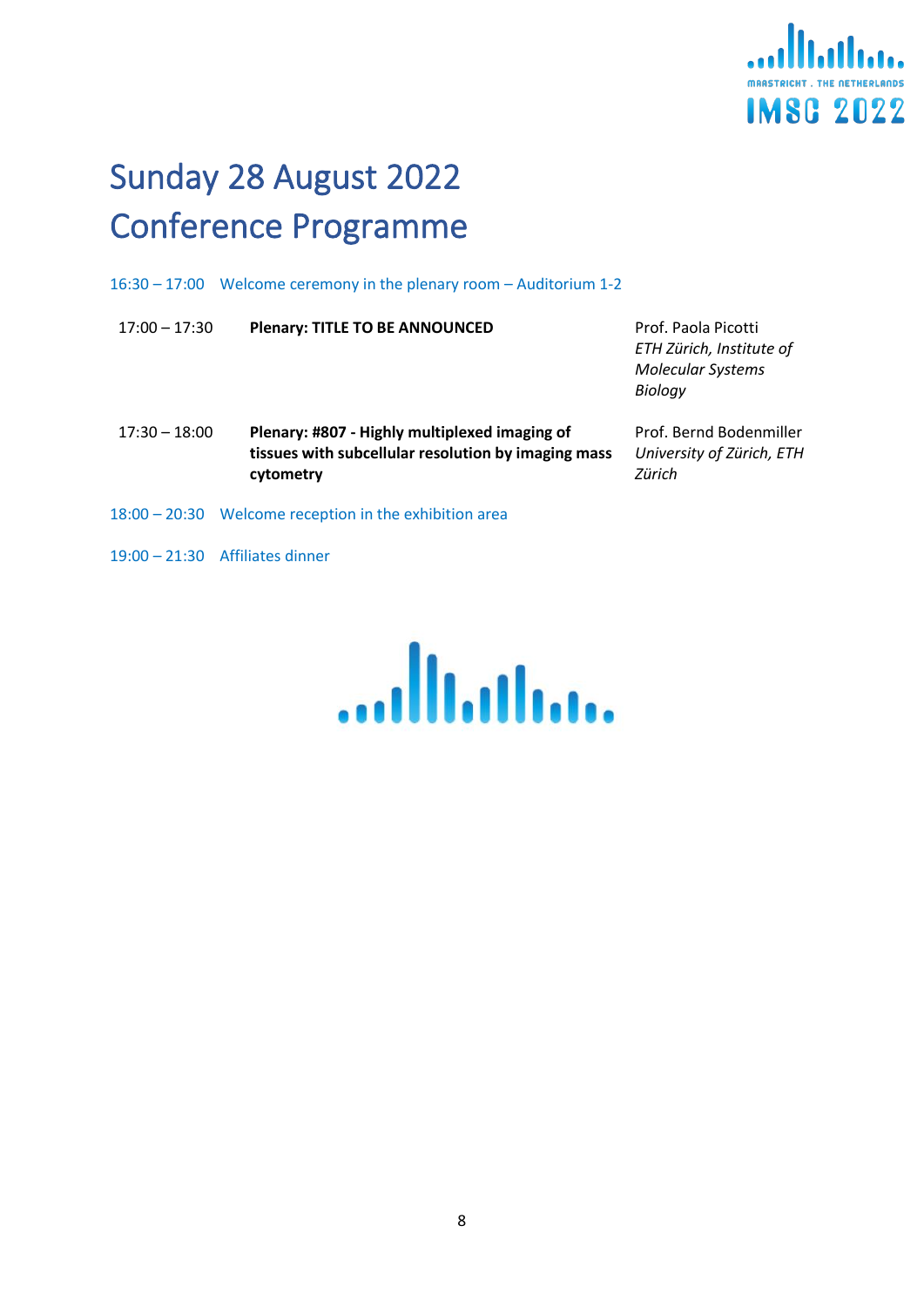

## <span id="page-8-0"></span>Monday 29 August 2022

08:30 – 09:15 Plenary session in the plenary room – Auditorium 1-2

- 08:30 09:15 **Plenary: #804 - Getting our fats straight: an international adventure in isomer-resolved lipidomics**
- 09:15 09:30 Coffee break
- 09:30 11:30 Parallel sessions (morning)
- 11:30 13:00 Poster sessions (A) & coffee break
- 13:00 14:00 Lunch break & vendor shows
- 14:00 15:30 Poster sessions (A) & coffee break
- 15:30 17:30 Parallel sessions (afternoon)
- 17:30 18:00 Break
- 18:00 20:30 FEMS workshop IMSF Focus group: Native MS IMSF Focus group: Instrumentation

Prof. Stephen Blanksby *Queensland University of Technology*



#### <span id="page-8-1"></span>Parallel sessions 09:30 – 11:30

## <span id="page-8-2"></span>*Environmental MS: Geo, Water, Aerosols, VOC's and POC's*

| Theme:                | Mass spectrometry across disciplines                                                                                                                            |                                                                       |
|-----------------------|-----------------------------------------------------------------------------------------------------------------------------------------------------------------|-----------------------------------------------------------------------|
| <b>Chair:</b>         | Anneli Kruve                                                                                                                                                    |                                                                       |
| <b>Presentations:</b> |                                                                                                                                                                 |                                                                       |
| $09:30 - 09:50$       | <b>Keynote: TITLE TO BE ANNOUNCED</b>                                                                                                                           | Frederic Béen<br><b>KWR Water Research</b><br><i><b>Institute</b></i> |
| $09:50 - 10:06$       | <b>Oral: #22 Cheminformatics and High Resolution Mass</b><br>Spectrometry in Historical Exposomics of the Minette Region                                        | Dagny Aurich<br>University of<br>Luxembourg                           |
| $10:06 - 10:22$       | Oral: #156 Polyethylenoxide in the aquatic environment -<br>development and optimisation of a quantitative trace-analytical<br>method and first occurrence data | <b>Frances Pauelsen</b><br>JLU Gießen                                 |
| $10:22 - 10:38$       | Oral: #196 Metaproteomics: a new tool in wastewater<br>surveillance                                                                                             | Claudia Tugui<br>Delft University of<br><b>Technology</b>             |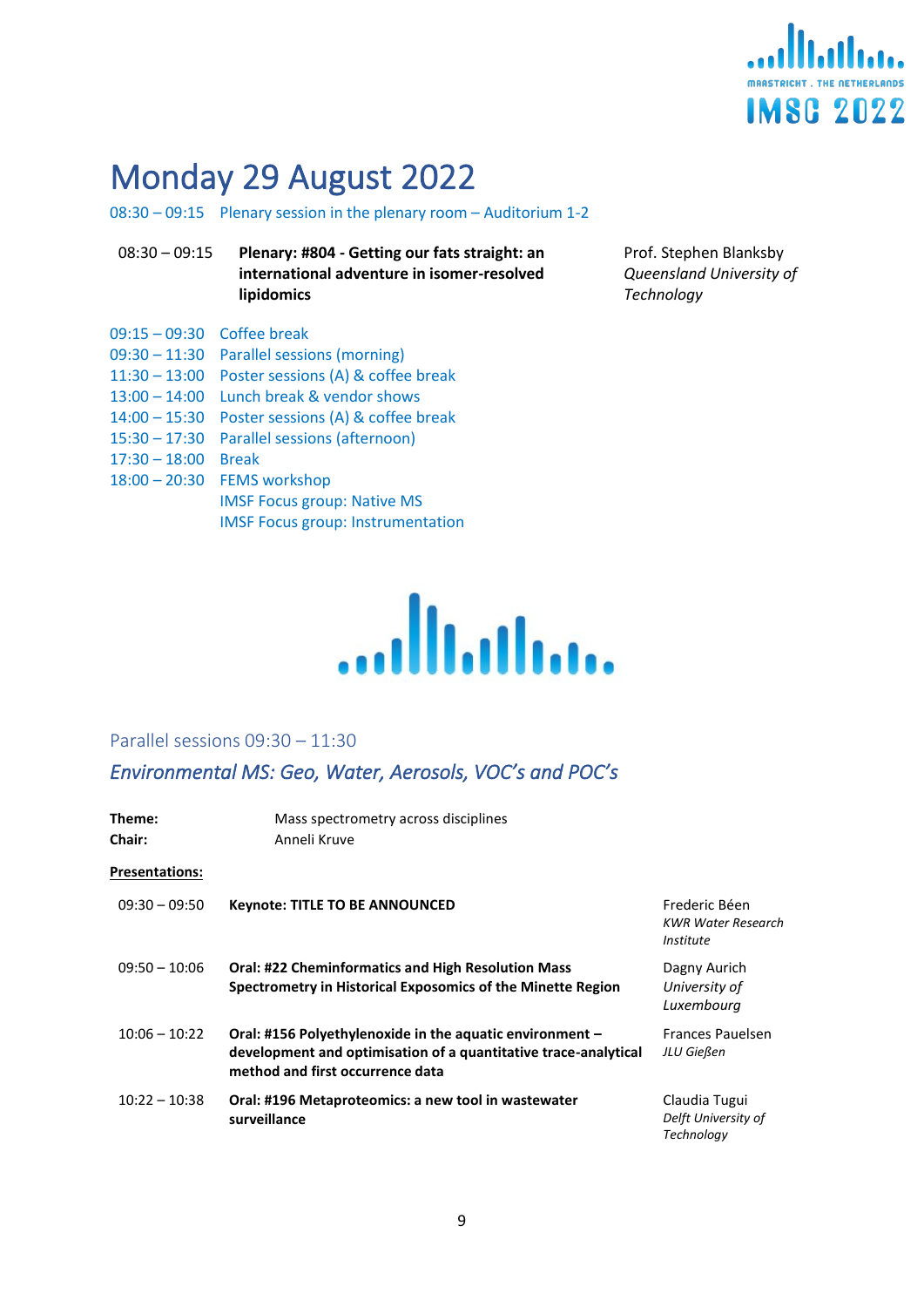

| $10:38 - 10:54$ | Oral: #704 Screening of transformation products and         |
|-----------------|-------------------------------------------------------------|
|                 | intermediates of emerging contaminants from simulated       |
|                 | aerobic degradation tests coupled with HPLC-MS <sup>n</sup> |
|                 |                                                             |

| Oral: #357 The Identification of Thyroid Hormone System |
|---------------------------------------------------------|
| Disrupting Compounds in Human Cord Blood Samples using  |
| <b>Effect-Directed Analysis</b>                         |
|                                                         |

11:10 – 11:30 Panel discussion with speakers

Federico Ivanic *Institute of Environmental Research and Engineering, UNSAM-CONICET*

Jeroen Meijer *Vrije Universiteit Amsterdam*

#### Parallel sessions 09:30 – 11:30

## <span id="page-9-0"></span>*Nico Nibbering session on Ion Chemistry*

| Theme:<br><b>Chair:</b> | Instrumentation and methods<br><b>Michael Gross</b>                                                                                                   |                                                 |
|-------------------------|-------------------------------------------------------------------------------------------------------------------------------------------------------|-------------------------------------------------|
| <b>Presentations:</b>   |                                                                                                                                                       |                                                 |
| $09:30 - 09:50$         | Keynote: #100 Reaction Acceleration in Microdroplets: Scope<br>and Mechanisms                                                                         | <b>Graham Cooks</b><br><b>Purdue University</b> |
| $09:50 - 10:06$         | Oral: #5 The First Mass Analyzer in the Netherlands                                                                                                   | Albert Heck<br><b>Utrecht University</b>        |
| $10:06 - 10:22$         | Oral: #94 Excited state N-atoms in transform aromatic<br>hydrocarbons into N heterocycles in a low-temperature plasma                                 | Renato Zenobi<br>ETH Zürich                     |
| $10:22 - 10:38$         | Oral: #113 Synthesizing New Molecules in the Condensed Phase<br><b>Using Gaseous Molecular Fragment Ions</b>                                          | Jonas Warneke<br>Leipzig University             |
| $10:38 - 10:54$         | Oral: #228 Cyclic peptide protomers detection in the gas phase:<br>impact on CCS measurement and fragmentation patterns                               | Edwin De Pauw<br>University of Liege            |
| $10:54 - 11:10$         | Oral: #164 Unravelling the peptides' aggregation mechanism:<br>The challenge of IM-MS instrumentation to probe<br>heterogeneous and fragile processes | Agathe Depraz Depland<br>Vrije Universiteit     |
| $11:10 - 11:30$         | Panel discussion with speakers                                                                                                                        |                                                 |

#### Parallel sessions 09:30 – 11:30

## <span id="page-9-1"></span>*High Resolution MS - Session A*

| Theme:                | Instrumentation and methods                                                                                                                                         |                                              |
|-----------------------|---------------------------------------------------------------------------------------------------------------------------------------------------------------------|----------------------------------------------|
| Chair:                | Yury Tsybin                                                                                                                                                         |                                              |
| <b>Presentations:</b> |                                                                                                                                                                     |                                              |
| $09:30 - 09:50$       | Keynote: #571 Towards spatial and cell resolved omics using<br>advanced FTMs approaches                                                                             | Liiliana Pasa-Tolic<br>PNNL                  |
| $09:50 - 10:06$       | Oral: #498 High-accuracy MS of exotic atomic nuclei by phase-<br>imaging ion-cyclotron-resonance and multi-reflection time-of-<br>flight MS at SHIPTAP and ISOLTRAP | Lutz Schweikhard<br>University of Greifswald |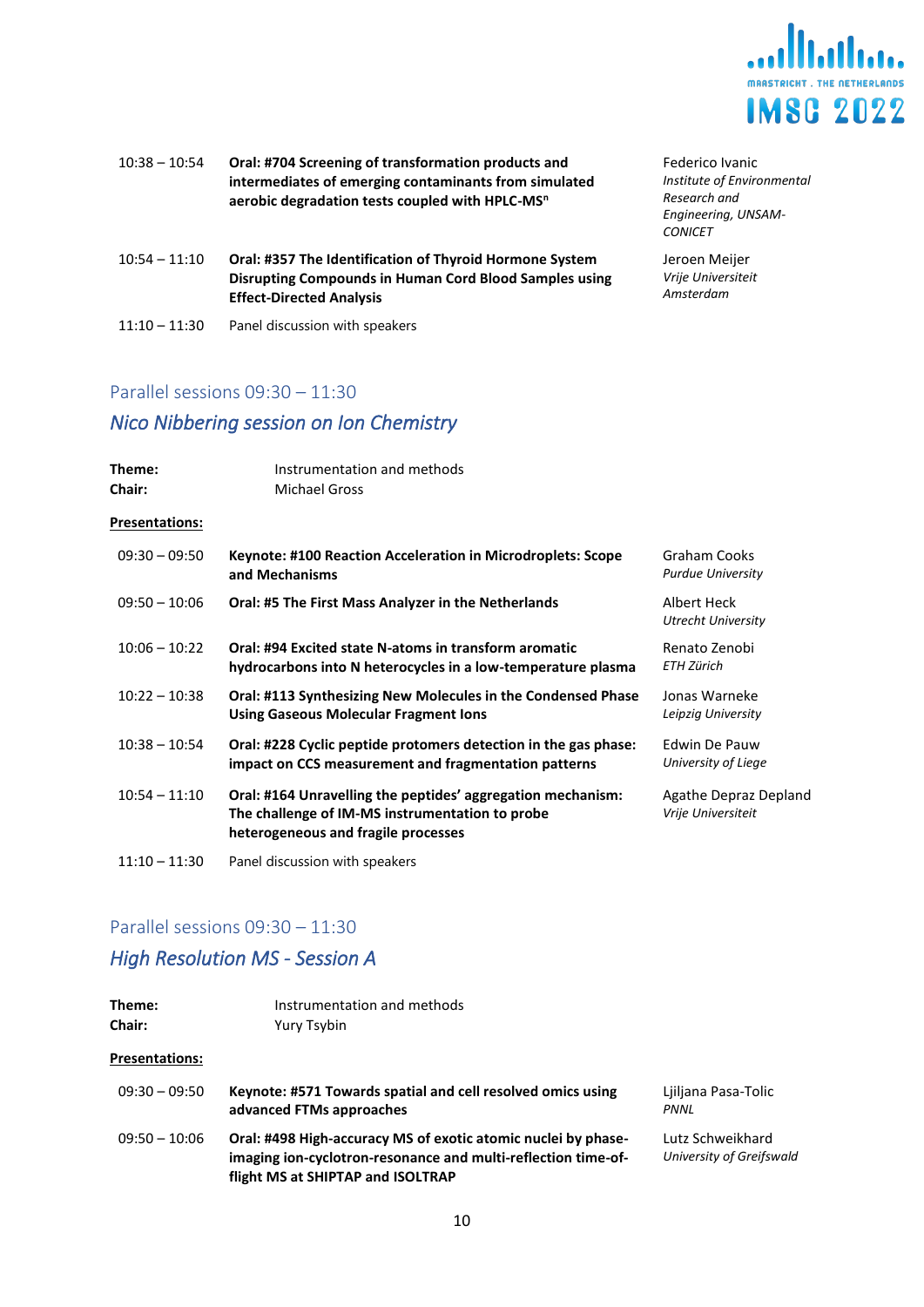

| $10:06 - 10:22$ | Oral: #690 Insights into surprisingly boring lives of high-mass<br>ions by chasing single particles using segmented Fourier<br><b>Transform</b> | Tobias<br><b>Thermo</b>        |
|-----------------|-------------------------------------------------------------------------------------------------------------------------------------------------|--------------------------------|
| $10:22 - 10:38$ | Oral: #601 Application of OCULAR approach on 15 T solariX XR<br>for bitumen analysis                                                            | Benedi<br>Universi             |
| $10:38 - 10:54$ | Oral: #660 Analysis of supercomplex mixtures by multi-step<br>Liquid Chromatography and online High-Resolution Mass<br>Spectrometry             | Jens Dr<br>Max-Pla<br>Kohlenfo |
| $10:54 - 11:10$ | Oral: #688 Super-resolutive genetic algorithm for improved FT-<br><b>ICR MS resolution</b>                                                      | Marc H<br><b>CNRS</b>          |
| $11:10 - 11:30$ | Panel discussion with speakers                                                                                                                  |                                |

P. Wörner *Thermo Fisher Scientific*

ct Gannon *University of Warwick*

reschmann *Max-Planck-Institute for*  .<br>*Korschung* 

laegelin

## Parallel sessions 09:30 – 11:30

## <span id="page-10-0"></span>*Translational MS – Clinical and Liquid Biopsies*

| Theme:<br><b>Chair:</b> | Life Sciences & Health<br>Leon Reubsaet & Maarten Altelaar                                                                                                                                    |                                                        |
|-------------------------|-----------------------------------------------------------------------------------------------------------------------------------------------------------------------------------------------|--------------------------------------------------------|
| <b>Presentations:</b>   |                                                                                                                                                                                               |                                                        |
| $09:30 - 09:50$         | Keynote: #795 Two Sides of Precision Medicine: Health<br><b>Surveillance</b>                                                                                                                  | Jennifer van Eyk<br>Cedar Sinai Medical<br>Center      |
| $09:50 - 10:06$         | Oral: #13 In situ tissue pathology from spatially encoded mass<br>spectrometry classifiers visualized in real time through<br>augmented reality                                               | Arash Zarrine-Afsar<br>University of Toronto           |
| $10:06 - 10:22$         | Oral: #166 Automation of the filter-aided sample preparation<br>(FASP) protocol using the robotic platform biomek I7 with focus<br>on plasma samples preparation                              | Dana Hein<br><b>University Medical Center</b><br>Mainz |
| $10:22 - 10:38$         | Oral: #400 Proteoform-reaction-monitoring (PfRM) and the<br>discovery of biomarker candidates in liver transplanted<br>recipients                                                             | Rafael Melani<br>Northwestern University               |
| $10:38 - 10:54$         | Oral: #716 LC-MS analyses of purified circulating plasma<br>exosomes from patients infected with Mycobacterium<br>tuberculosis revealed disease state-dependent protein and lipid<br>profiles | Stefan Kalkhof<br>Fraunhofer IZI Leipzig               |
| $10:54 - 11:10$         | Oral: #728 A Metaproteomics Bioinformatics Workflow to study<br>host-microbe dynamics in clinical samples                                                                                     | Pratik Jagtap<br>University of Minnesota               |
| $11:10 - 11:30$         | Panel discussion with speakers                                                                                                                                                                |                                                        |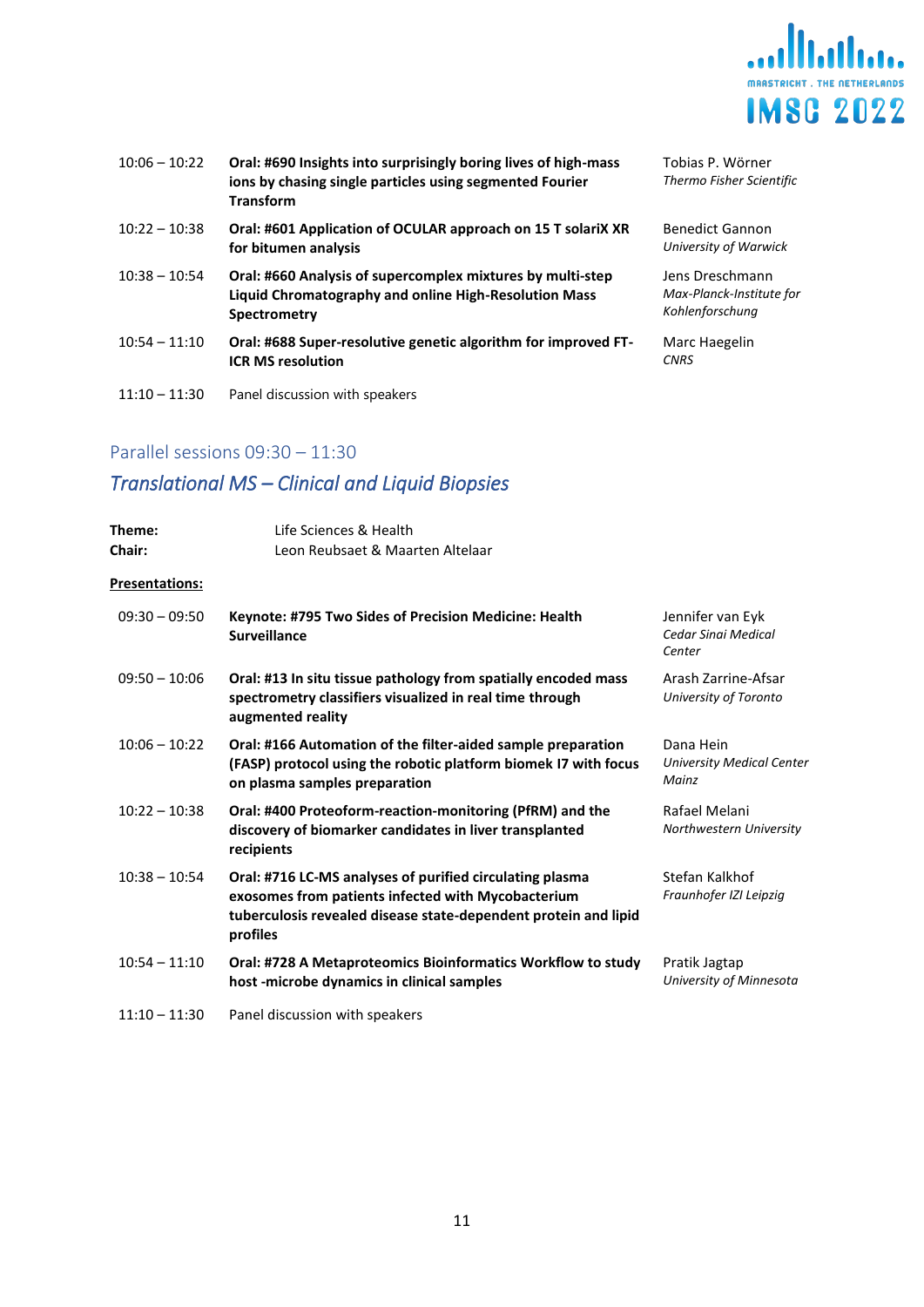

#### Parallel sessions 09:30 – 11:30

## <span id="page-11-0"></span>*MS in Structural Biology - Crosslinking MS*

| Theme:<br><b>Chair:</b> | Life Sciences & Health<br>Tara Pukala & Fabio Gozo                                                                                         |                                                                                        |
|-------------------------|--------------------------------------------------------------------------------------------------------------------------------------------|----------------------------------------------------------------------------------------|
| Presentations:          |                                                                                                                                            |                                                                                        |
| $09:30 - 09:50$         | <b>Keynote: TITLE TO BE ANNOUNCED</b>                                                                                                      | Juri Rappsilber<br><b>TU Berlin</b>                                                    |
| $09:50 - 10:06$         | Oral: #15 Combining cross-linking mass spectrometry and<br>complexome profiling facilitates the selective analysis of protein<br>complexes | Johannes Heyler<br><b>Utrecht University</b>                                           |
| $10:06 - 10:22$         | Oral: #42 Structural mass spectrometry approaches to decipher<br>interactions within the ~380 kDa RUVBL1/RUVBL2/DPCD<br>complex            | Sarah Cianferani<br><b>CNRS</b>                                                        |
| $10:22 - 10:38$         | Oral: #192 Fast FluoroAlkylation of Proteins (FFAP): A Novel<br><b>Cross-linking Strategy for Aromatic Amino Acids</b>                     | Zdenek Kukacka<br>The Czech Academy of<br><b>Sciences</b>                              |
| $10:38 - 10:54$         | Oral: #252 A new trifunctional cross-linker facilitating the<br>mapping of membrane proteins for in vivo proteome-wide<br>studies          | Lucienne Nouchikian<br><b>Mass Spectrometry for</b><br><b>Biology Institut Pasteur</b> |
| $10:54 - 11:10$         | Oral: #395 Survival strategies in the deep - structural dynamics<br>of a hyperthermophilic PEP-synthase                                    | Pascal Albanese<br><b>Utrecht University</b>                                           |

11:10 – 11:30 Panel discussion with speakers

....Illi.illi...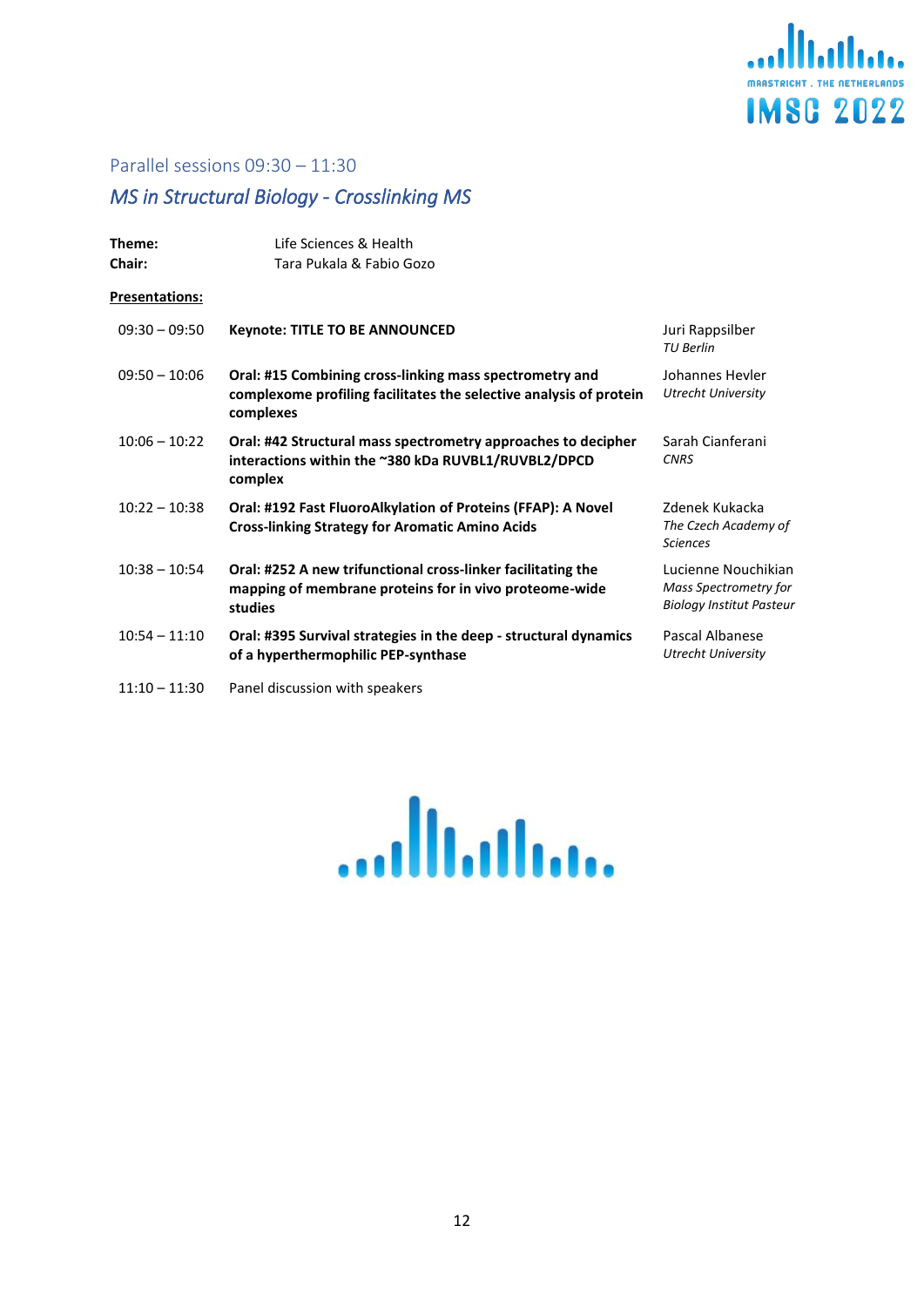

## <span id="page-12-1"></span><span id="page-12-0"></span>*Alternative Dissociation Methods*

| Theme:<br><b>Chair:</b> | Instrumentation and methods<br>Vicki Wysocki                                                                                                                                              |                                                                 |
|-------------------------|-------------------------------------------------------------------------------------------------------------------------------------------------------------------------------------------|-----------------------------------------------------------------|
| Presentations:          |                                                                                                                                                                                           |                                                                 |
| $15:30 - 15:50$         | Keynote: #20 Mass spectrometry based photodissociation<br>strategies for illuminating the 'hidden' diversity and structural<br>complexity of the lipidome                                 | Gavin Reid<br>University of Melbourne                           |
| $15:50 - 16:06$         | Oral: #44 The exclusive ion activation arsenal of the Omnitrap<br>platform illustrated - applications in top down and bottom up<br>proteomics                                             | Dimitrios<br>Papanastasiou<br>Fasmatech Science &<br>Technology |
| $16:06 - 16:22$         | Oral: #45 Electron-induced and electron-capture dissociation in<br>data-dependent acquisition mode performed on the Omnitrap<br>platform coupled to an Orbitrap mass spectrometer         | Mariangela<br>Kosmopoulou<br><b>Fasmatech SA</b>                |
| $16:22 - 16:38$         | Oral: #66 Coupling ECD with IMS on a waters quadrupole-IMS-<br><b>TOF mass spectrometer</b>                                                                                               | Marcus Macht<br><b>MS Vision</b>                                |
| $16:38 - 16:54$         | Oral: #240 Electron capture dissociation on a cyclic ion mobility<br>enabled Q-ToF mass spectrometer provides higher structural<br>resolution in HDX-MS experiments                       | Owen Cornwell<br>Waters                                         |
| $16:54 - 17:10$         | Oral: #398 Electron Induced Fragmentation of Adduct Ions and<br><b>Collision Induced Fragmentation of Radical Cations for Structural</b><br><b>Elucidation of Metabolites by LC-MS/MS</b> | Gérard Hopfgartner<br>University of Geneva                      |
| $17:10 - 17:30$         | Panel discussion with speakers                                                                                                                                                            |                                                                 |

## Parallel sessions 15:30 – 17:30

## <span id="page-12-2"></span>*Data sciences in MS/AI/Chemometrics/identification/modelling - Session A*

| Theme:<br><b>Chair:</b> | Instrumentation and methods<br>Benjamin Balluff                                                                              |                                                           |
|-------------------------|------------------------------------------------------------------------------------------------------------------------------|-----------------------------------------------------------|
| Presentations:          |                                                                                                                              |                                                           |
| $15:30 - 15:50$         | Keynote: #774 Empowering large chemical knowledge bases for<br>exposomics: pubchemlite meets metfrag                         | Emma Schymanski<br>University of Luxembourg               |
| $15:50 - 16:06$         | Oral: #687 Development of diagnostic tests for COVID-19 using<br>MALDI(+) FR-ICR MS combined with machine learning           | Wanderson Romão<br>Federal Institute of<br>Espírito Santo |
| $16:06 - 16:22$         | <b>Oral: #144 Relational Graph Convolutional Network for Robust</b><br><b>Mass Spectrum Classification</b>                   | Raphaël La Rocca<br>Université de Liège                   |
| $16:22 - 16:38$         | <b>Oral: #259 Universal Fragmentation Model for Tandem Mass</b><br><b>Spectrometry Based Molecular Structure Elucidation</b> | <b>Bela Paizs</b><br>The Rosalind Franklin<br>Institute   |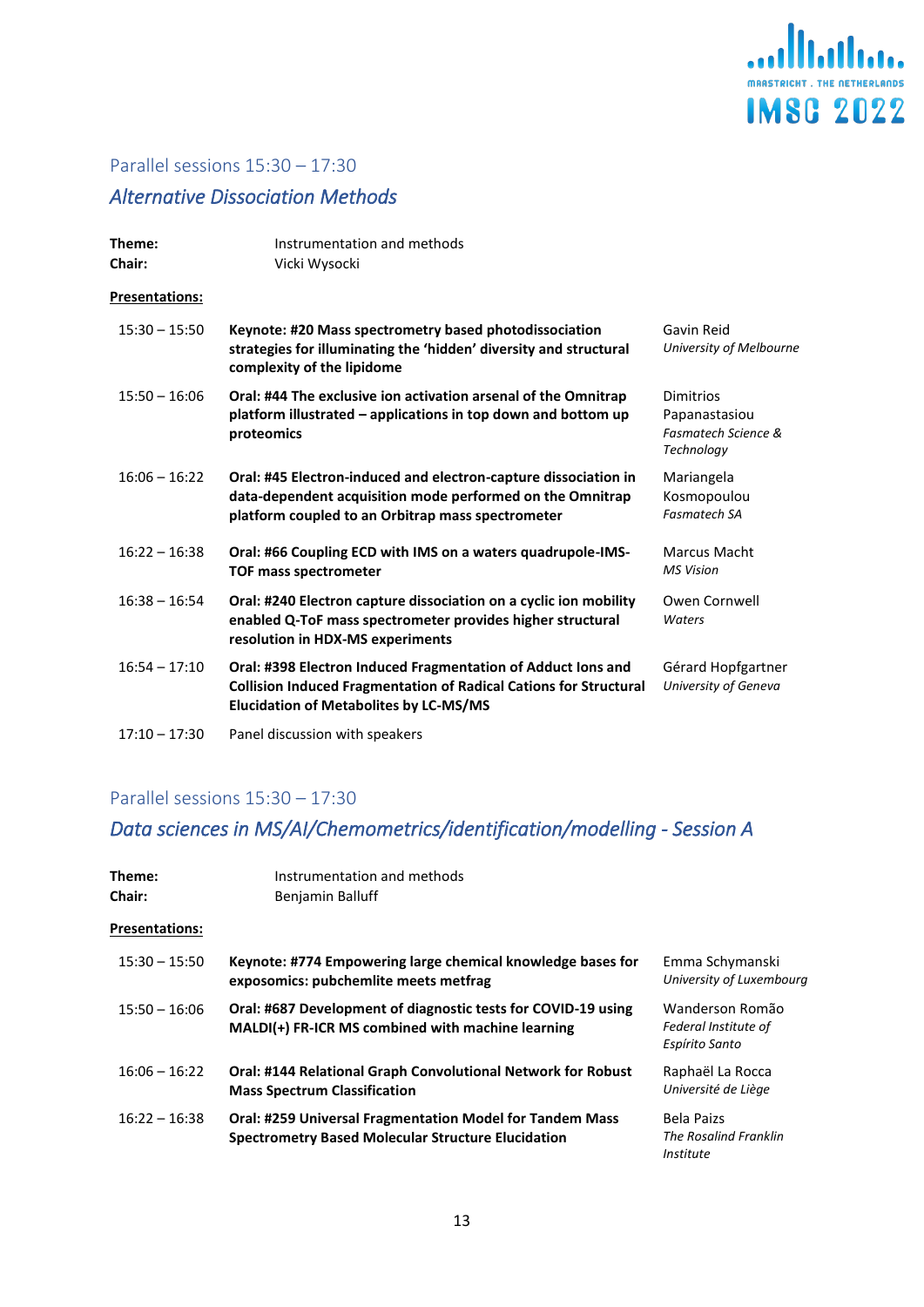

| $16:38 - 16:54$ | Oral: #124 MSclassifR: an R package for supervised classification<br>of mass spectra with machine learning methods | Alexandre Godmer<br>Sorbonne université   |
|-----------------|--------------------------------------------------------------------------------------------------------------------|-------------------------------------------|
| $16:54 - 17:10$ | Oral: #53 Modular antibody de novo sequence analysis using<br>multi-tier proteomics data                           | Sebastiaan de Graaf<br>Utrecht University |
| $17:10 - 17:30$ | Panel discussion with speakers                                                                                     |                                           |

## <span id="page-13-0"></span>*Lipidomics*

| Theme:<br>Chair:      | Life Sciences & Health<br>Erin Baker & Anne Kathrin Bendt                                                                                                                                                                      |                                            |
|-----------------------|--------------------------------------------------------------------------------------------------------------------------------------------------------------------------------------------------------------------------------|--------------------------------------------|
| <b>Presentations:</b> |                                                                                                                                                                                                                                |                                            |
| $15:30 - 15:50$       | Keynote: #765 Lipid imaging using nanospray desorption<br>electrospray ionization (nano-desi) mass spectrometry                                                                                                                | Julia Laskin<br><b>Purdue University</b>   |
| $15:50 - 16:06$       | Oral: #221 Dysregulation of blood lipidome in various types of<br>cancer: the way towards early cancer screening by UHPSFC/MS                                                                                                  | Michal Holčapek<br>University of Pardubice |
| $16:06 - 16:22$       | Oral: #246 Characterisation of cardiolipins in mitochondria of<br>HeLa cells by HPLC-MS/MS                                                                                                                                     | Vera Schwantes<br>University of Münster    |
| $16:22 - 16:38$       | Oral: #309 MS-based targeted profiling of oxylipins to<br>understand the evolution and severity of COVID-19                                                                                                                    | Denise Biagini<br>University of Pisa       |
| $16:38 - 16:54$       | Oral: #338 Characterizing Content and Localization of Complex<br>Ganglioside Phenotypes in a GBA Model of Parkinson's Disease<br>by Orthogonal High Resolution Ion Mobility Mass Spectrometry<br>and Mass Spectrometry Imaging | Kim Ekroos<br>Lipidomics Consulting Ltd.   |
| $16:54 - 17:10$       | Oral: #638 Cerebral organoids model system for neurological<br>diseases                                                                                                                                                        | Zdenek Spacil<br>Masaryk University        |
| $17:10 - 17:30$       | Panel discussion with speakers                                                                                                                                                                                                 |                                            |

## Parallel sessions 15:30 – 17:30

## <span id="page-13-1"></span>*Single cell MS and in cell MS*

| Theme:<br><b>Chair:</b> | Life Sciences & Health<br>Kristin Burnum-Johnson                              |                                           |
|-------------------------|-------------------------------------------------------------------------------|-------------------------------------------|
| <b>Presentations:</b>   |                                                                               |                                           |
| $15:30 - 15:50$         | Keynote: #792 Exploring functional protein covariation across<br>single cells | Nikolai Slavov<br>Northeastern University |
| $15:50 - 16:06$         | <b>Oral: #563 Single Cell Quantitative Proteomics</b>                         | David Goodlett<br>University of Victoria  |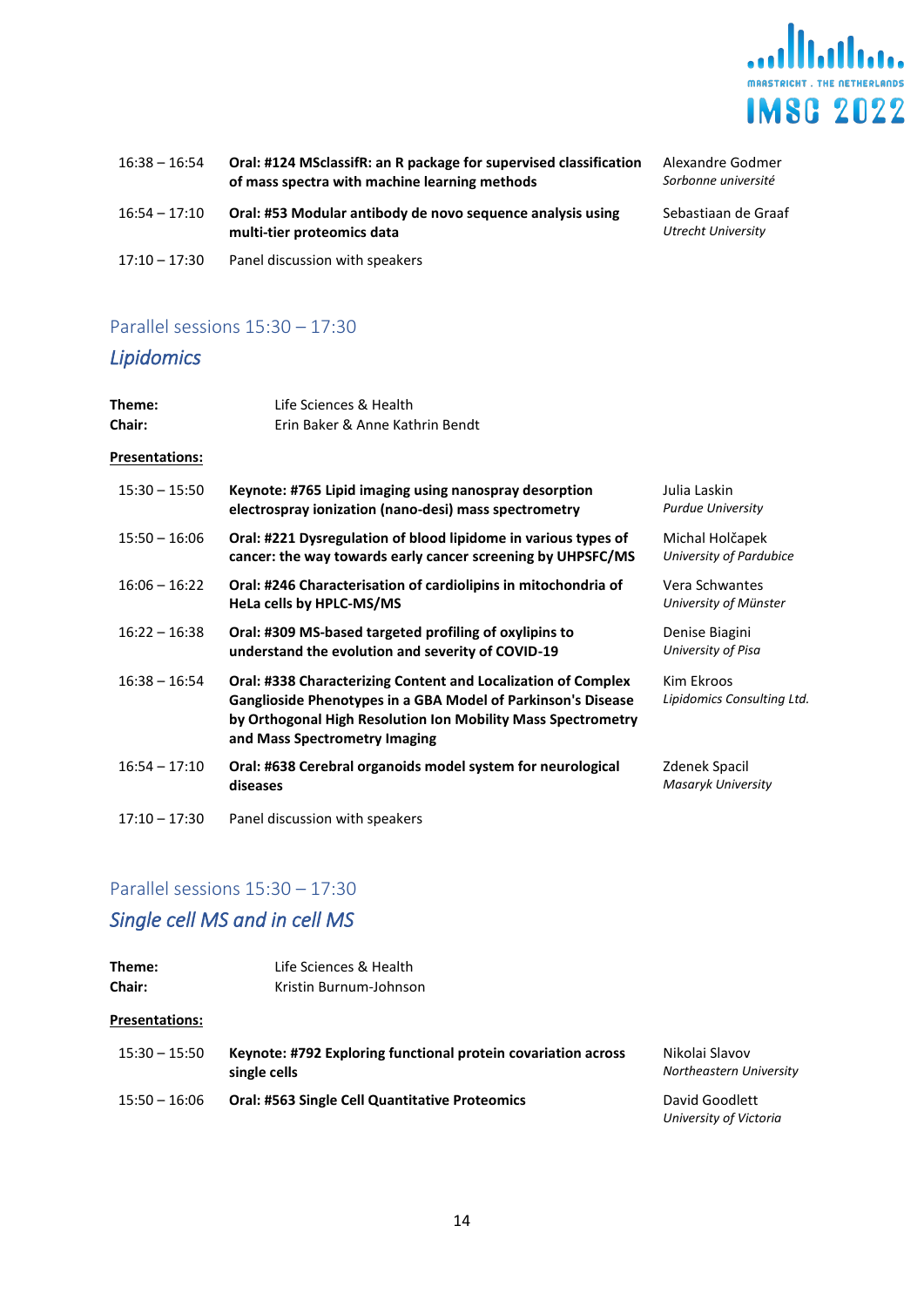

| $16:06 - 16:22$ | Oral: #172 Mass spectrometry imaging and profiling of single<br>cells: application in breast cancer research                   | Eva Cuypers<br>M4i - University<br>Maastricht       |
|-----------------|--------------------------------------------------------------------------------------------------------------------------------|-----------------------------------------------------|
| $16:22 - 16:38$ | Oral: #200 Analyzing single cell metabolomic flux in tissue                                                                    | Ganggi Wang<br>Leiden University Medical<br>Center  |
| $16:38 - 16:54$ | Oral: #170 Single-cell MALDI mass spectrometry imaging enables<br>an in-depth view of molecular heterogeneity in cell cultures | Jan Schwenzfeier<br>Institute of Hygiene            |
| $16:54 - 17:10$ | Oral: #479 Single cell multimodal imaging for evaluation of<br>cellular metabolism in human focal epilepsy                     | Isabeau Vermeulen<br>M4i - University<br>Maastricht |
| $17:10 - 17:30$ | Panel discussion with speakers                                                                                                 |                                                     |

## <span id="page-14-0"></span>*Toxicology and Metabolism*

| Theme:<br><b>Chair:</b> | Food and (Bio)Pharma<br>Adrian Covaci & Jeroen Kool                                                                                                                                                                                                     |                                                        |
|-------------------------|---------------------------------------------------------------------------------------------------------------------------------------------------------------------------------------------------------------------------------------------------------|--------------------------------------------------------|
| Presentations:          |                                                                                                                                                                                                                                                         |                                                        |
| $15:30 - 15:50$         | Keynote: #421 Mass spectrometry in venom chemistry                                                                                                                                                                                                      | Manjunatha Kini<br>National University of<br>Singapore |
| $15:50 - 16:06$         | Oral: #377 Molecular Networking Approach with MetWork<br>webserver for drug annotation : Building an artificial intelligence<br>in silico database of all commercialized drugs in France as an<br>innovative and ideal addition for clinical toxicology | <b>Emmanuel Bourgogne</b><br><b>APHP</b>               |
| $16:06 - 16:22$         | Oral: #232 Hyphenation of Electrochemistry and Mass<br>Spectrometry for the Simulation of Metabolic Processes and the<br><b>Generation of Stable Isotope Labelled Metabolite Standards</b>                                                              | Valentin Göldner<br>University of Münster              |
| $16:22 - 16:38$         | Oral: #634 A "chemical toolbox" for the generation of<br>metabolite-like products of new psychoactive substances                                                                                                                                        | Peng Che<br>Vrije Universiteit<br>Amsterdam            |
| $16:38 - 16:54$         | Oral: #535 Multiomics Pipeline Reveals Alpha-Ketoglutarate as a<br><b>Countermeasure for VX Organophosphate Poisoning</b>                                                                                                                               | Phillip Mach<br>LANL                                   |
| $16:54 - 17:10$         | Oral: #447 Compound Degradation studies for a wide range of<br>molecule sizes and HRMS data source                                                                                                                                                      | Ismael Zamora<br>Lead Molecular Design                 |
| $17:10 - 17:30$         | Panel discussion with speakers                                                                                                                                                                                                                          |                                                        |

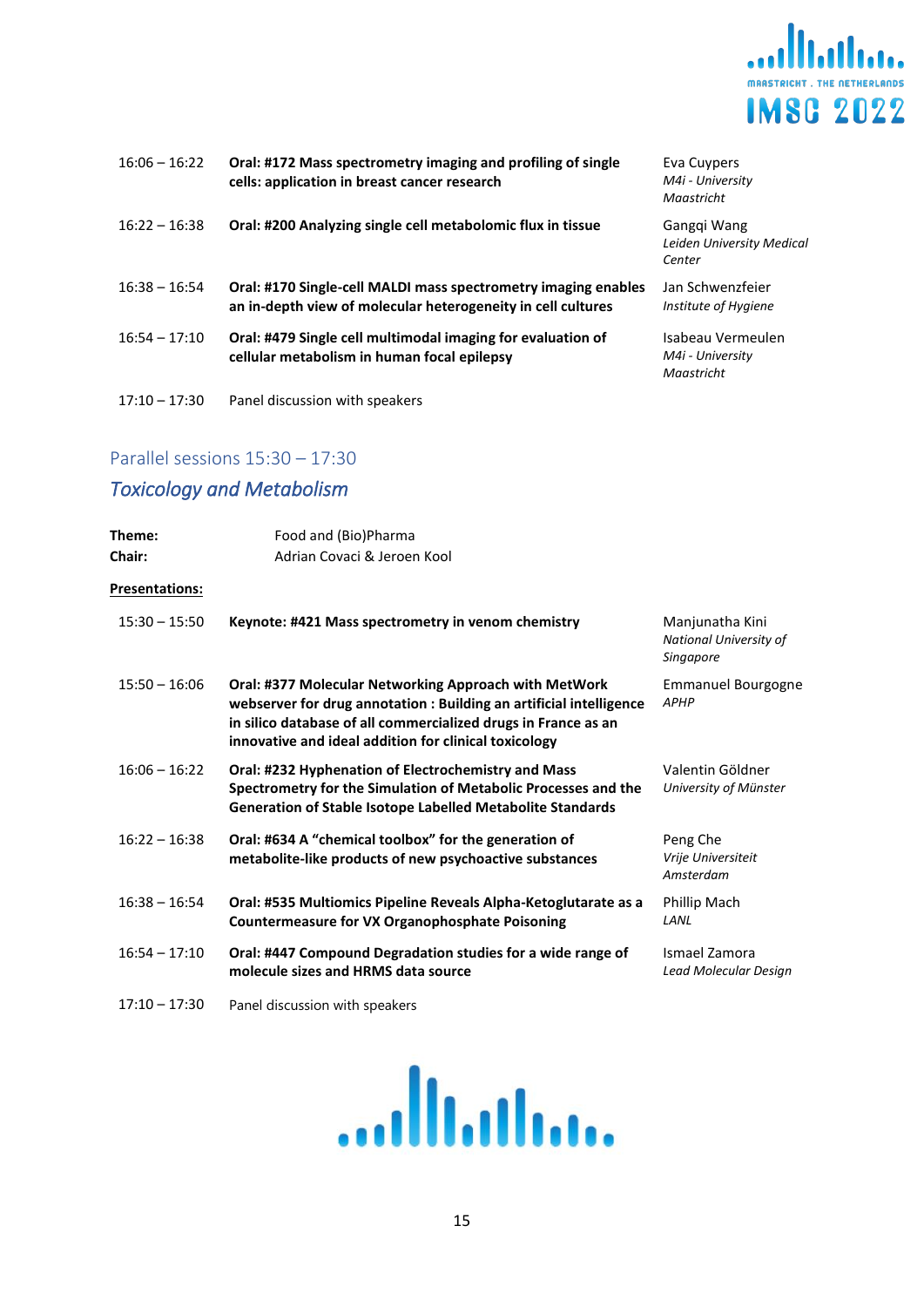# **Italia IMSC 2022**

# <span id="page-15-0"></span>Tuesday 30 August 2022

- 08:30 10:00 2020 Thomson Award ceremony and lectures 10:00 – 11:00 Coffee break
- 11:00 13:00 Parallel sessions (morning)
- 13:00 14:00 Lunch break & Vendor shows
- 14:00 15:30 Poster sessions (A) & coffee break
- 15:30 17:30 Parallel sessions (afternoon)
- 17:30 18:00 Break
- 18:00 20:30 IMSF Focus group: Imaging MS IMSF Focus group: Forensics



## <span id="page-15-1"></span>Parallel sessions 11:00 – 13:00

## <span id="page-15-2"></span>*Young MS Scientists - Session A*

| Theme:<br><b>Chair:</b> | Young MS Scientists<br>Guinevere Lageveen-Kammeijer & Karli Reiding                                                                                                          |                                                                  |
|-------------------------|------------------------------------------------------------------------------------------------------------------------------------------------------------------------------|------------------------------------------------------------------|
| <b>Presentations:</b>   |                                                                                                                                                                              |                                                                  |
| $15:30 - 15:50$         | Keynote: #694 Building a Multimodal Molecular Atlas of the<br>Human Kidney                                                                                                   | Elisabeth Neumann<br>Vanderbilt University                       |
| $15:50 - 16:06$         | Oral: #546 MALDI Imaging Mass Spectrometry Evaluation of<br>Glycans and Extracellular Matrix Proteins as Biomarkers of Renal<br><b>Cell Carcinoma Immunotherapy Response</b> | Colin McDowell<br><b>Medical University of</b><br>South Carolina |
| $16:06 - 16:22$         | Oral: #538 Development and optimization of on-tissue digestion<br>protocols as a tool to increase the number and sequence<br>coverage of tissue proteins                     | Julia Kulpa<br>M4I, Institure Maastricht<br>University           |
| $16:22 - 16:38$         | Oral: #540 The characterisation of charge location resolved<br>precursor ions using ion mobility tandem mass spectrometry                                                    | Anirudh Sharma<br>Teesside University                            |
| $16:38 - 16:54$         | Oral: #606 Capillary electrophoresis coupled to TIMS-TOF mass<br>spectrometry using the nanoceasy interface                                                                  | Jasmin Schairer<br><b>Aalen University</b>                       |
| $16:54 - 17:10$         | Oral: #469 Yield improvement in secondary ion mass<br>spectrometry using chemically reactive gas cluster ion beams                                                           | Matija Lagator<br>The University of<br>Manchester                |
| $17:10 - 17:30$         | Panel discussion with speakers                                                                                                                                               |                                                                  |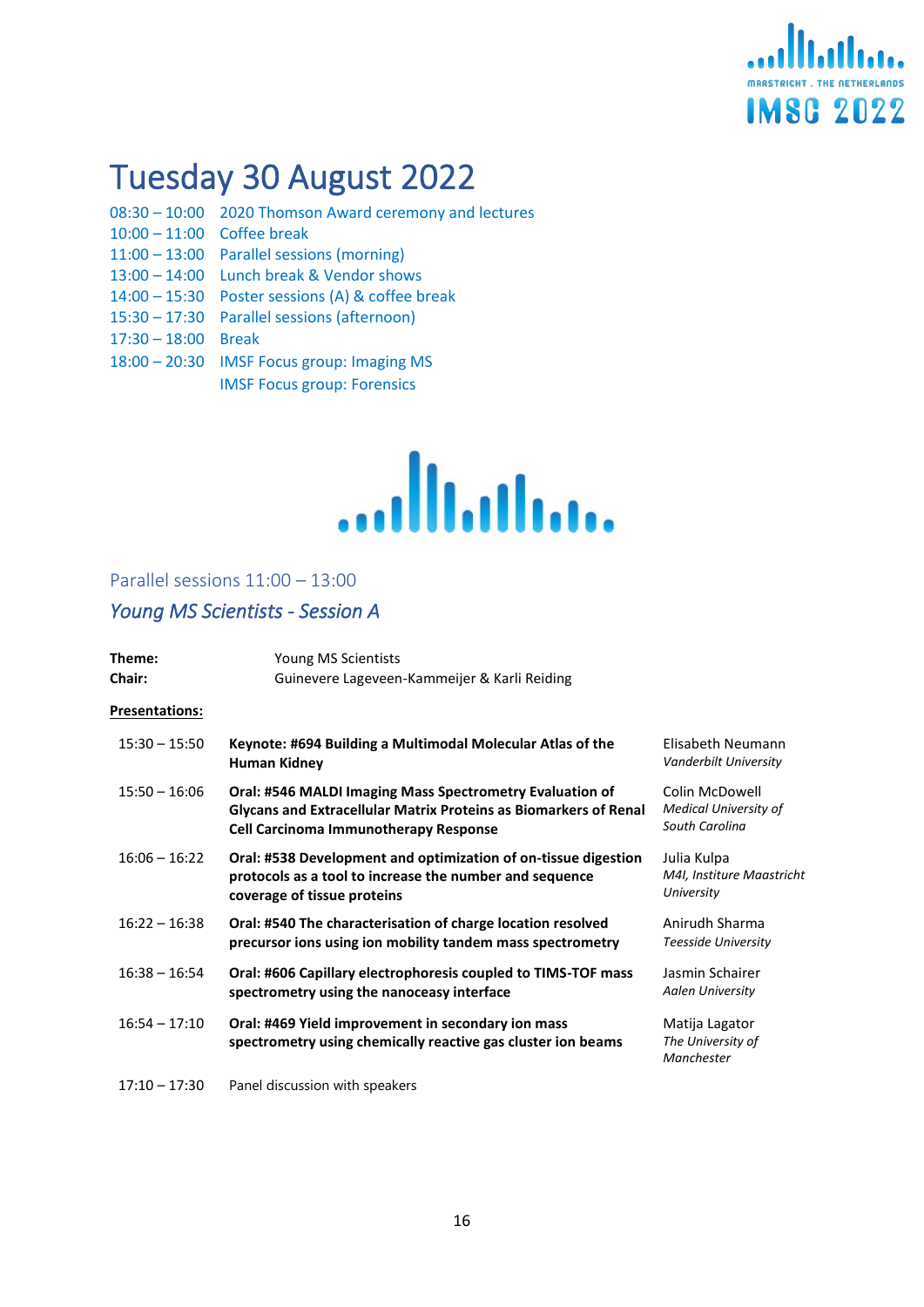

## Parallel sessions 11:00 – 13:00

## <span id="page-16-0"></span>*Ion Spectroscopy, Physical and Chemical principles underlying MS - Session B*

| Theme:<br><b>Chair:</b> | Instrumentation and methods<br>Isabelle Compagnon                                                           |                                                                                      |
|-------------------------|-------------------------------------------------------------------------------------------------------------|--------------------------------------------------------------------------------------|
| <b>Presentations:</b>   |                                                                                                             |                                                                                      |
| $11:00 - 11:16$         | Oral: #691 Lightfootprinting proteins                                                                       | Perdita Barran<br>The University of<br>Manchester                                    |
| $11:16 - 11:32$         | Oral: #733 Changing the Temperature During Resonant<br><b>Excitation in Commercial Quadrupole Ion Traps</b> | <b>Thomas Neugebauer</b><br><b>Bruker Daltonics</b>                                  |
| $11:32 - 11:48$         | Oral: #345 Native MS for interactions and gas-phase chemistry<br>of metallopeptides and metalloproteins     | Sarah Brandner<br>Technische Universität<br>Darmstadt r                              |
| $11:48 - 12:04$         | Oral: #473 Cryogenic Infrared Ion Spectroscopy of Isomeric<br>Lipids                                        | Carla Kirschbaum<br>Freie Universität Berlin                                         |
| $12:04 - 12:20$         | Oral: #523 Conformation-selective infrared ion spectroscopy on<br>a TIMS enabled FT-ICR MS platform         | Kas Houthuijs<br>Radboud University<br>Nijmegen                                      |
| $12:20 - 12:36$         | Oral: #86 The Gas-Phase Host-Guest Chemistry of<br>[n]Cycloparaphenylenes                                   | Markus Freiberger<br>Friedrich-Alexander-<br><b>University Erlangen-</b><br>Nürnberg |
| $12:36 - 13:00$         | Panel discussion with speakers                                                                              |                                                                                      |

## Parallel sessions 11:00 – 13:00

## <span id="page-16-1"></span>*Data sciences in MS/AI/Chemometrics/identification/modelling - Session B*

| Theme:<br><b>Chair:</b> | Instrumentation and methods<br>Magnus Palmblad                                                                                                             |                                                                                 |
|-------------------------|------------------------------------------------------------------------------------------------------------------------------------------------------------|---------------------------------------------------------------------------------|
| <b>Presentations:</b>   |                                                                                                                                                            |                                                                                 |
| $11:00 - 11:16$         | Oral: #445 Detection strategies for conjugate metabolites with<br>tandem mass spectrometry data in human biomonitoring and<br>wastewater-based epidemology | Carolin Huber<br><b>Helmholtz Center for</b><br>Environmental Research -<br>UFZ |
| $11:16 - 11:32$         | Oral: #495 Can we predict the preference for adduct formation<br>in electrospray?                                                                          | Stepan Stepanovic<br>University of Geneva                                       |
| $11:32 - 11:48$         | Oral: #130 Naive Bayes classification model for isotopologue<br>detection in LC-HRMS data                                                                  | Denice van Herwerden<br>University of Amsterdam                                 |
| $11:48 - 12:04$         | Oral: #391 M2aia extension for accessible annotation creation<br>and annotation transfer for mass spectrometry imaging in multi-<br>modal setups           | Jonas Cordes<br>Hochschule Mannheim<br>University of Applied<br><b>Sciences</b> |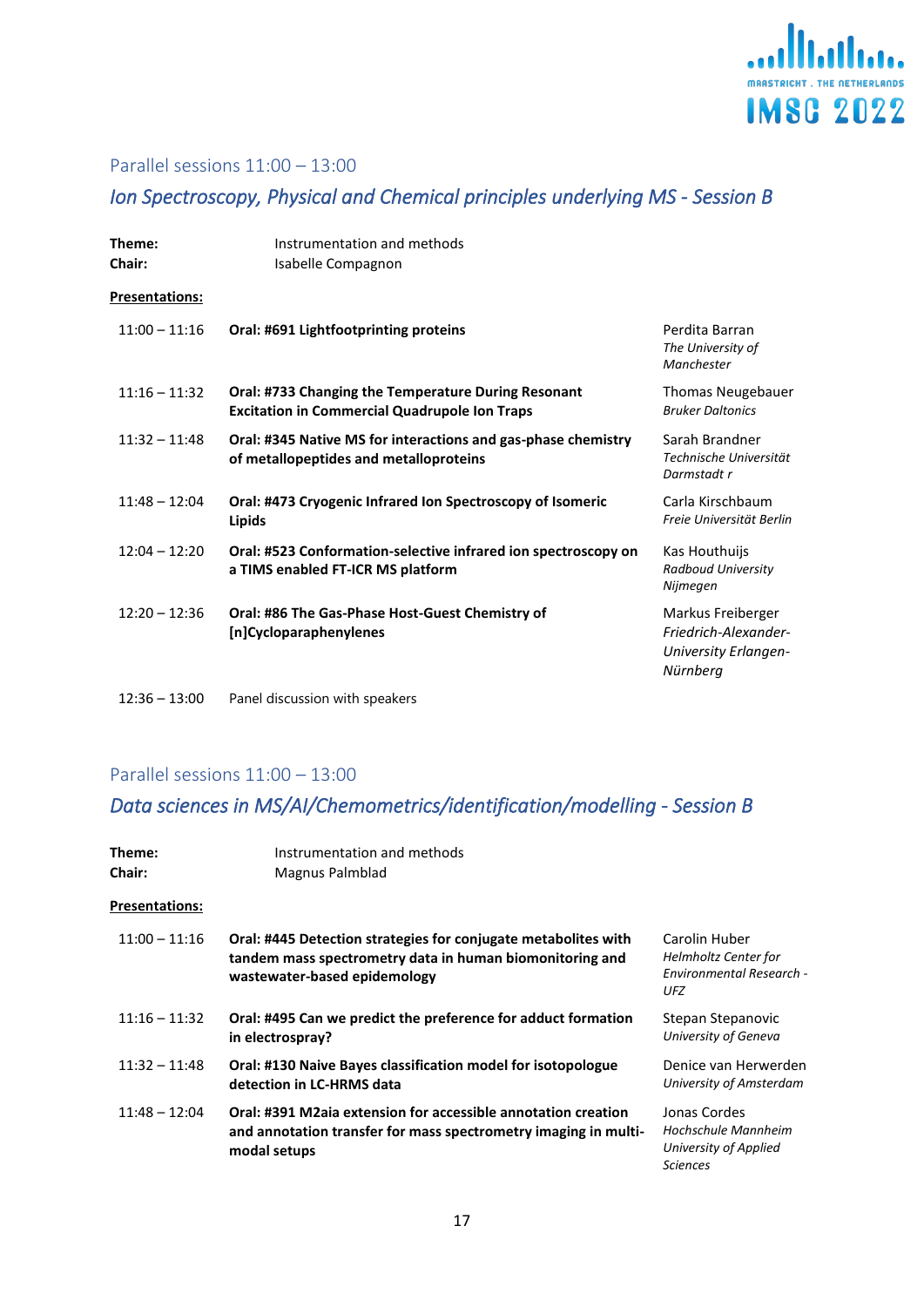

| $12:04 - 12:20$ | Oral: #93 Workflow based on TIC alignment for retrospective<br>analysis of low-resolution on-line SPE-GC-MS data                                             | Nienke Meekel<br><b>KWR Water Research</b><br>Institute |
|-----------------|--------------------------------------------------------------------------------------------------------------------------------------------------------------|---------------------------------------------------------|
| $12:20 - 12:36$ | Oral: #379 Deconvolution-free feature extraction and<br>annotation via time-domain transient modelling in orbitrap<br><b>FTMS</b> for biopharma applications | Yury Tsybin<br><b>Spectroswiss</b>                      |
| $12:36 - 13:00$ | Panel discussion with speakers                                                                                                                               |                                                         |

## Parallel sessions 11:00 – 13:00

## <span id="page-17-0"></span>*Glycomics & Glycoproteomics - Session A*

| Theme:<br>Chair: | Life Sciences & Health<br>Katalin F. Medzihradszky & Kay-Hooi Khoo                                                               |                                                                                        |
|------------------|----------------------------------------------------------------------------------------------------------------------------------|----------------------------------------------------------------------------------------|
| Presentations:   |                                                                                                                                  |                                                                                        |
| $11:00 - 11:20$  | Keynote: #786 Negotiating the Maze of O-glycosylation                                                                            | Zsuzsanna Darula<br>Hungarian Centre of<br><b>Excellence for Molecular</b><br>Medicine |
| $11:20 - 11:36$  | Oral: #117 Determination of O-acetyl positions on sialic acids<br>with ion mobility-mass spectrometry                            | Kevin Hooijschuur<br><b>Utrecht University</b>                                         |
| $11:36 - 11:52$  | Oral: #485 Mucins O-glycomics by high resolution ion mobility-<br>mass spectrometry                                              | Leila Bechtella<br>Freie Universität Berlin                                            |
| $11:52 - 12:08$  | Oral: #559 Antibody Array Based N-glycan Imaging of Captured<br><b>Immune Cells</b>                                              | James Dressman<br><b>Medical University of</b><br>South Carolina                       |
| $12:08 - 12:24$  | Oral: #630 Establishing structural MS to understand protein<br>glycosylation in neurological function and disease                | Melissa Bärenfänger<br><b>VU Amsterdam</b>                                             |
| $12:24 - 12:40$  | Oral: #722 Deciphering sialic acid pathway regulation via novel<br>in-depth multi-omics approach in tissue-specific human models | <b>Merel Post</b><br>Radboud University<br><b>Medical Center</b>                       |
| $12:40 - 13:00$  | Panel discussion with speakers                                                                                                   |                                                                                        |

## Parallel sessions 11:00 – 13:00

## <span id="page-17-1"></span>*Biopharmaceuticals & Vaccines*

| Theme:        | Food and (Bio)Pharma      |
|---------------|---------------------------|
| <b>Chair:</b> | Eef Dirksen & Koen Sandra |

#### **Presentations:**

| 11:00 – 11:20 | Keynote: #816 Fast and automated characterization of     |
|---------------|----------------------------------------------------------|
|               | monoclonal antibody minor variants from cell cultures by |
|               | combined Protein-A and multi-dimensional LC/MS           |
|               | methodologies                                            |

Cinzia Stella *Genentech*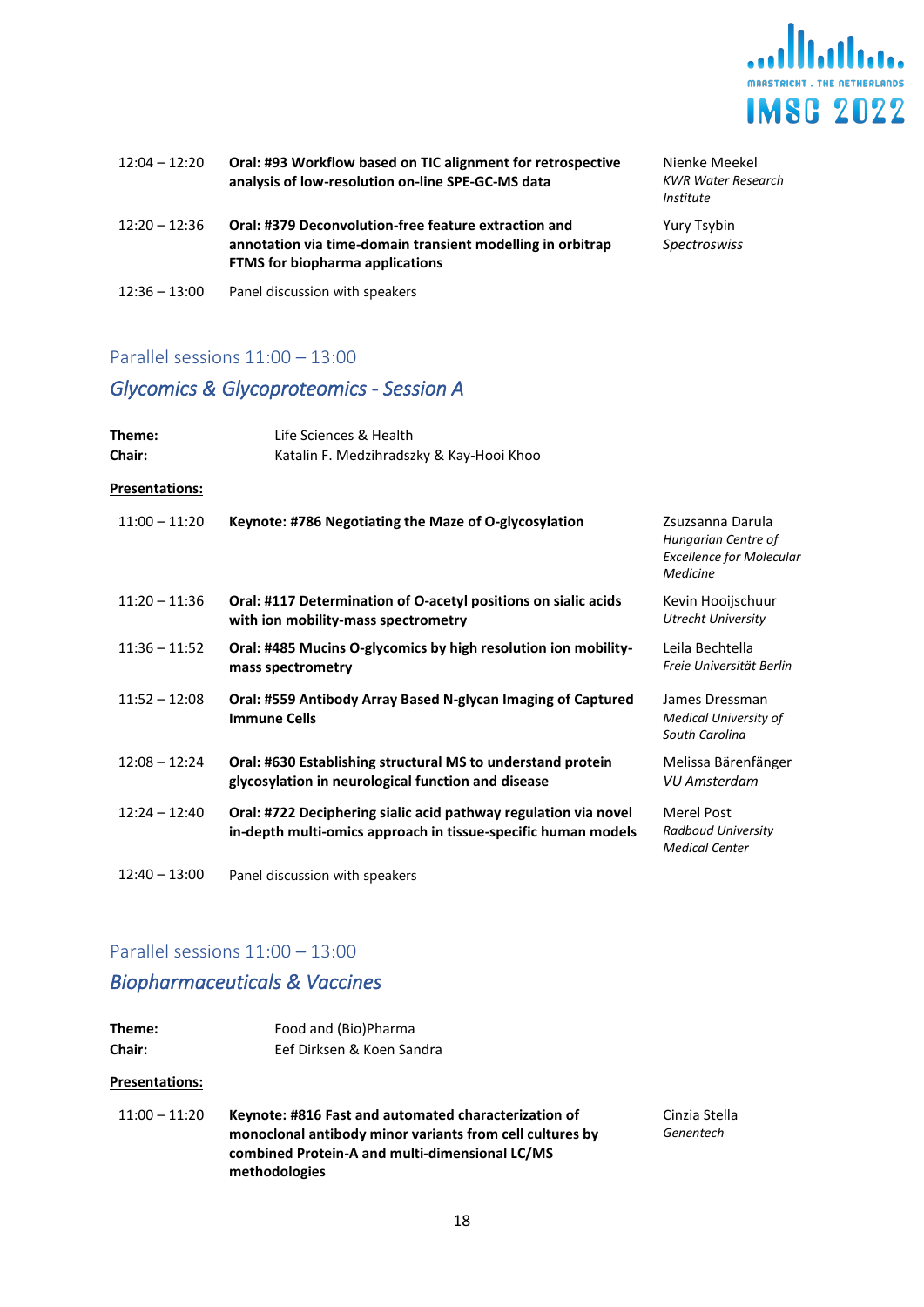

| 11:20 – 11:36 | Oral: #84 Mass spectrometry as a key technique for the |  |
|---------------|--------------------------------------------------------|--|
|               | characterization of bispecific monoclonal antibodies   |  |

- 11:36 11:52 **Oral: #185 Expanding functional antibody characterization to proteoforms: affinity CE-MS for antibody – FcRs binding assessment**
- 11:52 12:08 **Oral: #188 Top-down mass spectrometry: a very promising tool to follow biopharmaceuticals and their biotransformation products in plasma**
- 12:08 12:24 **Oral: #552 Middle-Down Analysis of Non-Covalent Interactions in Multispecific Antibodies**
- 12:24 12:40 **Oral: #522 Characterisation of oligonucleotides by tandem MS and IMS in negative ion ESI**
- 12:40 13:00 Panel discussion with speakers



Bastiaan Duivelshof *University of Geneva*

Elena Dominguez Vega *Leiden University Medical Center*

Jonathan Dhenin *Sanofi-Aventis*

Michael Poltash *Janssen Pharmaceuticals*

Fabien Hannauer *University of Southampton*

#### <span id="page-18-0"></span>Parallel sessions 15:30 – 17:30

#### <span id="page-18-1"></span>*Forensic Sciences*

| Theme:<br>Chair:      | Mass spectrometry across disciplines<br>Isabelle Kohler                                                                                               |                                                                 |
|-----------------------|-------------------------------------------------------------------------------------------------------------------------------------------------------|-----------------------------------------------------------------|
| <b>Presentations:</b> |                                                                                                                                                       |                                                                 |
| $15:30 - 15:50$       | Keynote: #7 Mass spectrometry in sports drug testing -<br>advances and challenges                                                                     | <b>Mario Thevis</b><br>German Sport University<br>Cologne       |
| $15:50 - 16:06$       | Oral: #62 Steroid profiling in blood as an efficient approach in<br>doping control analyses                                                           | Tobias Langer<br>Swiss Laboratory for<br><b>Doping Analyses</b> |
| $16:06 - 16:22$       | Oral: #212 Elucidation of chlorinated tyrosine adducts in blood<br>plasma as selective biomarkers of chlorine exposure                                | Mirjam Bruin-Hoegée<br>University of Amsterdam                  |
| $16:22 - 16:38$       | Oral: #285 Trapped ion mobility mass spectrometry for the rapid<br>separation and identification of positional isomers in designer-<br>drug mixtures  | Hany Majeed<br>Vrije Universiteit<br>Amsterdam                  |
| $16:38 - 16:54$       | Oral: #544 Untargeted mass spectrometry methods for the<br>profiling of Ricinus communis and abrus precatorius seed<br>extracts - a forensic approach | Lisa Scharrenbroch<br><b>Bundeskriminalamt</b>                  |
| $16:54 - 17:10$       | Oral: #14 Validation of a LC-ESI/MS/MS method for<br>simultaneous measurement of eighteen cannabinoids in plant<br>materials of hemp                  | Liguo Song<br>Western Illinois University                       |
| $17:10 - 17:30$       | Panel discussion with speakers                                                                                                                        |                                                                 |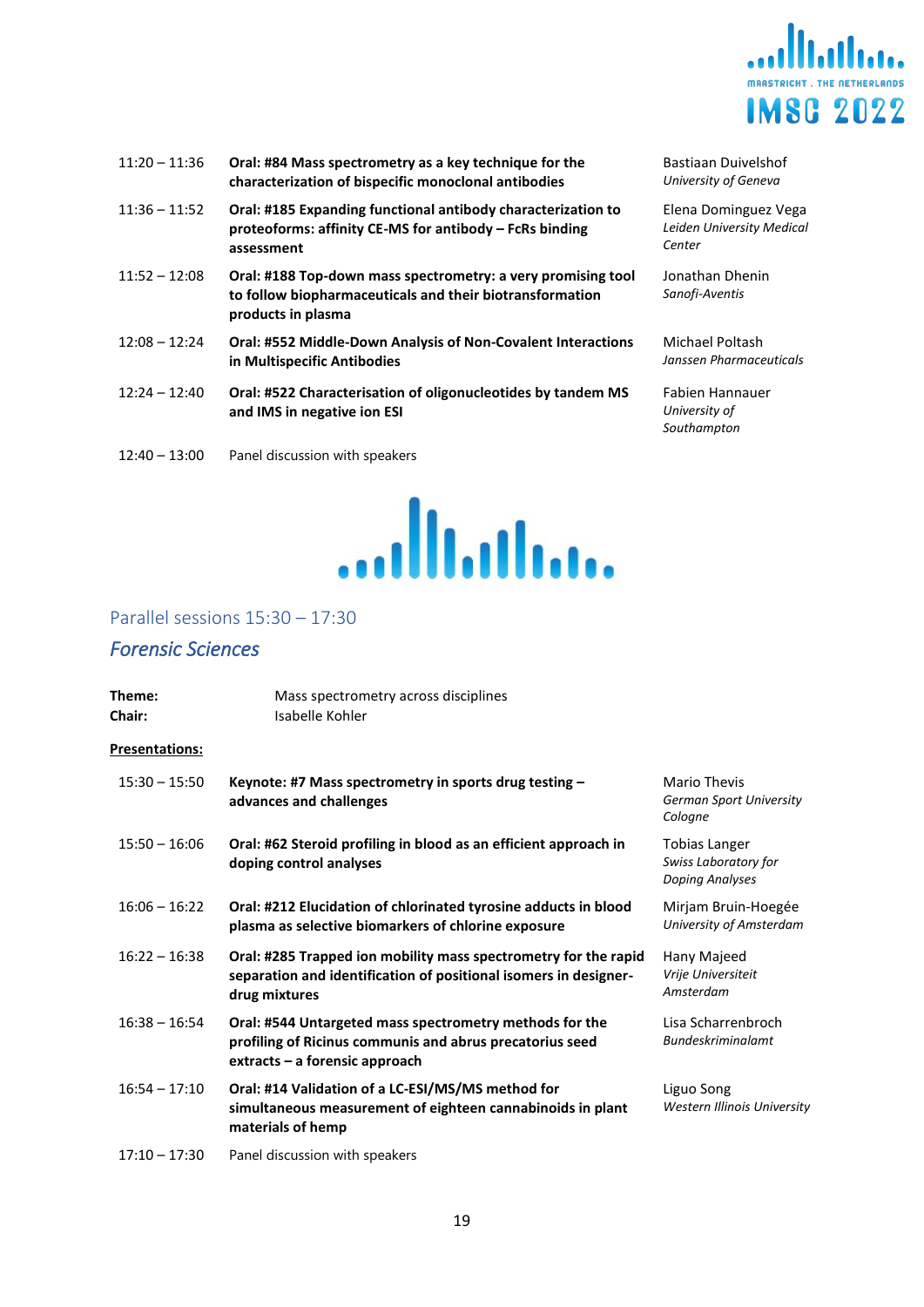

## <span id="page-19-0"></span>*Instrumentation development: Mass Analyzers*

| Theme:<br>Chair:      | Instrumentation and methods<br>Alexander Makarov                                                                                                                                    |                                                                  |
|-----------------------|-------------------------------------------------------------------------------------------------------------------------------------------------------------------------------------|------------------------------------------------------------------|
| <b>Presentations:</b> |                                                                                                                                                                                     |                                                                  |
| $15:30 - 15:50$       | Keynote: #425 Advances in ion optical design of multi-pass time-<br>of-flight mass spectrometers                                                                                    | Mikhail Yavor<br>Institute for analytical<br>instrumentation RAS |
| $15:50 - 16:06$       | Oral: #169 A high-performance quadrupole mass filter with<br>novel operation principles                                                                                             | Emil Traykov<br><b>IPHC/CNRS</b>                                 |
| $16:06 - 16:22$       | Oral: #481 Combining Ultraviolet Photodissociation and 2-<br><b>Dimensional Mass Spectrometry</b>                                                                                   | Peter O'Connor<br>University of Warwick                          |
| $16:22 - 16:38$       | Oral: #28 A method for the structural analysis and time-resolved<br>imaging of biomacromolecular assemblies in mass spectrometry<br>using UV photodissociation and timepix detector | Anjusha Mathew<br>M4i Institute, Maastricht<br>University        |
| $16:38 - 16:54$       | Oral: #678 Probing the stability of the $\beta$ -hairpin structure of<br>GB1P in the gas phase of coupling mass spectrometry and<br>fluorescence spectroscopy                       | Lukas Benzenberg<br><b>ETH Zürich</b>                            |
| $16:54 - 17:10$       | Oral: #464 Single-particle mass analysis applied to<br>antibody-antigen complexes, intact ribosomes and viruses using<br>Orbitrap-based charge detection mass spectrometry          | Szu-Hsueh Lai<br><b>Utrecht University</b>                       |
| $17:10 - 17:30$       | Panel discussion with speakers                                                                                                                                                      |                                                                  |

## Parallel sessions 15:30 – 17:30

## <span id="page-19-1"></span>*MS in Structural Biology - Native MS, HDX-MS -Session A*

| Theme:<br><b>Chair:</b> | Life Sciences & Health<br>Charlotte Uetrecht                                                                                                                                               |                                          |
|-------------------------|--------------------------------------------------------------------------------------------------------------------------------------------------------------------------------------------|------------------------------------------|
| <b>Presentations:</b>   |                                                                                                                                                                                            |                                          |
| $15:30 - 15:50$         | Keynote: #785 Native mass spectrometry under "close-to-life"<br>conditions                                                                                                                 | Michal Sharon<br>Weizmann Institute      |
| $15:50 - 16:06$         | Oral: #47 Unravelling the mechanism of rotavirus viral factory<br>formation using structural mass spectrometry                                                                             | Alice Colver<br>University of Leeds      |
| $16:06 - 16:22$         | Oral: #219 Native top-down electron capture dissociation mass<br>spectrometry with isotope depletion for studying the early<br>stages of oligomer formation in alpha-synuclein proteoforms | Kiani Jeacock<br>University of Edinburgh |
| $16:22 - 16:38$         | Oral: #241 Hydrogen-deuterium exchange native mass<br>spectrometry of G-quadruplex DNA                                                                                                     | Eric Largy<br>Université de Bordeaux     |
| $16:38 - 16:54$         | Oral: #356 Unravelling the structural components behind algae's<br>highly efficient photosynthetic machines                                                                                | Aneika Leney<br>University of Birmingham |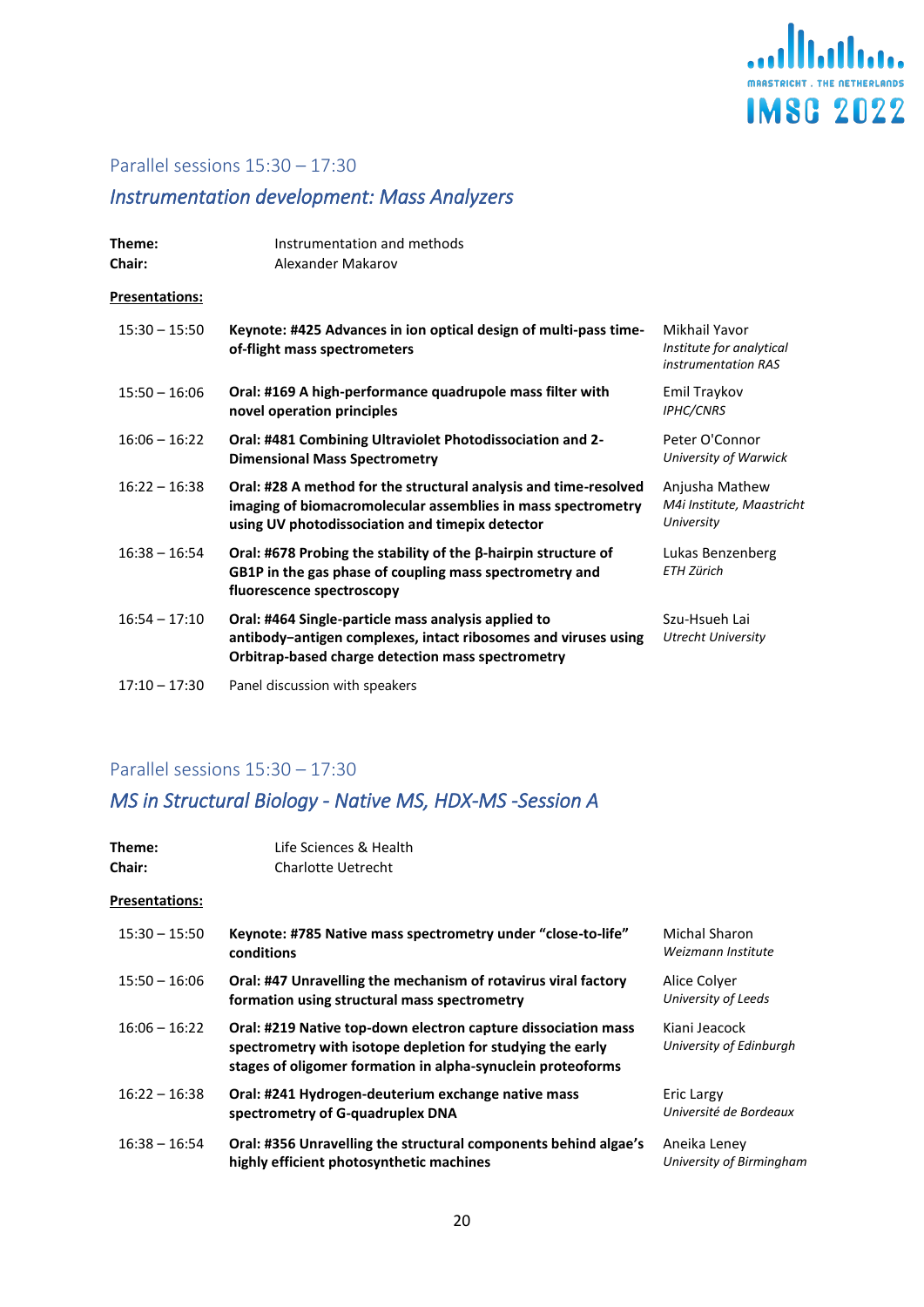

16:54 – 17:10 **Oral: #131 Investigating the binding modes of a conformationselective ligand to pharmaceutically relevant immunophilins using native IM-MS and CIU experiments**

Silvana Smilla Zurmühl *Technische Universität Darmstadt*

17:10 – 17:30 Panel discussion with speakers

#### Parallel sessions 15:30 – 17:30

## <span id="page-20-0"></span>*Separation & Hyphenation; chromatography, electrophoresis – Session B, proteins*

| Theme:<br><b>Chair:</b> | Instrumentation and methods<br>Elena Dominguez                                                                                                                                             |                                                                     |
|-------------------------|--------------------------------------------------------------------------------------------------------------------------------------------------------------------------------------------|---------------------------------------------------------------------|
| Presentations:          |                                                                                                                                                                                            |                                                                     |
| $15:30 - 15:46$         | Oral: #405 High Throughput Venomics                                                                                                                                                        | Jeroen Kool<br>VU Amsterdam                                         |
| $15:46 - 16:02$         | Oral: #266 From Downscaling to Single-Cell Proteomic:<br>Understanding and minimizing the downscaling effect                                                                               | Christopher Kune<br><b>Mass Spectrometry</b><br>Laboratory - ULiège |
| $16:02 - 16:18$         | Oral: #370 Online native CEX-IM(CIU)-MS approaches to<br>decipher the conformational landscape of therapeutic<br>monoclonal antibodies charge variants                                     | Guusie van Schaick<br>Leiden University Medical<br>Center           |
| $16:18 - 16:34$         | Oral: #258 Investigation of Metal-Protein-Interactions Using a<br><b>Complementary Analysis Setup Comprising HPLC-ESI-TIMS-MS</b><br>and HPLC-ICP-MS                                       | Catharina Erbacher<br>University of Münster                         |
| $16:34 - 16:50$         | Oral: #365 Multi-nanoparticle Workflow Enables Deep Plasma<br>Proteomics at Scale, with Enhanced Precision, and Depths of<br>Coverage.                                                     | Shadi Ferdosi<br>Seer Inc                                           |
| $16:50 - 17:06$         | Oral: #635 Comparison of hydrophilic interaction<br>chromatography and native size-exclusion chromatography-<br>mass spectrometry for the characterization of heavily glycated<br>proteins | Ziran Zhai<br>University of Amsterdam                               |
| $17:06 - 17:30$         | Panel discussion with speakers                                                                                                                                                             |                                                                     |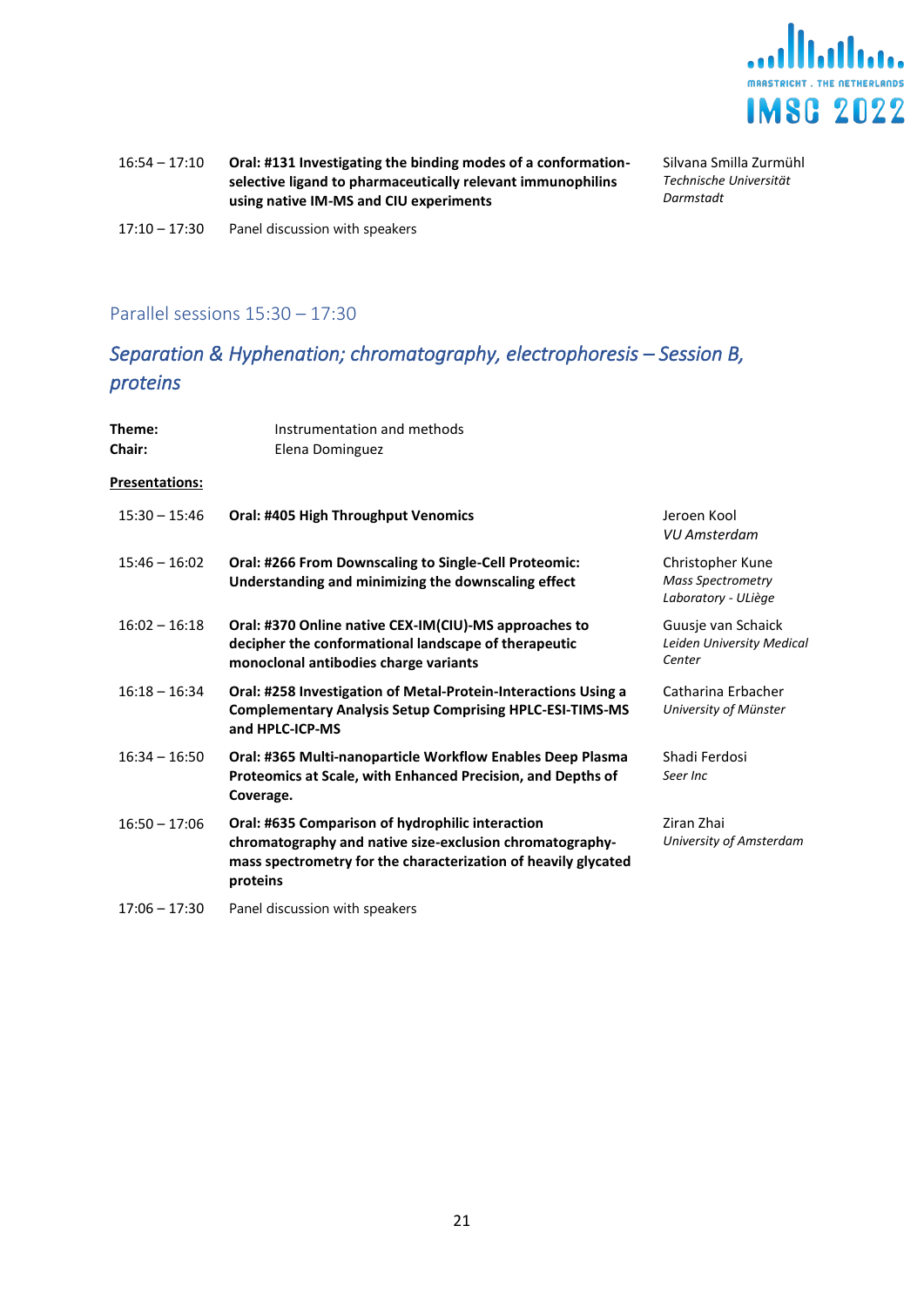

## <span id="page-21-0"></span>*Cellular Signaling Processes and MS in Systems Biology*

| Theme:<br><b>Chair:</b> | Life Sciences & Health<br>Chiara Francavilla                                                                                                                       |                                                                          |
|-------------------------|--------------------------------------------------------------------------------------------------------------------------------------------------------------------|--------------------------------------------------------------------------|
| Presentations:          |                                                                                                                                                                    |                                                                          |
| $15:30 - 15:50$         | Keynote: #801 Decrypting protein modifications and drug<br>actions by chemical proteomics                                                                          | <b>Bernhard Kuster</b><br>TUM Lehrstuhl für<br>Proteomik und Bioanalytik |
| $15:50 - 16:06$         | Oral: #723 A CDK-mediated phosphorylation switch of<br>disordered protein condensation                                                                             | Maarten Altelaar<br><b>Utrecht University</b>                            |
| $16:06 - 16:22$         | Oral: #336 The endothelial inflammatory repertoire: a multi-<br>omic delination of distinct and synergetic endothelial<br>inflammatory states                      | Stijn Groten<br>Sanquin Research                                         |
| $16:22 - 16:38$         | Oral: #471 Intermittent fasting induces sexually dimorphic<br>hepatic interferon alpha signaling                                                                   | Dylan Harney<br>University of Sydney                                     |
| $16:38 - 16:54$         | Oral: #210 Following FGF signaling dynamics in breast cancer<br>using a targeted kinome assay                                                                      | Tim Veth<br>Utrecht University                                           |
| $16:54 - 17:10$         | <b>Oral: #70 Spatially Resolved Phosphoproteomics Reveals</b><br><b>Fibroblast Growth Factor Receptor Recycling-driven Regulation</b><br>of Autophagy and Survival | Joanne Watson<br>University of Manchester                                |
| $17:10 - 17:30$         | Panel discussion with speakers                                                                                                                                     |                                                                          |

<span id="page-21-1"></span>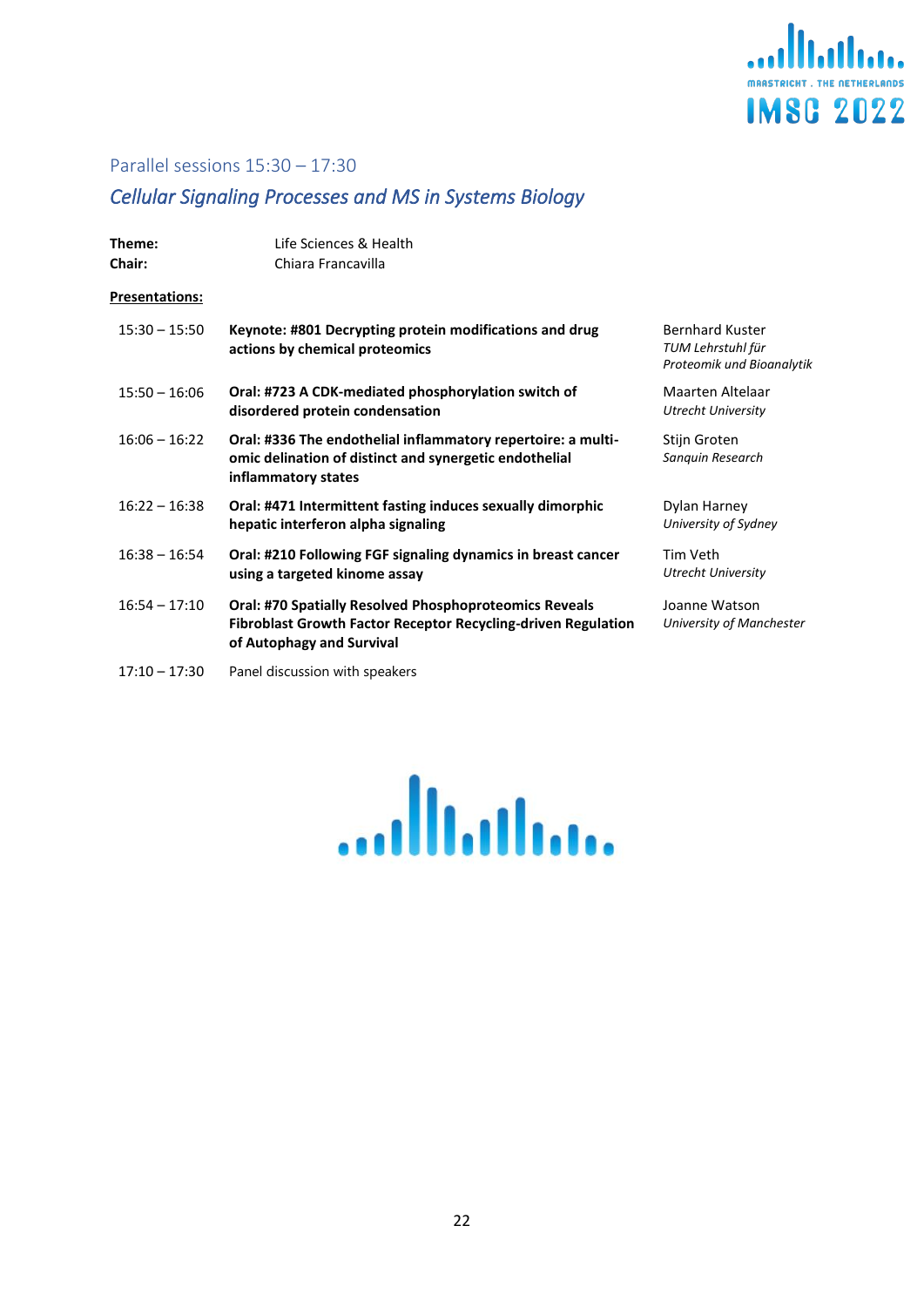

# Wednesday 31 August 2022

- 08:30 10:00 Curt Brunnée Award ceremony and lectures Jochen Franzen Award ceremony and lecture 10:00 – 11:00 Coffee break 11:00 – 13:00 Parallel sessions (morning) 13:00 – 14:00 Lunch break & Vendor shows 14:00 – 15:30 Poster sessions (B) & coffee break
- 15:30 17:30 Parallel sessions (afternoon)
- 17:30 18:00 Break
- 18:00 20:30 Career workshop



#### <span id="page-22-0"></span>Parallel sessions 11:00 – 13:00

## <span id="page-22-1"></span>*Cultural Heritage and Conservation Science*

| Theme:<br><b>Chair:</b> | Mass spectrometry across disciplines<br>Maarten van Bommel                                                                                                                          |                                                                         |
|-------------------------|-------------------------------------------------------------------------------------------------------------------------------------------------------------------------------------|-------------------------------------------------------------------------|
| <b>Presentations:</b>   |                                                                                                                                                                                     |                                                                         |
| $11:00 - 11:20$         | Keynote: #746 Mass Spectrometry for the Research of Objects of<br><b>Cultural Heritage</b>                                                                                          | Klaas Jan van den Berg<br>Rijksdienst Cultureel<br>Erfgoed              |
| $11:20 - 11:36$         | Oral: #58 Non-proximate sampling of intact native American<br>baskets with in-line dopant permeation atmospheric pressure<br>photoionization                                        | G. Asher Newsome<br>Smithsonian Museum<br><b>Conservation Institute</b> |
| $11:36 - 11:52$         | Oral: #268 Mapping historical pigments by MALDI-MS imaging                                                                                                                          | Alba Alvarez-Martin<br>University of Antwerp                            |
| $11:52 - 12:08$         | Oral: #287 Study of collagen crosslinking and associated<br>modifications in bones using proteomics                                                                                 | Catherine Gilbert<br>Université de Bordeaux                             |
| $12:08 - 12:24$         | Oral: #612 Understanding the role of pigments in the<br>siccativation of oil-based paints by means of soft chemical<br>depolymerization and ultra-high resolution mass spectrometry | Caterina Bordin<br>CNRS - Universisté de Lille                          |
| $12:24 - 12:40$         | Oral: #659 Paleoproteomics by ultrahigh resolution MALDI FT-<br>ICR for identification and dating bones from upper pleistocene                                                      | Fabrice Bray<br><b>MSAP UAR 3290</b>                                    |
| $12:40 - 13:00$         | Panel discussion with speakers                                                                                                                                                      |                                                                         |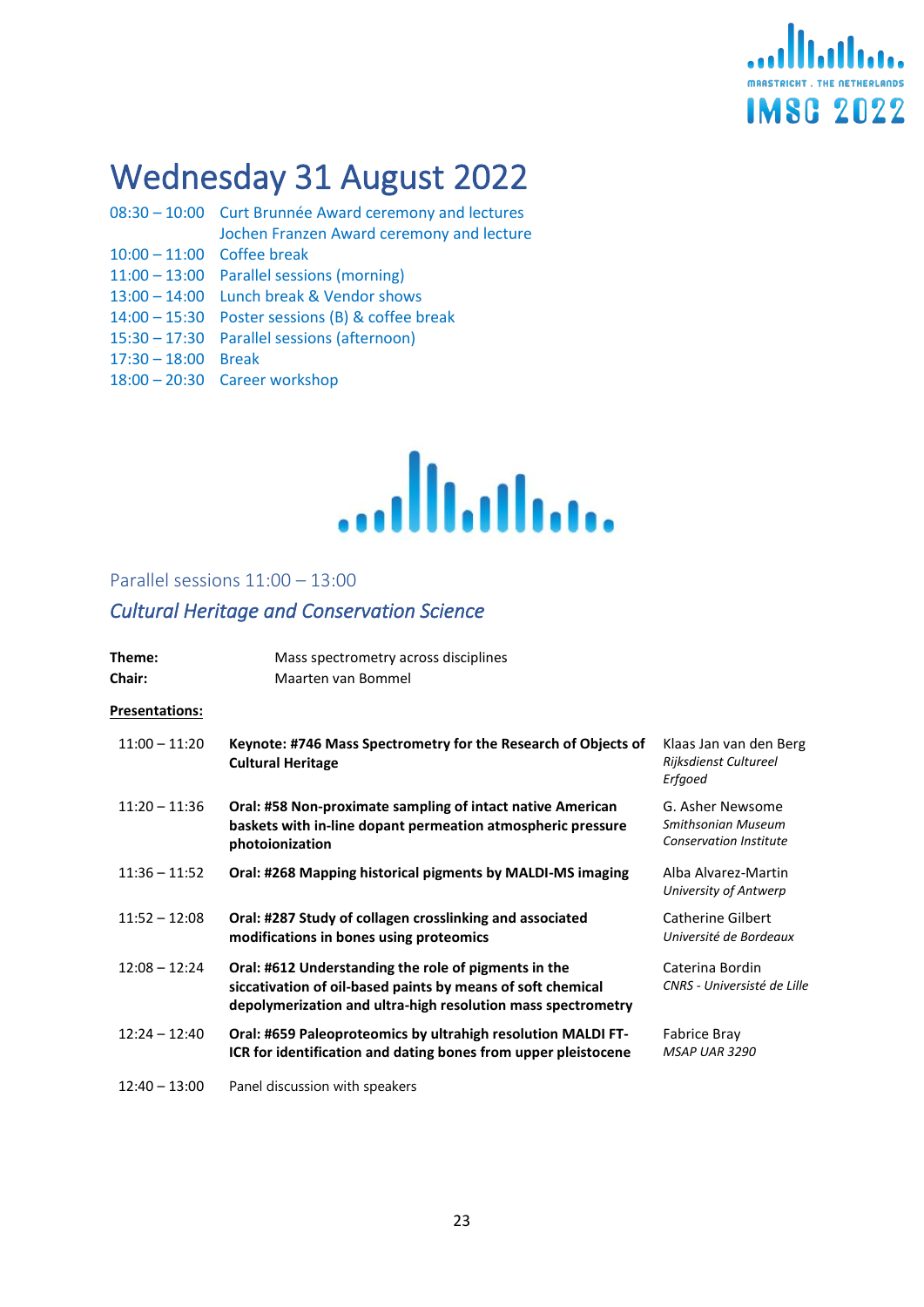

## Parallel sessions 11:00 – 13:00

## <span id="page-23-0"></span>*Ionization technologies*

| Theme:<br>Chair:      | Instrumentation and methods<br>Jens Soltwisch                                                                                                                                                              |                                                                 |
|-----------------------|------------------------------------------------------------------------------------------------------------------------------------------------------------------------------------------------------------|-----------------------------------------------------------------|
| <b>Presentations:</b> |                                                                                                                                                                                                            |                                                                 |
| $11:00 - 11:20$       | <b>Keynote: TITLE TO BE ANNOUNCED</b>                                                                                                                                                                      | Olga Ovchinnikova                                               |
| $11:20 - 11:36$       | Oral: #80 Hybrid Ionization Source Combining Nano-electrospray<br>and Dielectric Barrier Discharge Ionization for Simultaneous<br>Detection of Polar and Non-polar Compounds in Single Cells               | Qinlei Liu<br><b>ETH Zürich</b>                                 |
| $11:36 - 11:52$       | Oral: #102 Increasing Molecular Coverage and Sensitivity for<br>MALDI-MSI via Direct 2-Photon Ionisation of Analytes Enabled<br>by MALDI-2 - Applications to Aromatic Antioxidants in Tissues<br>and Cells | Tassiani Sarretto<br><b>UOW</b>                                 |
| $11:52 - 12:08$       | Oral: #316 Effects of biochemical buffers on protein thermal<br>stability measured using submicron emitters and fast heating                                                                               | Jacob S. Jordan<br>University of California,<br><b>Berkeley</b> |
| $12:08 - 12:24$       | Oral: #633 Hyphenation of gas chromatography to a dual<br>ionization source TOFMS for improved compound identification                                                                                     | Steffen Bräkling<br>University Wuppertal                        |
| $12:24 - 12:40$       | Oral: #676 Rapid formation of highly oxygenated organic<br>molecules (HOM) revealed with the multi-scheme chemical<br>ionization (MION) inlet                                                              | Matti Rissanen<br><b>Tampere University</b>                     |
| $12:40 - 13:00$       | Panel discussion with speakers                                                                                                                                                                             |                                                                 |

## Parallel sessions 11:00 – 13:00

## <span id="page-23-1"></span>*Translational MS – Cancer and Immunology, and MS*

| Theme:<br>Chair:      | Life Sciences & Health<br>Connie Jimenez & Peter van Veelen                                                                                                    |                                                    |
|-----------------------|----------------------------------------------------------------------------------------------------------------------------------------------------------------|----------------------------------------------------|
| <b>Presentations:</b> |                                                                                                                                                                |                                                    |
| $11:00 - 11:20$       | Keynote: #789 Proteomic analysis of cancer internal<br>heterogeneity                                                                                           | Tamar Geiger<br>Utrecht University                 |
| $11:20 - 11:36$       | <b>Oral: #18 Sensitive and Quantitative Detection of MHC-I</b><br>Displayed Neoepitopes Using a Semiautomated Workflow and<br><b>TOMAHAQ Mass Spectrometry</b> | Jennie Lill<br>Genentech                           |
| $11:36 - 11:52$       | Oral: #223 Personalized responses to viral infections revealed by<br>monitoring serum IgG1 repertoires                                                         | Danique van Rijswijck<br><b>Utrecht University</b> |
| $11:52 - 12:08$       | Oral: #510 Fibrioblast activation protein triggers selective<br>release of drug payload from small molecule-drug conjugates in<br>solid tumors                 | Ettore Gilardoni<br>Philochem                      |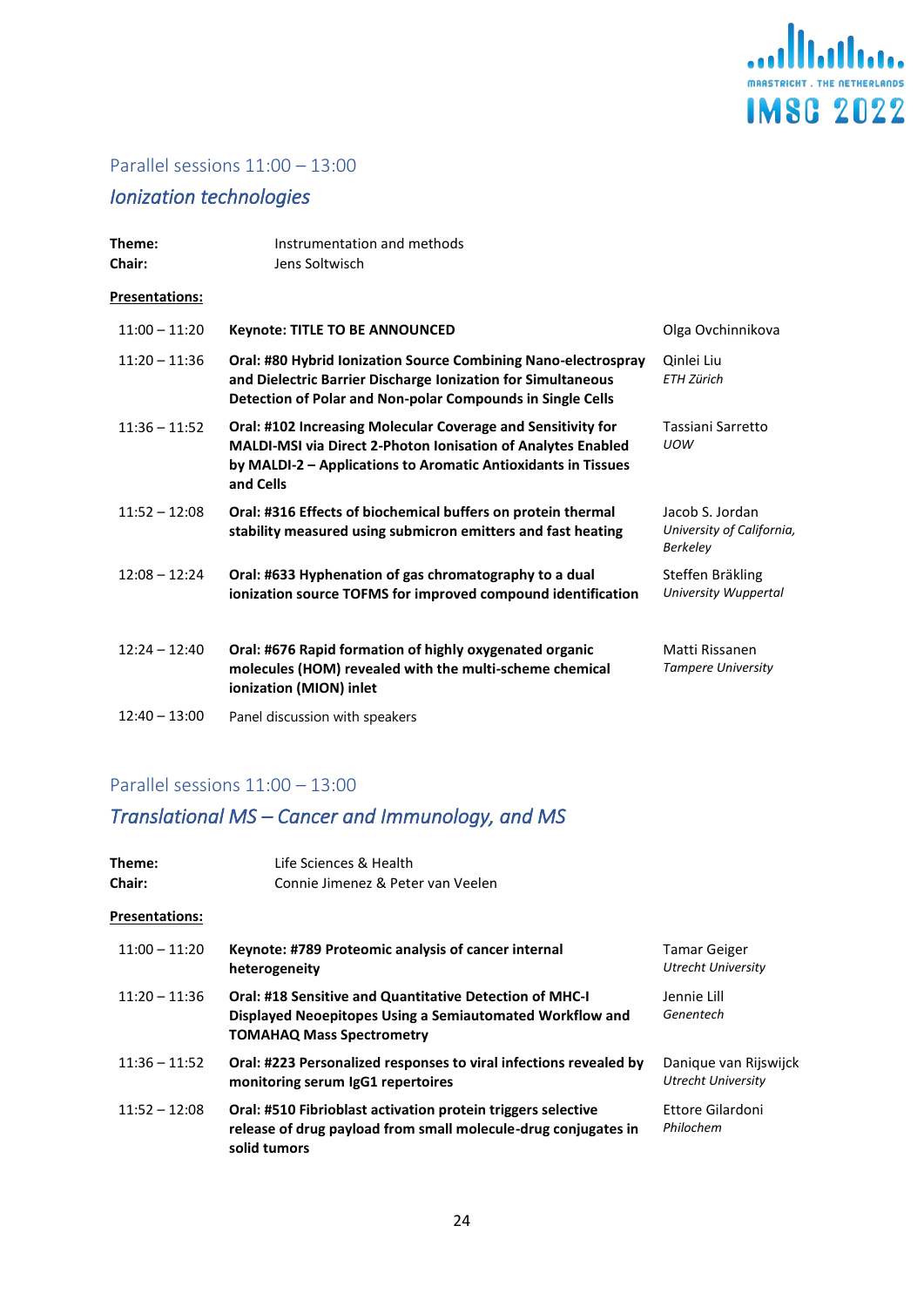

| $12:08 - 12:24$ | Oral: #669 A new LC-MS/MS based method to quantify urinary<br>thymine dimers after ultraviolet radiation of the skin | Catharina Lerche<br>Copenhagen University<br>Hospital-Bispebjerg and<br>Frederiksberg |
|-----------------|----------------------------------------------------------------------------------------------------------------------|---------------------------------------------------------------------------------------|
| $12:24 - 12:40$ | Oral: #712 Ubiquitin ligase STUB1 destabilizes IFNy-receptor<br>complex to suppress tumor signaling                  | Onno B. Bleijerveld<br>The Netherlands Cancer<br>Institute                            |
| $12:40 - 13:00$ | Panel discussion with speakers                                                                                       |                                                                                       |

## Parallel sessions 11:00 – 13:00

## <span id="page-24-0"></span>*Proteomics: Top down*

| Theme:<br>Chair:      | Life Sciences & Health<br>Andrea Gargano & Ljiljana Pasa-Tolic                                                                                       |                                                     |
|-----------------------|------------------------------------------------------------------------------------------------------------------------------------------------------|-----------------------------------------------------|
| <b>Presentations:</b> |                                                                                                                                                      |                                                     |
| $11:00 - 11:20$       | Keynote: #775 New frontiers in proteomics - proteoforms,<br>proteoform families, and the human proteoform project                                    | Lloyd Smith<br>University of Wisconsin -<br>Madison |
| $11:20 - 11:36$       | Oral: #341 Characterization of bacterial toxin activity using<br><b>Proton Transfer Reaction top-down mass spectrometry</b>                          | Martial Rey<br><b>Institut Pasteur</b>              |
| $11:36 - 11:52$       | Oral: #272 Top-down identification of protein-protein and<br>protein-ligand complexes using native ambient mass<br>spectrometry directly from tissue | James Hughes<br>University of Birmingham            |
| $11:52 - 12:08$       | Oral: #202 Conformation-specific top-down mass spectrometry                                                                                          | Hannah Britt<br>University College London           |
| $12:08 - 12:24$       | Oral: #92 Benefits of native top-down ECD fragmentation for the<br>sequencing of diverse immunoglobulin formats                                      | Kelly Gallagher<br><b>Utrecht University</b>        |
| $12:24 - 12:40$       | Oral: #120 Two-dimensional Mass Spectrometry and Top-Down<br><b>Proteomics: Post-translational Modifications and Protein</b><br><b>Conformations</b> | Maria van Agthoven<br><b>BIOCEV</b>                 |
| $12:40 - 13:00$       | Panel discussion with speakers                                                                                                                       |                                                     |

### Parallel sessions 11:00 – 13:00

## <span id="page-24-1"></span>*Imaging MS - applications in Life Science & Health - Session A*

| Theme:        | Life Sciences & Health |
|---------------|------------------------|
| <b>Chair:</b> | Peggy Angel            |

#### **Presentations:**

| $11:00 - 11:20$ | Keynote: #797 Toward in vivo intraoperative mass spectrometry<br>Isabelle Fournier |                     |
|-----------------|------------------------------------------------------------------------------------|---------------------|
|                 | imaging                                                                            | University of Lille |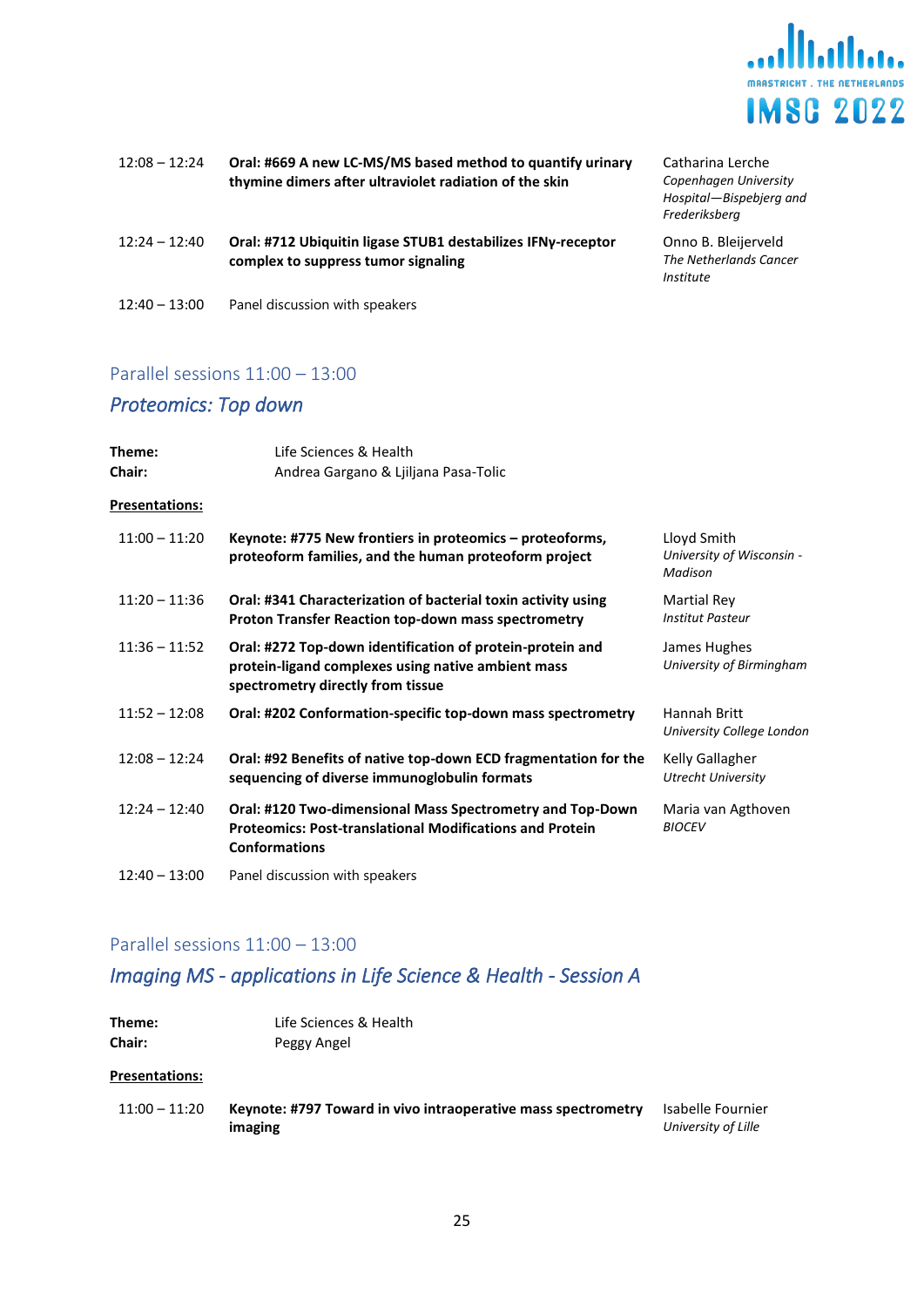

| $11:20 - 11:36$ | Oral: #231 N-glycosylation and its role in the malignant<br>transformation of adenoma to early-stage colorectal cancer                                   |
|-----------------|----------------------------------------------------------------------------------------------------------------------------------------------------------|
| $11:36 - 11:52$ | Oral: #371 Unravelling Amyloid Beta Plaque Pathology<br><b>Associated Lipid Dynamics in Various Alzheimer's Disease</b><br><b>Mouse Models</b>           |
| $11:52 - 12:08$ | Oral: #609 Orbitrap-sims imaging reveals cell-type specific<br>localization of tomato secondary metabolites and allows<br>putative metabolite annotation |
| $12:08 - 12:24$ | Oral: #460 Isomer-resolved lipid imaging of breast cancer using<br>high-pressure ozone-induced dissociation mass spectrometry<br>imaging                 |
| $12:24 - 12:40$ | Oral: #735 AP-SMALDI Imaging of Compounds and Metabolites<br>in Parasites and Infected Hosts                                                             |
| $12:40 - 13:00$ | Panel discussion with speakers                                                                                                                           |



Bram Heijs *Leiden University Medical Center*

Junyue Ge *University of Gothenburg*

Uwe Heinig *Weizmann Institute of Science*

Britt Claes *Institute University of Maastricht*

Bernhard Spengler *Justus Liebig University*

<span id="page-25-1"></span><span id="page-25-0"></span>Parallel sessions 15:30 – 17:30 *MS in the Netherlands (NVMS session)*

**Chair:** Manfred Wuhrer & Ivana Bobeldijk

**Presentations:**

→ **Program to be announced later!**

#### Parallel sessions 15:30 – 17:30

## <span id="page-25-2"></span>*Imaging MS - Instrumentation and Methods*

| Theme:<br><b>Chair:</b> | Instrumentation and methods<br>Shane Ellis                                                      |
|-------------------------|-------------------------------------------------------------------------------------------------|
| <b>Presentations:</b>   |                                                                                                 |
| $15:30 - 15:50$         | <b>Keynote: TITLE TO BE ANNOUNCED</b>                                                           |
| $15:50 - 16:06$         | Oral: #176 MALDI MSI and M <sup>2</sup> AIA enable molecular 3D<br>reconstructions of spheroids |

**Jeff Spraggings** *Vanderbilt University*

Stefania Alexandra Iakab *Hochschule Mannheim*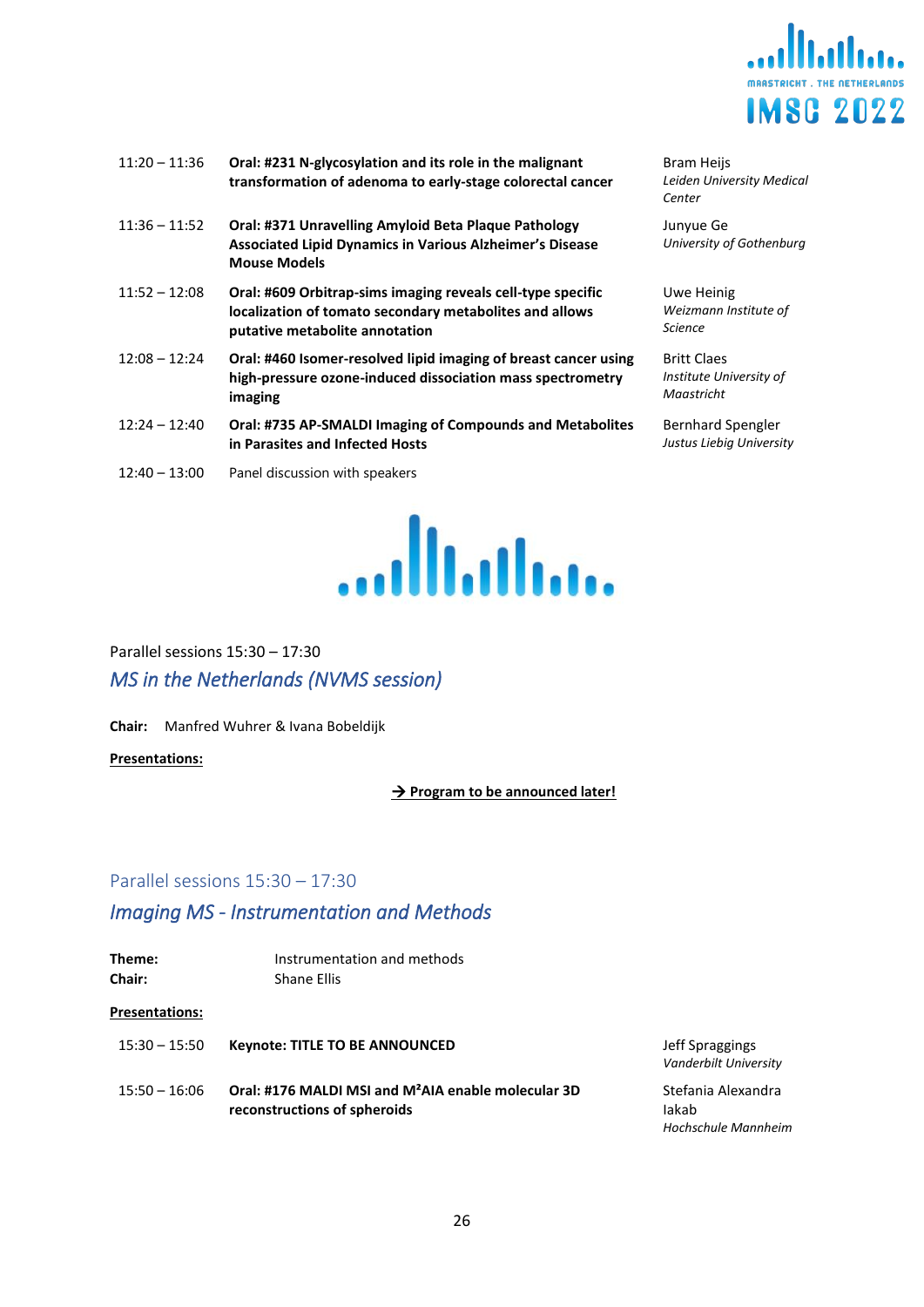

| $16:06 - 16:22$ | Oral: #695 Transmission-mode MALDI-2 on a Trapped Ion<br>Mobility Quadrupole Time-of-flight Instrument for Sub-cellular<br><b>Resolution MS Imaging at High Data Acquisition Speeds</b> | Alexander I<br>University of                |
|-----------------|-----------------------------------------------------------------------------------------------------------------------------------------------------------------------------------------|---------------------------------------------|
| $16:22 - 16:38$ | Oral: #567 Overcoming the Resolution Gap: Incorporating<br>MALDI-IMS Data into Single Cell Phenotyping by Imaging Mass<br>Cytometry                                                     | Jake Griner<br>Medical Univ<br>South Caroli |
| $16:38 - 16:54$ | Oral: #406 Kineticmsi, an R-based framework for relative<br>quantification of spatial isotopic incorporation                                                                            | Berin Boug<br>Murdoch Un                    |
| $16:54 - 17:10$ | Oral: #145 Mass spectrometry imaging at 500,000 pixels per<br>second                                                                                                                    | Ian Anthon<br>Maastricht l                  |
| $17:10 - 17:30$ | Panel discussion with speakers                                                                                                                                                          |                                             |

#### der Potthoff *University of Münster*

*Medical University of South Carolina*

ghton *Murdoch University*

ıy .<br>University

## Parallel sessions 15:30 – 17:30

## <span id="page-26-0"></span>*Proteomics: Quantification*

| Theme:<br><b>Chair:</b> | Life Sciences & Health<br>Garry Corthals & Kathryn Lilley                                                                                                      |                                                                                                       |
|-------------------------|----------------------------------------------------------------------------------------------------------------------------------------------------------------|-------------------------------------------------------------------------------------------------------|
| <b>Presentations:</b>   |                                                                                                                                                                |                                                                                                       |
| $15:30 - 15:50$         | Keynote: #788 MS redox-proteomics for global analysis of<br>oxidative response                                                                                 | Sara Zanivan<br><b>CRUK Beatson Institute</b>                                                         |
| $15:50 - 16:06$         | Oral: #141 Detecting and quantifying translational errors by<br>data-independent acquisition                                                                   | Jonas Pöhls<br>Max-Planck-Institute of<br>Molecular Cell Biology<br>and Genetics                      |
| $16:06 - 16:22$         | Oral: #374 Identifying novel transcriptional regulators using<br>affinity purifications coupled to quantitative mass spectrometry                              | Cathrin Graewe<br>Radboud University                                                                  |
| $16:22 - 16:38$         | Oral: #583 Proteome wide, real-time spectral library matching to<br>improve sensitivity and efficiency of quantitative proteomics<br>workflows                 | Chris McGann<br>University of Washington                                                              |
| $16:38 - 16:54$         | Oral: #643 LC-MS platform for high-throughput quantitative<br>proteomics of wheat grain in large breeding programs                                             | Malte Sielaff<br><b>University Medical Center</b><br>of the Johannes<br>Gutenberg-University<br>Mainz |
| $16:54 - 17:10$         | Oral: #717 Proteomics profiling of saliva for identification of<br>novel biomarker in adenomatous polyp and colorectal cancer<br>patients vs. healthy controls | Sama Rezasoltani<br><b>University Medical Center</b><br>Hamburg-Eppendorf                             |
| $17:10 - 17:30$         | Panel discussion with speakers                                                                                                                                 |                                                                                                       |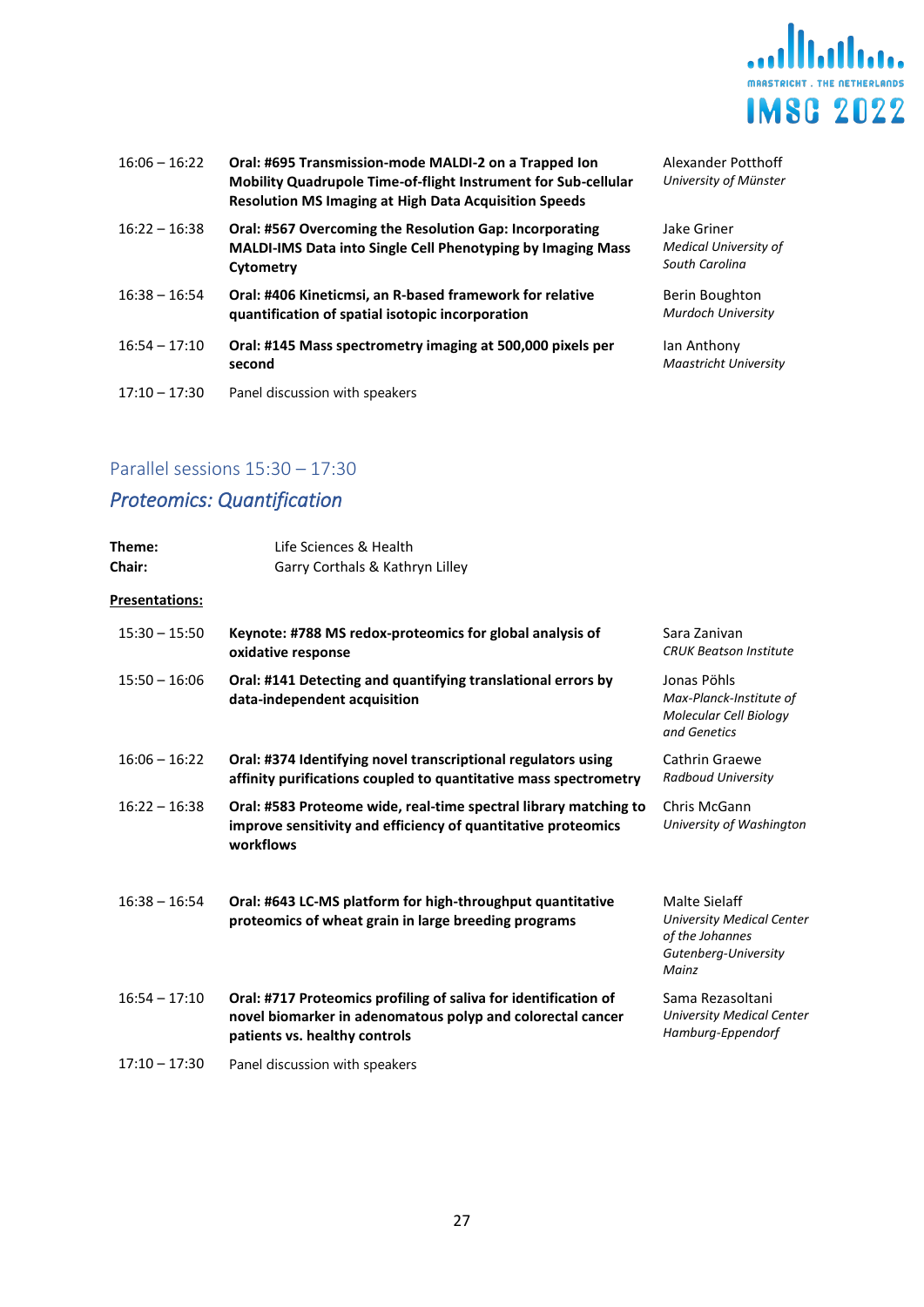

## <span id="page-27-0"></span>*Polymers and Synthetic Molecules*

| Theme:<br><b>Chair:</b> | <b>Biomaterials</b><br>Harry Philipsen                                                                                                                                 |                                              |
|-------------------------|------------------------------------------------------------------------------------------------------------------------------------------------------------------------|----------------------------------------------|
| <b>Presentations:</b>   |                                                                                                                                                                        |                                              |
| $15:30 - 15:50$         | Keynote: #784 Elucidation of Tadpole and Comb Polymer<br>Architectures by Tandem Mass Spectrometry and Ion Mobility<br><b>Techniques</b>                               | Chrys Wesdemiotis<br>The University of Akron |
| $15:50 - 16:06$         | Oral: #802 Water Oxidation on Free Calcium-Manganese-Oxide<br><b>Clusters: Gas Phase Model Systems for the Catalytically Active</b><br><b>Center of Photosystem II</b> | Sandra Lang<br><b>Ulm University</b>         |
| $16:06 - 16:22$         | Oral: #762 Cell instructive materials for next generation medical<br>devices: what's mass spectrometry got to do with it?                                              | Morgan Alexander<br>University of Nottingham |
| $16:22 - 16:38$         | Oral: #798 Correlative approaches based on mass spectrometry<br>for semiconductor applications                                                                         | Jean-Paul Barnes<br>CEA-Leti                 |
| $16:38 - 16:54$         | Oral: #782 Biomedical accelerator mass spectrometry                                                                                                                    | Esther van Duijn<br><b>TNO</b>               |
| $16:54 - 17:10$         | Oral: #114 Sequence determination of copolymers by mass<br>spectrometry after pyrolysis-gas chromatography                                                             | Wouter Knol<br>University of Amsterdam       |
| $17:10 - 17:30$         | Panel discussion with speakers                                                                                                                                         |                                              |

## Parallel sessions 15:30 – 17:30

## <span id="page-27-1"></span>*Glycomics & Glycoproteomics - Session B*

| Theme:<br><b>Chair:</b> | Life Sciences & Health<br>Melissa Bärenfänger                                                                                                                |                                                                             |
|-------------------------|--------------------------------------------------------------------------------------------------------------------------------------------------------------|-----------------------------------------------------------------------------|
| Presentations:          |                                                                                                                                                              |                                                                             |
| $15:30 - 15:46$         | Oral: #108 Exact structure determination of isomeric glycans by<br>ion mobility-mass spectrometry                                                            | Javier Sastre Toraño<br>Utrecht University                                  |
| $15:46 - 16:02$         | Oral: #591 CCS-enabled timstof pro workflow for in vitro human<br>liver microsome drug metabolites profiling and characterization                            | Catherine Costello<br><b>Boston University</b><br><b>School of Medicine</b> |
| $16:02 - 16:18$         | Oral: #520 Towards real-time glycopeptide identification on the<br>timstof pro - paser platform: virtual precursor enabled peptide-<br>moiety identification | Gad Armony<br>Radboud University<br><b>Medical Center</b>                   |
| $16:18 - 16:34$         | Oral: #251 Structural characterization of antigen-like<br>oligosaccharide structures by gas phase infrared spectroscopy                                      | <b>Baptiste Moge</b><br>ilm                                                 |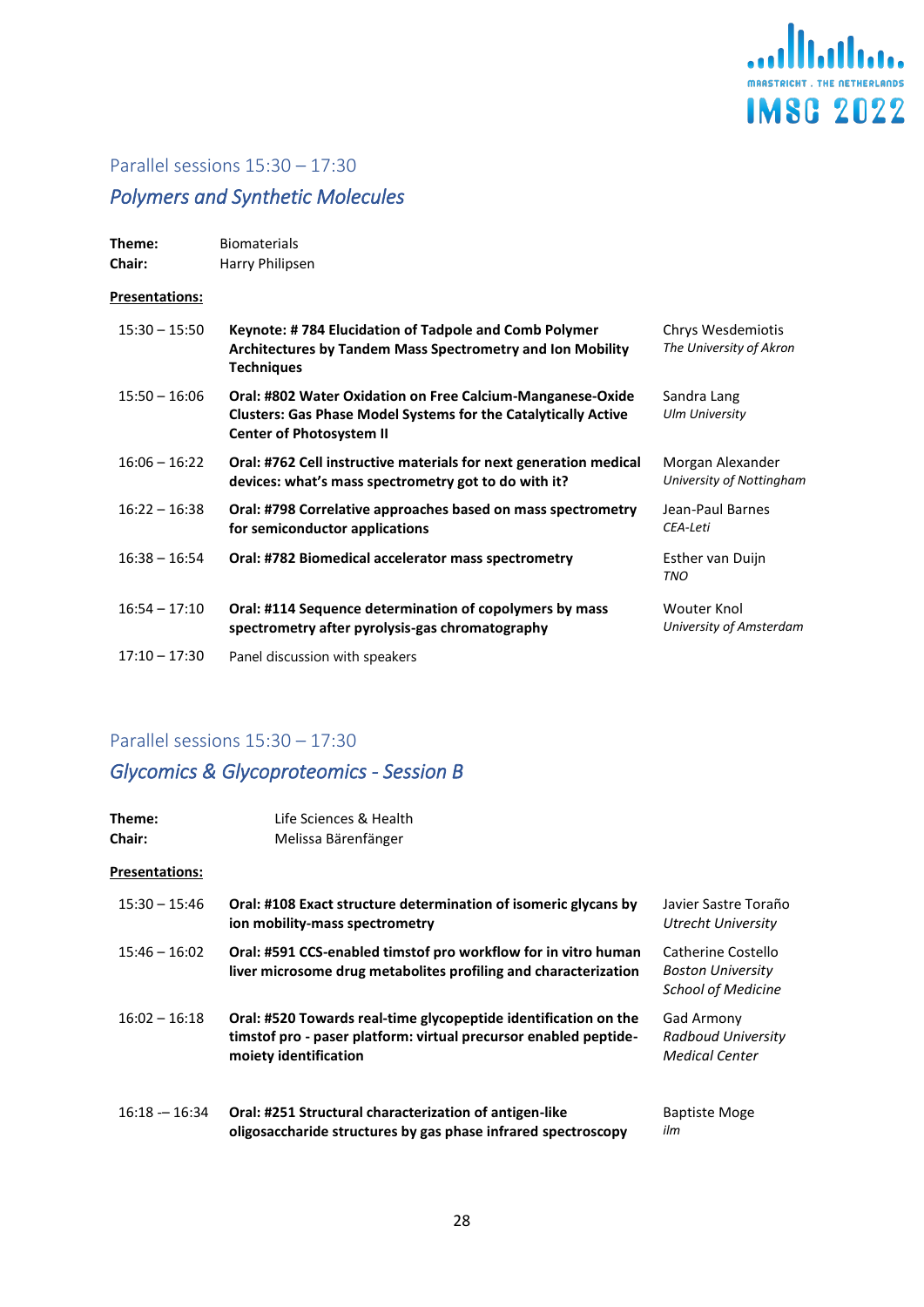

- 16:34 16:50 **Oral: #417 Development and application of ion mobility tandem mass spectrometry for the investigation of human cerebrospinal fluid gangliosidome**
- Mirela Sarbu *National Institute for Research and Development in Electrochemistry and Condensed Matter*

Noortje de Haan *University of Copenhagen*

- 16:50 17:06 **Oral: #160 The use of mass spectrometry and glycogenomics for the dissection of the human O-glycome**
- 17:06 17:30 Panel discussion with speakers

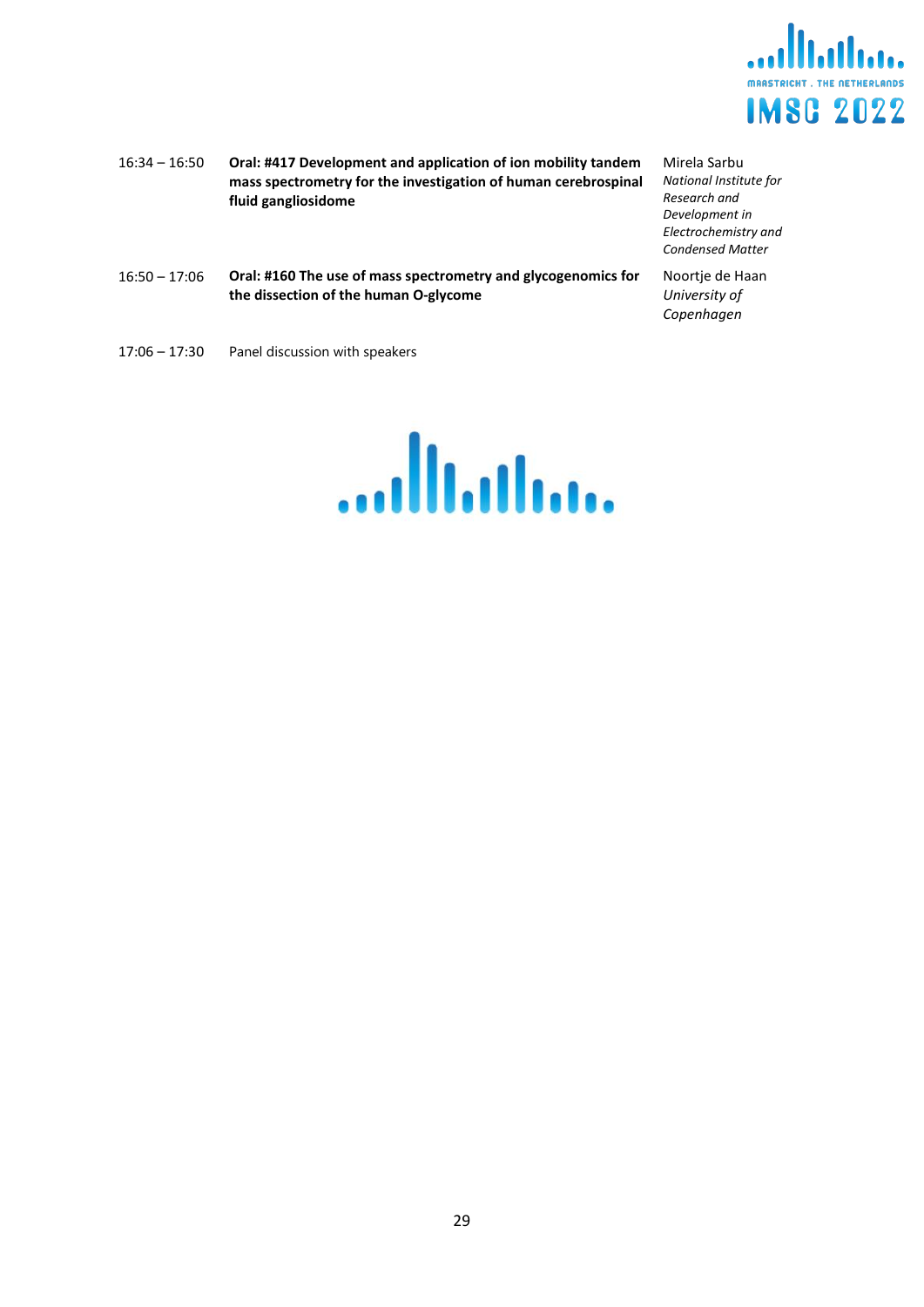

# <span id="page-29-0"></span>Thursday 1 September 2022

- 08:30 10:00 2022 Thomson Awards ceremony and lectures 10:00 – 11:00 Coffee break
- 11:00 13:00 Parallel sessions (morning)
- 13:00 14:00 Lunch break & Vendor shows
- 14:00 15:30 Poster sessions (B) & coffee break
- 15:30 17:30 Parallel sessions (afternoon)
- 17:30 18:00 Break
- 18:00 21:30 Conference party/dinner



#### <span id="page-29-1"></span>Parallel sessions 11:00 – 13:00

## <span id="page-29-2"></span>*Ion Spectroscopy, Physical and Chemical principles underlying MS - Session A*

| Theme:<br><b>Chair:</b> | Instrumentation and methods<br>Anouk Rijs                                                                                                                      |                                                                         |
|-------------------------|----------------------------------------------------------------------------------------------------------------------------------------------------------------|-------------------------------------------------------------------------|
| Presentations:          |                                                                                                                                                                |                                                                         |
| $11:00 - 11:20$         | Keynote: #224 Electronic circular dichroism ion spectroscopy                                                                                                   | Valérie Gabelica<br><b>INSERM, CNRS &amp;</b><br>Université de Bordeaux |
| $11:20 - 11:36$         | Oral: #450 Optimization of ionic liquid clusters ionization by<br>experimental design and interaction strength comparison using<br>ESI-MS/MS                   | Alexis Dubuis<br>L'Oréal Research &<br><b>Innovation</b>                |
| $11:36 - 11:52$         | Oral: #65 Combining native ion-mobility-mass spectrometry and<br>fluorescence spectroscopy for structural characterization of<br>biomolecules in the gas phase | Ri Wu<br>ETH Zürich                                                     |
| $11:52 - 12:08$         | Oral: #194 Investigation of peptoid ions secondary structures by<br>ion mobility mass spectrometry - mass spectrometry                                         | Perrine Weber<br><b>UMONS</b>                                           |
| $12:08 - 12:24$         | Oral: #581 Gas-phase intramolecular proton transfer catalysis of<br>para-aminobenzoic acid                                                                     | <b>Boris Ucur</b><br>University of Wollongong,                          |
| $12:24 - 12:40$         | Oral: #770 Mass Spectrometry Based Footprinting for<br><b>Membrane Proteins</b>                                                                                | <b>Michael Gross</b><br>Washington University in<br>St Louis            |
| $12:40 - 13:00$         | Panel discussion with speakers                                                                                                                                 |                                                                         |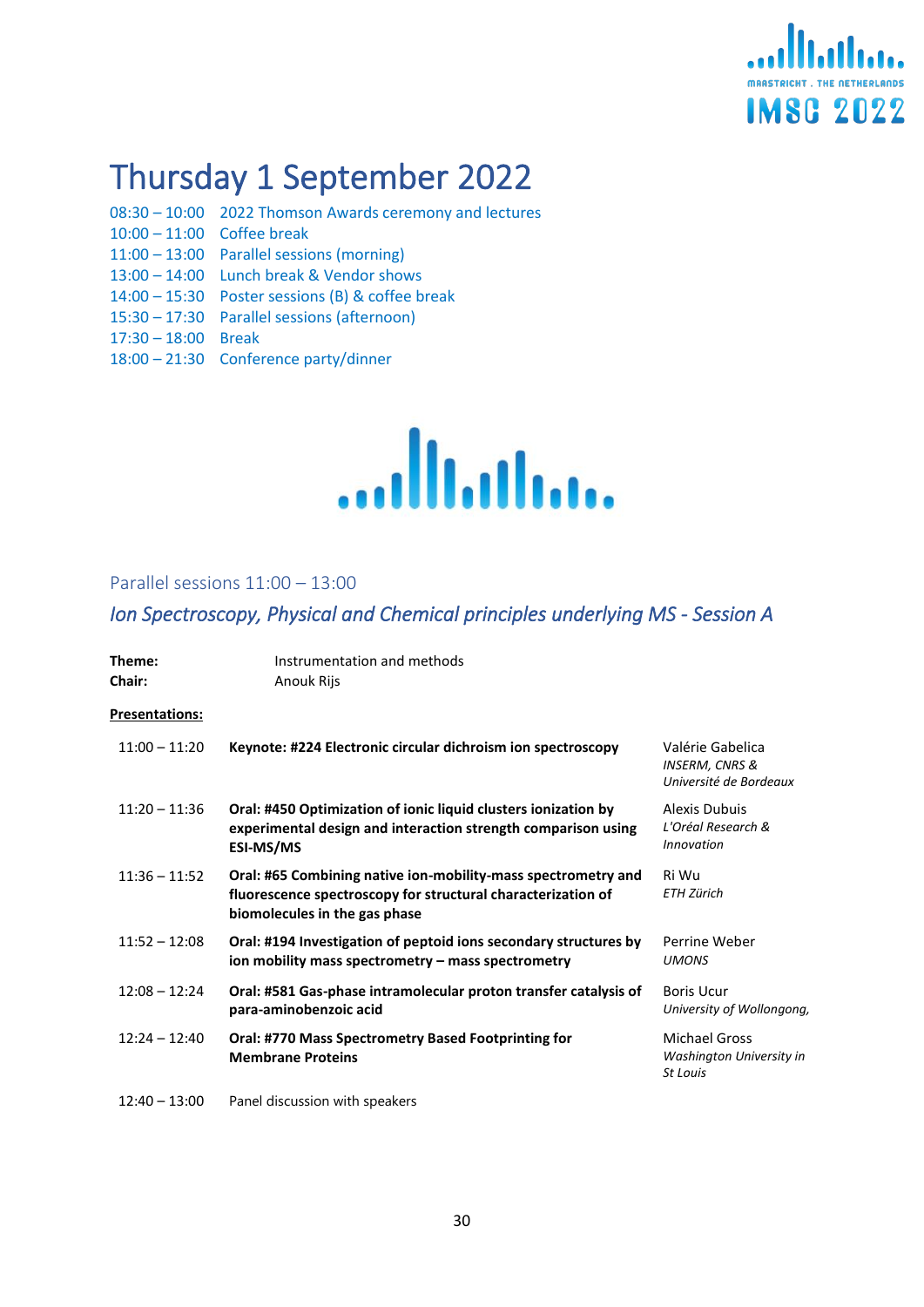

## Parallel sessions 11:00 – 13:00

## <span id="page-30-0"></span>*Separation & Hyphenation; Chromatography, Electrophoresis - Small Molecules*

| Theme:<br><b>Chair:</b> | Instrumentation and methods<br>John Langley                                                                                                                                          |                                                           |
|-------------------------|--------------------------------------------------------------------------------------------------------------------------------------------------------------------------------------|-----------------------------------------------------------|
| Presentations:          |                                                                                                                                                                                      |                                                           |
| $11:00 - 11:20$         | Keynote: #793 Multi-dimensional liquid chromatography<br>techniques for the analysis of organic micropollutants in<br>environmental samples                                          | Deirdre Cabooter<br><b>KU Leuven</b>                      |
| $11:20 - 11:36$         | Oral: #283 Separation of isomer and isobar compounds from<br>complex halogenated pop mixtures by GC-TIMS-MS                                                                          | Hugo Muller<br>University of Liège                        |
| $11:36 - 11:52$         | Oral: #658 Acetylation in combination with gas chromatography<br>coupled to ultrahigh resolution mass spectrometry for the<br>determination of functional groups in complex mixtures | Diana Catalina Palacio<br>Lozano<br>University of Warwick |
| $11:52 - 12:08$         | Oral: #686 Advances in the ion mobility spectrometry strategies<br>to go beyond separation                                                                                           | Darya Hadavi<br>M4I Institute                             |
| $12:08 - 12:24$         | Oral: #618 Characterization of the nanoceasy CE-MS interface:<br>analytical properties and flow rates of the nanoflow sheath<br>liquid coupling                                      | Jasmin Schairer<br><b>Aalen University</b>                |
| $12:24 - 12:40$         | Oral: #529 3D-printed open port probe-electrospray interface<br>for high-throughput flow injection or liquid chromatography<br>analysis                                              | Xiaobo Tian<br>University of Geneva                       |
|                         |                                                                                                                                                                                      |                                                           |

## 12:40 – 13:00 Panel discussion with speakers

## Parallel sessions 11:00 – 13:00

## <span id="page-30-1"></span>*Metabolomics - Session A*

| Theme:<br><b>Chair:</b> | Life Sciences & Health<br>Norberto Lopez & Thomas Hankemeier                                                                                   |                                                                |
|-------------------------|------------------------------------------------------------------------------------------------------------------------------------------------|----------------------------------------------------------------|
| Presentations:          |                                                                                                                                                |                                                                |
| $11:00 - 11:20$         | Keynote: #796 High resolution tailored metabolomics in the<br>food-nutrition-health chemical continuum                                         | <b>Philippe Schmitt-</b><br>Kopplin<br><b>Helmholtz Munich</b> |
| $11:20 - 11:36$         | Oral: #362 Infection metallomics – based differentiation of<br>aspergillus fumigatus colonization and invasion                                 | Rutuja H. Patil<br>Institute of Microbiology<br>CAS AV CR      |
| $11:36 - 11:52$         | Oral: #472 The unexplored world of non-canonical fatty acids                                                                                   | Jan Philipp Menzel<br>Queensland University of<br>Technology   |
| $11:52 - 12:08$         | Oral: #575 Method development and troubleshooting of<br>metabolomic MALDI imaging reveals sample preparation<br>dependent tissue specificities | Marlene Leibetseder<br>Technische Universität<br>Wien          |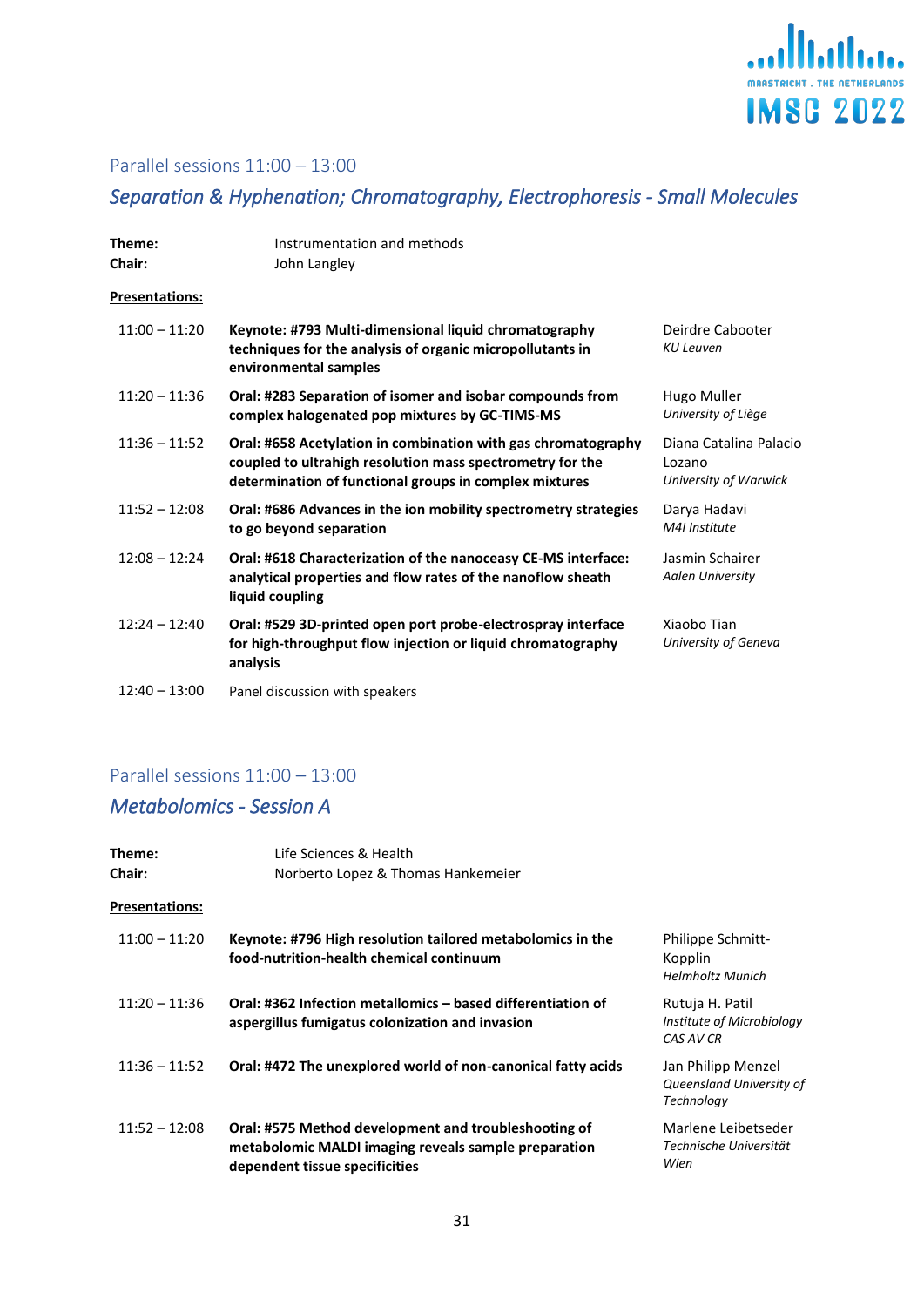

| $12:08 - 12:24$ | Oral: #410 Building multidimensional in-house metabolomics<br>libraries for untargeted metabolomics with open-source tools                                | Katy<br>Silva<br>Unive |
|-----------------|-----------------------------------------------------------------------------------------------------------------------------------------------------------|------------------------|
| $12:24 - 12:40$ | Oral: #599 Non-invasive monitoring of short-chain fatty acids in<br>exhaled breath using proton transfer reaction - time-of-flight -<br>mass spectrometry | Joris<br>Radb          |
| $12:40 - 13:00$ | Panel discussion with speakers                                                                                                                            |                        |

eny Manuela da Silva *University of Antwerp* Meurs *Radboud University*

## Parallel sessions 11:00 – 13:00

## <span id="page-31-0"></span>*Cross-omics, Data Integration and Bioinformatics for MS*

| Theme:<br><b>Chair:</b> | Life Sciences & Health<br>Justin van der Hooft & Alain van Gool                                                                      |                                                                                            |
|-------------------------|--------------------------------------------------------------------------------------------------------------------------------------|--------------------------------------------------------------------------------------------|
| <b>Presentations:</b>   |                                                                                                                                      |                                                                                            |
| $11:00 - 11:20$         | <b>Keynote: TITLE TO BE ANNOUNCED</b>                                                                                                | Chanchal Kumar<br>Grünenthal                                                               |
| $11:20 - 11:36$         | Oral: #107 A Cloud-scalable Software Suite for Large-Scale<br>Proteogenomics Data Analysis and Visualization.                        | Margaret Donovan<br>Seer                                                                   |
| $11:36 - 11:52$         | Oral: #369 Experimental reproducibility limits the correlation<br>between mRNA and protein abundances in tumour profiles             | Swathi Ramachandra<br>Upadhya<br>University College Dublin                                 |
| $11:52 - 12:08$         | Oral: #443 Revealing the molecular universe of the human<br>kidney with MALDI-MSI: from spatial metabolomics to spatial<br>glycomics | Christopher Anderton<br><b>Pacific Northwest</b><br><b>National Laboratory</b>             |
| $12:08 - 12:24$         | Oral: #573 Multi-omics investigation of amino acid dynamics in<br>autophagy                                                          | Kathrin Thedieck<br>University of Groningen,<br>Carl von Ossietzky<br>University Oldenburg |
| $12:24 - 12:40$         | Oral: #631 Simultaneous proteo-metabolomics reveals<br>metabolic shifts in an vitro model of tuberous sclerosis complex<br>(TSC)     | Alienke van Pijkeren<br>University of Innsbruck                                            |
| $12:40 - 13:00$         | Panel discussion with speakers                                                                                                       |                                                                                            |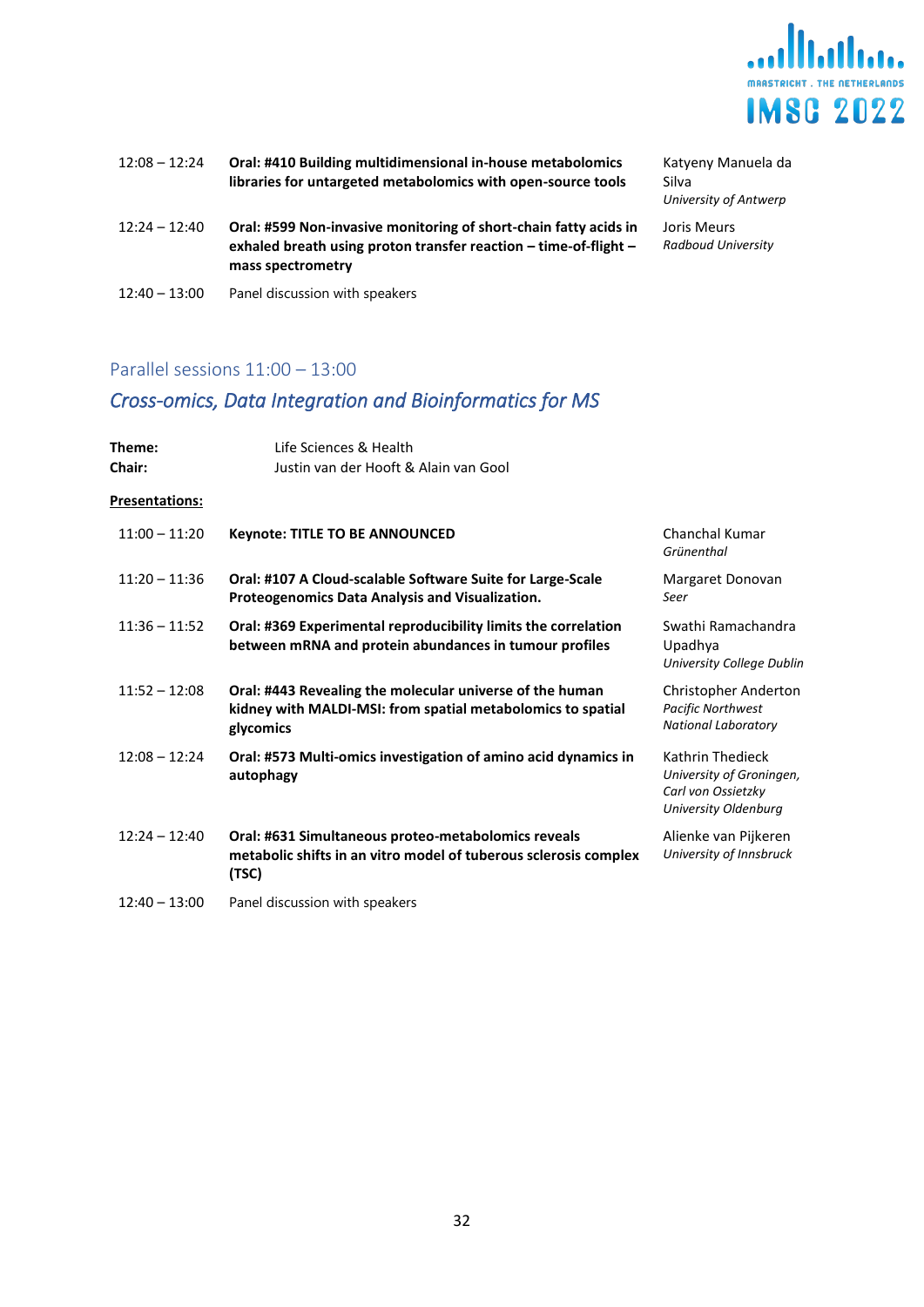

#### Parallel sessions 11:00 – 13:00

## <span id="page-32-0"></span>*Biosimilars, Biobetters & Glycoengineering*

| Theme:<br><b>Chair:</b> | Food and (Bio)Pharma<br>David Falck & Wendy Sandoval                                                                                                 |                                                                                  |
|-------------------------|------------------------------------------------------------------------------------------------------------------------------------------------------|----------------------------------------------------------------------------------|
| Presentations:          |                                                                                                                                                      |                                                                                  |
| $11:00 - 11:20$         | Keynote: #811 Characterization and monitoring of bispecific<br>antibody variants by native mass spectrometry                                         | Markus Haberger<br>Roche Diagnostics GmbH                                        |
| $11:20 - 11:36$         | Oral: #111 Disclosing the quantitative potential of middle-up<br>HILIC-MS for the N-glycan profiling of therapeutic monoclonal<br>antibodies         | Valentina D'Atri<br>Université de Genève                                         |
| $11:36 - 11:52$         | Oral: #253 Mass Spectrometry-Based De Novo Sequencing of<br>Antibodies Using Multiple Proteases and a Dual Fragmentation<br><b>Scheme</b>            | Joost Snijder<br><b>Utrecht University</b>                                       |
| $11:52 - 12:08$         | Oral: #677 At-line monitoring and quantification of monoclonal<br>antibody products during bioprocesses using HPLC-MS                                | Katharina Böttinger<br>Paris Lodron University of<br>Salzburg                    |
| $12:08 - 12:24$         | Oral: #109 Standardized Graphitic Carbon Chromatography<br>Hyphenated to Tandem MS/MS used for Isomer Specific N-<br><b>Glycomics</b>                | Johannes Helm<br>University of Natural<br>Resources and Life<br>Sciences, Vienna |
| $12:24 - 12:40$         | Oral: #492 Structural characterization of antibody-drug<br>conjugates using hydrogen/deuterium exchange and limited<br>proteolysis-mass spectrometry | Liana Tsiatsiani<br>Byondis B.V.                                                 |
| $12:40 - 13:00$         | Panel discussion with speakers                                                                                                                       |                                                                                  |



#### <span id="page-32-1"></span>Parallel sessions 15:30 – 17:30

## <span id="page-32-2"></span>*Homeland Security, Explosives and Environmental Monitoring*

| Theme:        | Mass spectrometry across disciplines |
|---------------|--------------------------------------|
| <b>Chair:</b> | Jimmie Oxley                         |

#### **Presentations:**

15:30 – 15:50 **Keynote: #701 Determination of per- and polyfluoroalkyl substances (PFAS) and polyfluoroalkyl phosphate esters (PAPs) in food packaging materials by LC-MS**

Jacob de Boer *Vrije Universiteit Amsterdam*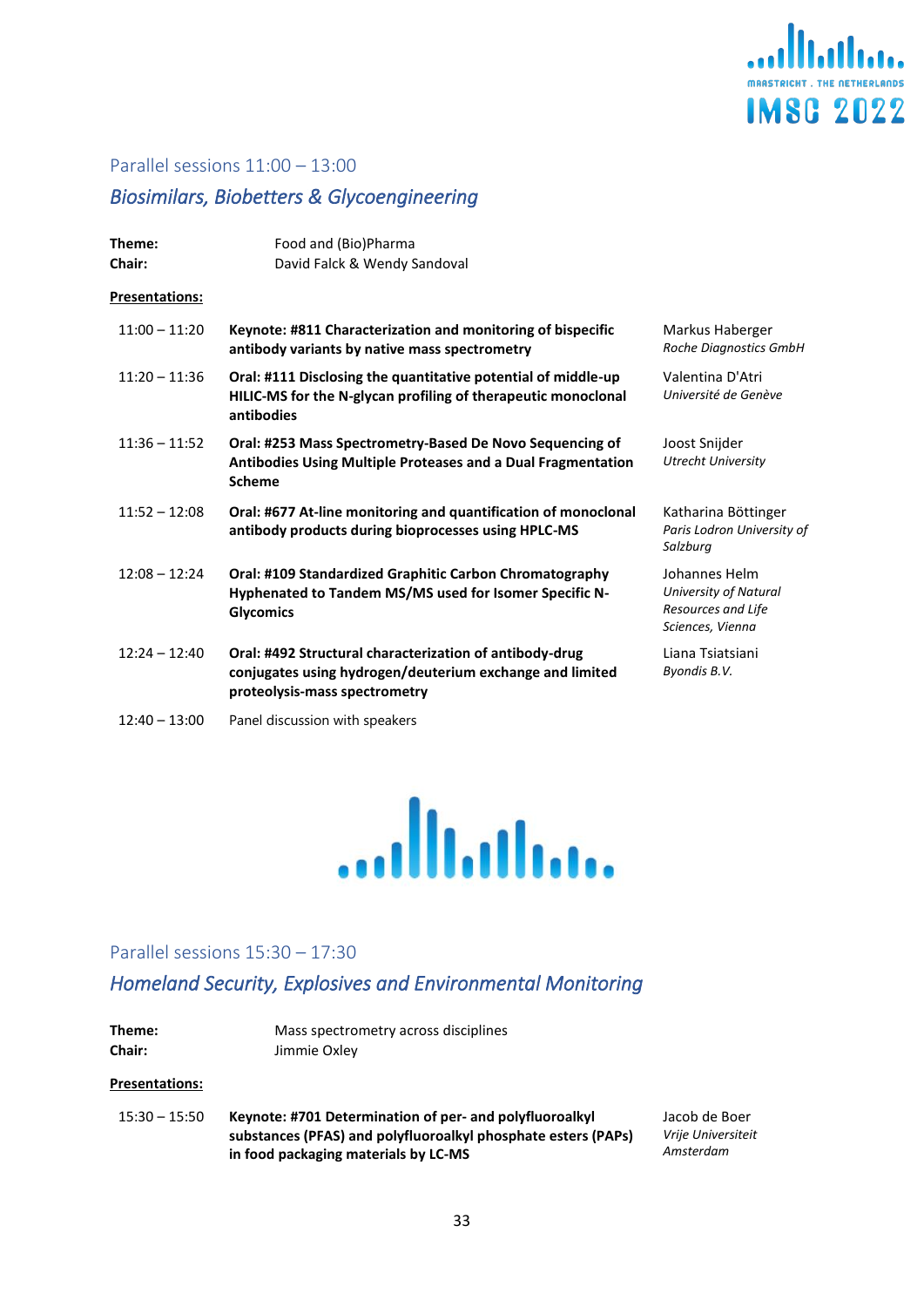

| $15:50 - 16:06$ | Oral: #129 Toxicity predictions of unidentified chemicals in<br>water by nontarget LC/HRMS                                                                                                                          | Pilleriin Peets<br>Stockholm University                           |
|-----------------|---------------------------------------------------------------------------------------------------------------------------------------------------------------------------------------------------------------------|-------------------------------------------------------------------|
| $16:06 - 16:22$ | Oral: #604 Two-dimensional ultraviolet photodissociation mass<br>spectrometry for the data-independent analysis of singly-<br>charged agrochemicals and their metabolites in environmentally<br>related matrices    | Bryan Marzullo<br>University of Warwick                           |
| $16:22 - 16:38$ | Oral: #621 Does sea-dumped chemical weapons pose a risk to<br>Marine ecosystem?                                                                                                                                     | Paula Vanninen<br><b>VERIFIN, University of</b><br>Helsinki       |
| $16:38 - 16:54$ | Oral: #390 Ambient Ionization Techniques for the High-<br>Throughput and Low-Cost Screening and Characterization of<br>PFAS.                                                                                        | Patrick Fedick<br>Naval Air Warfare<br>Center Weapons<br>Division |
| $16:54 - 17:10$ | Oral: #737 Collision Cross Section (CCS) value as an additional<br>identification point for chemical characterization: Development<br>of a LC-ESI-TIMS-QTOFMS database for environmental<br>(bio)monitoring studies | <b>Bob Galvin</b><br><b>Bruker Daltonik GmbH &amp;</b><br>Co.     |
| $17:10 - 17:30$ | Panel discussion with speakers                                                                                                                                                                                      |                                                                   |

## <span id="page-33-0"></span>*Beyond Mass Spectrometry: Making MS obsolete….*

| Theme:<br><b>Chair:</b> | Instrumentation and methods<br>Albert Heck                                                                                                                           |                                                                                                           |
|-------------------------|----------------------------------------------------------------------------------------------------------------------------------------------------------------------|-----------------------------------------------------------------------------------------------------------|
| <b>Presentations:</b>   |                                                                                                                                                                      |                                                                                                           |
| $15:30 - 15:50$         | Keynote: #773 The emerging landscape of single-molecule<br>protein sequencing technologies                                                                           | Chirlmin Joo<br>Delft University of<br>Technology                                                         |
| $15:50 - 16:06$         | Oral: #354 Novel nano-electro-mechanical resonator MS system<br>design                                                                                               | Christophe Masselon<br><b>CEA</b>                                                                         |
| $16:06 - 16:22$         | Oral: #142 Single Particle Mass Measurements for Weighing<br>Viral Gene Delivery Particles and Monitoring SARS-CoV-2 /<br><b>Antibody Interactions</b>               | Victor Yin<br>Universiteit Utrecht                                                                        |
| $16:22 - 16:38$         | Oral: #227 External injection of trapped ions into a<br>hemispherical electrostatic sector analyzer for Charge Detection<br>Mass Spectrometry $-$ a simulation study | John Hoves<br><b>TrueMass</b>                                                                             |
| $16:38 - 16:54$         | Oral: #230 Direct single molecule imaging on a modified Q<br><b>Exactive UHMR with electron holography capability</b>                                                | Albert Konijnenberg<br>Thermo Fisher Scientific                                                           |
| $16:54 - 17:10$         | Oral: #271 Nano-electro-mechanical sensor mass spectrometry<br>for viral particles characterization.                                                                 | Vaitson Çumaku<br>Commissariat à l'Energie<br>Atomique et aux<br><b>Energies Alternatives</b><br>Grenoble |
| $17:10 - 17:30$         | Panel discussion with speakers                                                                                                                                       |                                                                                                           |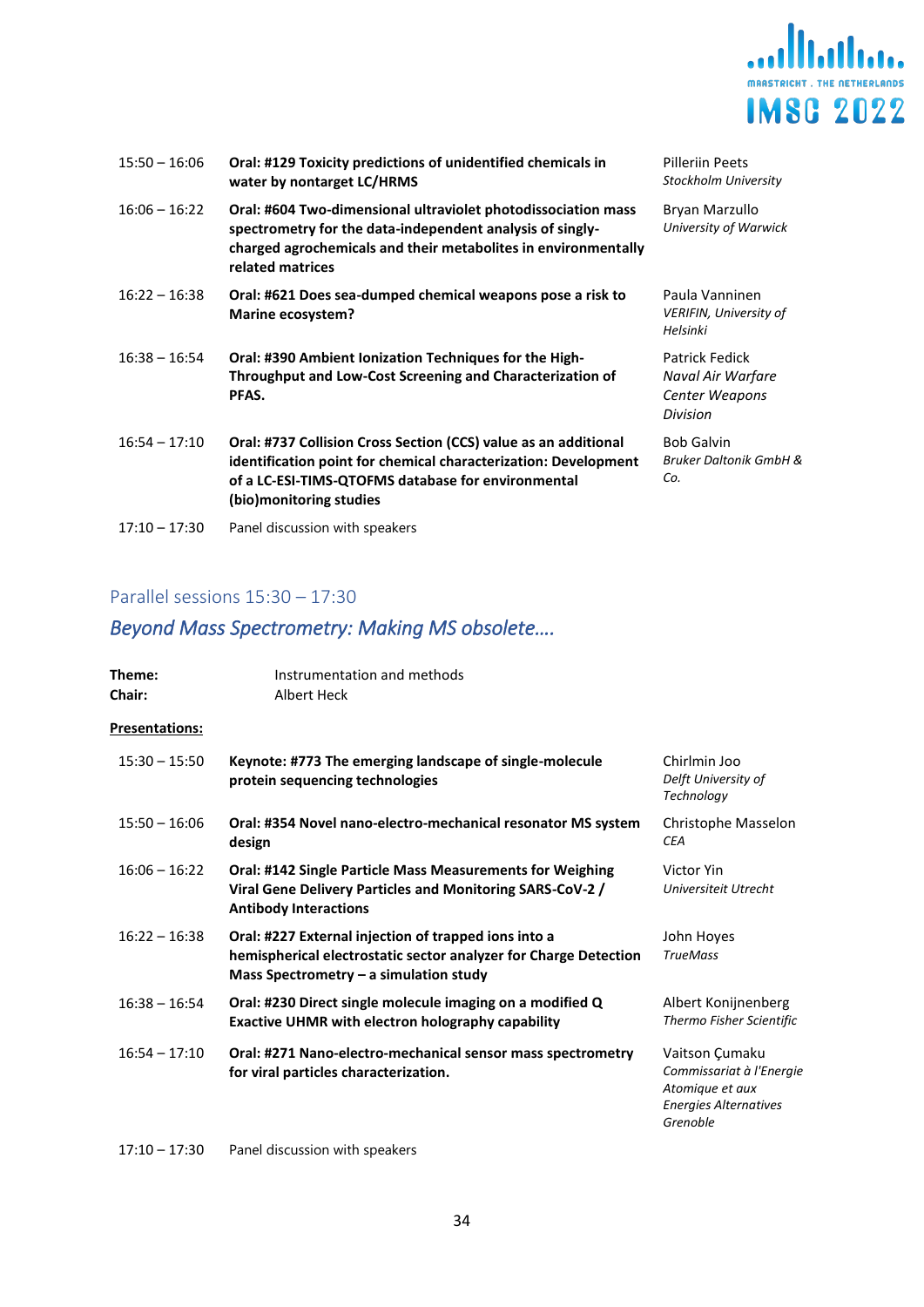

## <span id="page-34-0"></span>*Proteomics: Protein -Protein Interaction*

| Theme:<br>Chair:      | Life Sciences & Health<br>Anne-Claude Gingras & Devin Schweppe                                                                                                             |                                                        |
|-----------------------|----------------------------------------------------------------------------------------------------------------------------------------------------------------------------|--------------------------------------------------------|
| <b>Presentations:</b> |                                                                                                                                                                            |                                                        |
| $15:30 - 15:50$       | Keynote: #783 BioPlex: Current Status and Future Prospects for<br>AP-MS Mapping of the Human Interactome                                                                   | <b>Edward Huttlin</b><br><b>Harvard Medical School</b> |
| $15:50 - 16:06$       | Oral: #256 High-throughput mass spectrometry methodology to<br>fish peptide toxins from crude venoms by affinity capture on cell<br>membrane receptors                     | Lou Freuville<br>University of Liège                   |
| $16:06 - 16:22$       | Oral: #380 Weighting the sweet glue of antibody-receptor<br>interactions: structural and functional glycoprotein<br>characterization by hyphenated MS techniques           | David Falck<br>Leiden University Medical<br>Center     |
| $16:22 - 16:38$       | Oral: #553 Laser-Free Flash Oxidation (Fox) Hydroxyl Radical<br>Protein Footprinting System Accurately Maps the Paratope and<br>Epitope of $TNF\alpha$ Bound to Adalimumab | <b>Emily Chea</b><br>GenNext Technologies              |
| $16:38 - 16:54$       | Oral: #60 Native Top-Down Mass Spectrometry with Collision-<br>and Electron-Based Dissociation Yields Higher Order Structure<br><b>Information for Protein Complexes</b>   | Joseph Loo<br>University of California<br>Los Angeles  |
| $16:54 - 17:10$       | Oral: #464 Single-particle mass analysis applied to<br>antibody-antigen complexes, intact ribosomes and viruses using<br>Orbitrap-based charge detection mass spectrometry | Szu-Hsueh Lai<br><b>Utrecht University</b>             |
| $17:10 - 17:30$       | Panel discussion with speakers                                                                                                                                             |                                                        |

## Parallel sessions 15:30 – 17:30

## <span id="page-34-1"></span>*Young MS Scientists - Session B*

| Theme:<br><b>Chair:</b> | Young MS Scientists<br>Ian Anthony & Kelly Stecker                                                                      |                                                                                          |
|-------------------------|-------------------------------------------------------------------------------------------------------------------------|------------------------------------------------------------------------------------------|
| Presentations:          |                                                                                                                         |                                                                                          |
| $11:00 - 11:20$         | Keynote: #764 Deciphering O-glycoprotease substrate<br>preferences with O-Pair Search                                   | Nicholas Riley<br><b>Stanford University</b>                                             |
| $11:20 - 11:36$         | Oral: #61 In vivo monitoring of flavor release using PTR-MS:<br>Effect of oral processing behavior and food composition | Karina Gonzalez<br>Estanol<br><b>Fondazione Edmund</b><br>Mach, Wageningen<br>University |
| $11:36 - 11:52$         | Oral: #279 High-mass MALDI-MS quantitatively analysis of<br>noncovalent interactions of membrane                        | Na Wu<br>ETH Zürich                                                                      |
| $11:52 - 12:08$         | Oral: #375 Metabolic investigation of inflammation and<br>oxidative stress to facilitate COVID-19 disease prediction    | Lieke Lamont<br>Leiden University                                                        |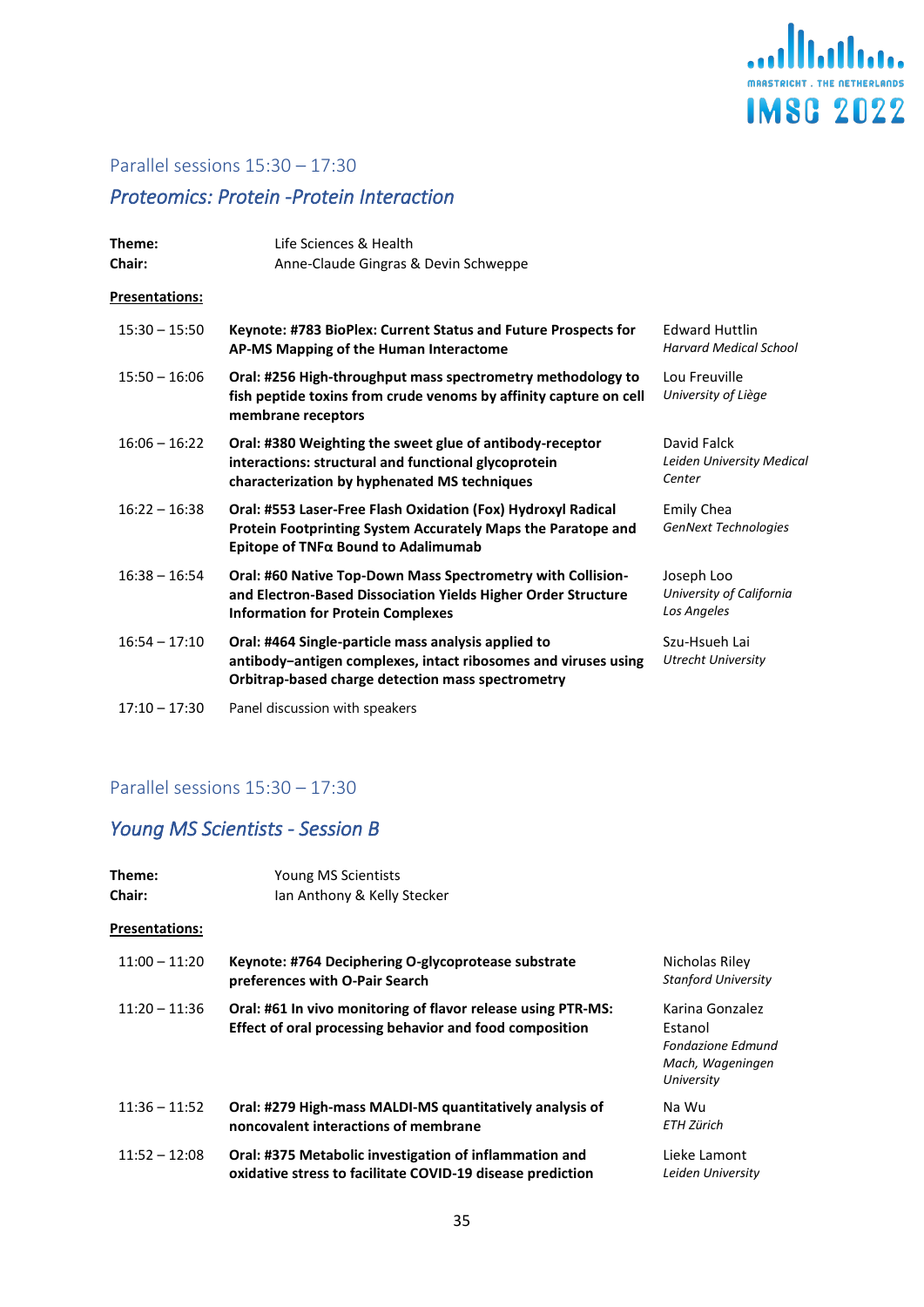

| $12:08 - 12:24$ | <b>Oral: #499 Towards Single Cell Glycomics</b>                                                                                                                            | Guinevere Lageveen-<br>Kammeijer<br>Leiden University Medical<br>Center |
|-----------------|----------------------------------------------------------------------------------------------------------------------------------------------------------------------------|-------------------------------------------------------------------------|
| $12:24 - 12:40$ | Oral: #339 Opening new horizons in lipidomics - ultra high-mass<br>resolution mass spectrometry imaging with an orbitrap coupled<br>to an external data acquisition system | Andrej Grgic<br><b>Maastricht University</b>                            |
| $12:40 - 13:00$ | Panel discussion with speakers                                                                                                                                             |                                                                         |

## <span id="page-35-0"></span>*MS in Structural biology - Native MS, HDX-MS - Session B*

| Theme:        | Life Sciences & Health |
|---------------|------------------------|
| <b>Chair:</b> | Lisa Jones             |

#### **Presentations:**

| $15:30 - 15:46$ | Oral: #186 Cyclic ion mobility – mass spectrometry and electron<br>capture dissociation probe dimerization of aggregation-prone<br><b>IAPP</b>                      | Aisha Ben-Younis<br>University College London                               |
|-----------------|---------------------------------------------------------------------------------------------------------------------------------------------------------------------|-----------------------------------------------------------------------------|
| $15:46 - 16:02$ | Oral: #346 The dynamics of SARS-CoV-2 nsp7-11 polyprotein<br>processing and complex formation                                                                       | Kira Schamoni-Kast<br>Leibniz Institute for<br><b>Experimental Virology</b> |
| $16:02 - 16:18$ | Oral: #167 Know Your Target: Characterizing Snake Venom<br><b>Protein Components by Native Mass Spectrometry</b>                                                    | Irina Oganesyan<br>ETH Zürich                                               |
| $16:18 - 16:34$ | Oral: #328 Binding of a Potent SARS-CoV-2 Peptide Inhibitor<br>Revealed by Integrated Hydrogen-Deuterium Exchange Mass<br>Spectrometry and Cryo Electron Microscopy | Nadia Mokiem<br>Universiteit Utrecht                                        |
| $16:34 - 16:50$ | Oral: #582 Structural mass spectrometry reveals insights into<br>DNA triplex assemblies for antigene technologies                                                   | Tara Pukala<br>University of Adelaide                                       |
| $16:50 - 17:06$ | Oral: #484 Cryo-EM samples of gas-phase purified protein<br>assemblies from native electrospray ion-beam deposition                                                 | <b>Tim Esser</b><br>University of Oxford                                    |
| $17:06 - 17:30$ | Panel discussion with speakers                                                                                                                                      |                                                                             |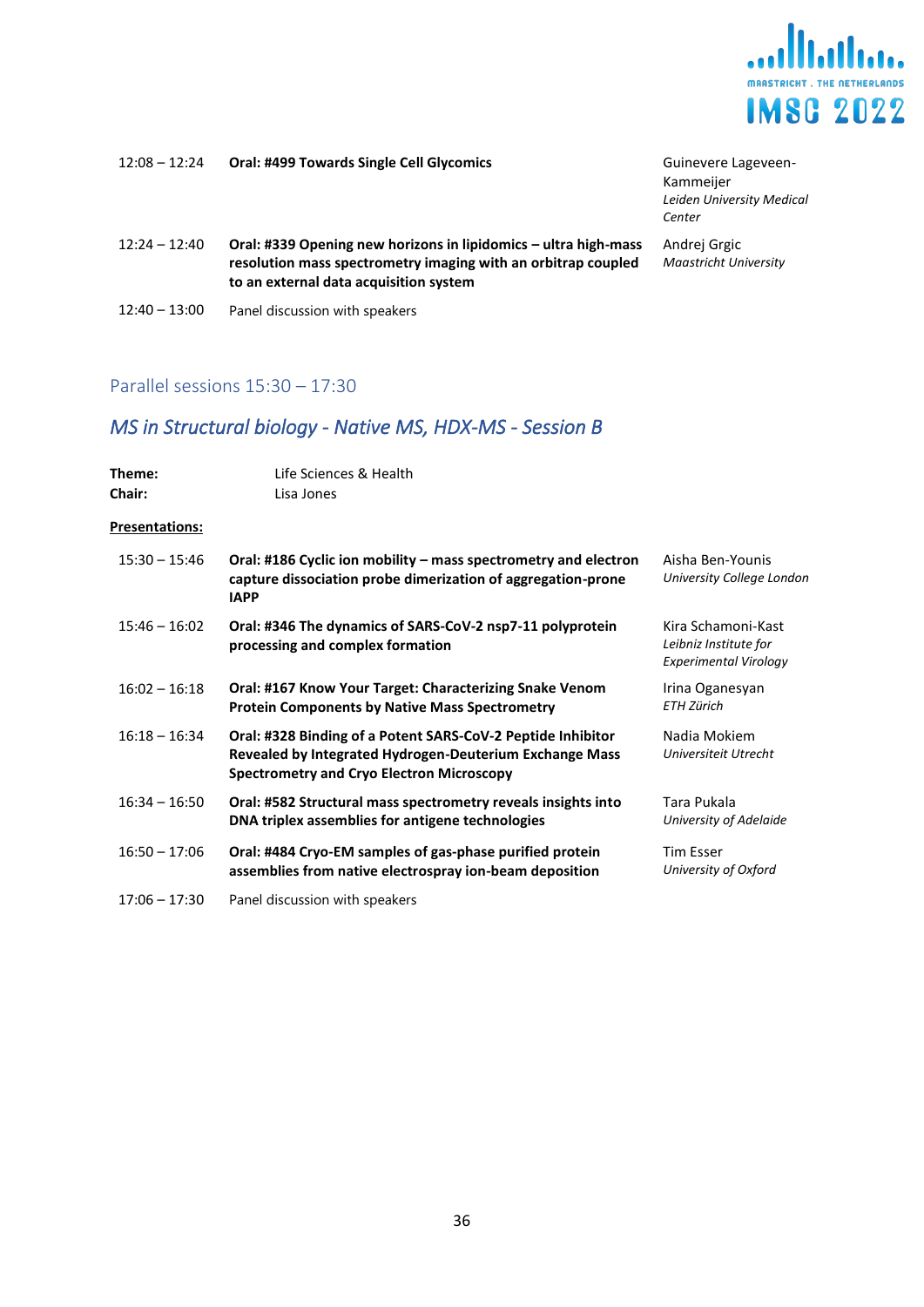

# <span id="page-36-0"></span>Friday 2 September 2022

- 08:30 10:30 Parallel sessions (morning)
- 10:30 11:00 Coffee break
- 11:00 13:00 Parallel sessions
- 13:00 14:00 Lunch break & Vendor shows
- 14:00 15:00 Plenary session

15:00 – 16:00 Closing ceremony 16:00 – 18:00 Closing reception

14:00 – 15:00 **Plenary talk: #847 Air quality from space: indicator of human activity**

Prof. Pieternel Levelt *TU Delft*

....Illi.illi...

#### <span id="page-36-1"></span>Parallel sessions 08:30 – 10:30

## <span id="page-36-2"></span>*Environmental MS: Earth and Space MS*

| Theme:<br>Chair:      | Mass spectrometry across disciplines<br>Jos Oomens                                                                                                                                                                 |                                                                        |
|-----------------------|--------------------------------------------------------------------------------------------------------------------------------------------------------------------------------------------------------------------|------------------------------------------------------------------------|
| <b>Presentations:</b> |                                                                                                                                                                                                                    |                                                                        |
| $08:30 - 08:50$       | Keynote: #748 Mass spectrometry and astropahs                                                                                                                                                                      | Christine Joblin<br>Université Toulouse                                |
| $08:50 - 09:06$       | Oral: #668 The application of MALDI mass spectrometry imaging<br>in the evaluation of pathogenesis of Agrobacterium tumefaciens<br>in cultivated dicotyledons                                                      | Katarzyna Suśniak<br>Maria Curie Sklodowska<br>University              |
| $09:06 - 09:22$       | Oral: #637 Structure-aided profiling of natural organic matter by<br><b>FTICR MS</b>                                                                                                                               | Alexander Zherebker<br>Skolkovo institute of<br>science and technology |
| $09:22 - 09:38$       | Oral: #673 Development and validation of a pyrolysis - gas<br>chromatography - high resolution mass spectrometry method<br>for the determination of nano- and microplastics in river water<br>and sediment samples | Eva de Rijke<br>University of Amsterdam                                |
| $09:38 - 09:54$       | Oral: #220 Double throw, qualitative and semi-quantitative<br>PFAS detection using DART-MS                                                                                                                         | Jan Jordens<br><b>VITO</b>                                             |
| $09:54 - 10:10$       | Oral: #257 Rapid cyanobacteria species identification with high<br>sensitivity using native mass spectrometry                                                                                                      | Jaspreet Sound<br>University of Birmingham                             |
| $10:10 - 10:30$       | Panel discussion with speakers                                                                                                                                                                                     |                                                                        |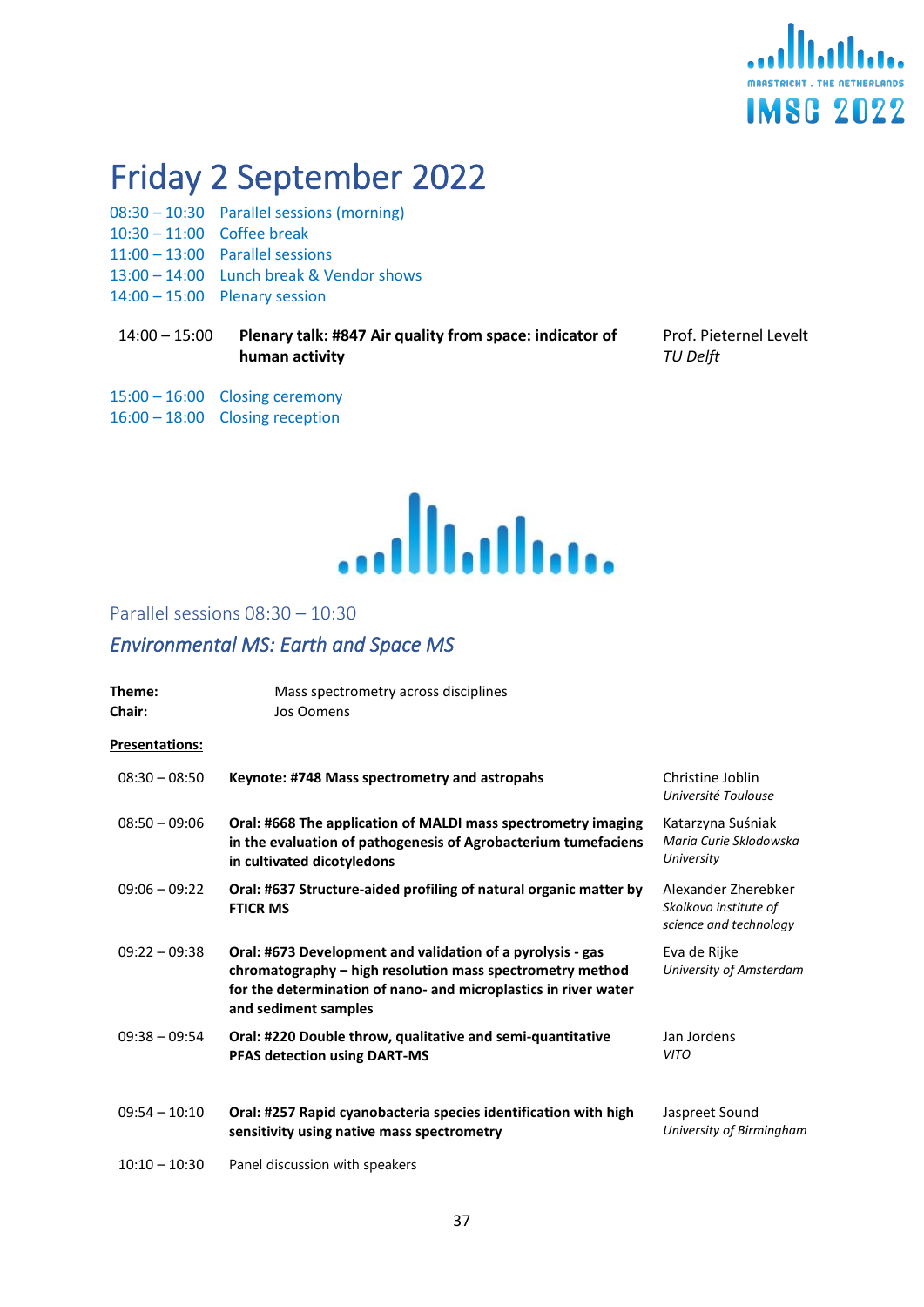

## Parallel sessions 08:30 – 10:30

## <span id="page-37-0"></span>*Miniaturization, Lab-on-a-chip, In Situ Applications*

| Theme:<br>Chair:      | Instrumentation and methods<br>Sarfaraz Syed                                                                                                                            |                                                                      |
|-----------------------|-------------------------------------------------------------------------------------------------------------------------------------------------------------------------|----------------------------------------------------------------------|
| <b>Presentations:</b> |                                                                                                                                                                         |                                                                      |
| $08:30 - 08:50$       | Keynote: #808 Reactions of nanoparticles                                                                                                                                | Thalappil Pradeep<br>Indian Institute of<br><b>Technology Madras</b> |
| $08:50 - 09:06$       | Oral: #82 Food impact assessment of exhaled breath volatile<br>organic compounds using a portable membrane inlet mass<br>spectrometer                                   | Milena Jakšić<br>BioSense Institute,<br>University of Novi Sad       |
| $09:06 - 09:22$       | Oral: #189 Aptapaper - an Aptamer-Functionalized Glass Fiber<br>Paper Platform for Rapid Upconcentration and Detection of<br><b>Small Molecules</b>                     | Sandra Martínez-<br>Jarquín<br><b>ETH Zürich</b>                     |
| $09:22 - 09:38$       | Oral: #675 3-dimensional tissue sampling in the nanoliter-voxel<br>scale by nanosecond-IR-laser ablation for analysis of<br>proteoforms with top-down mass spectrometry | Hartmut Schlüter<br>University of Hamburg                            |
| $09:38 - 09:54$       | Oral: #24 Detection of metabolic changes in HFD-ApoE-/- model<br>by SP6 peptide using MRMS                                                                              | <b>Matthias Witt</b><br><b>Bruker Daltonics GmbH &amp;</b><br>Co.    |
| $09:54 - 10:10$       | Oral: #59 Development of an automated continuous pullback<br>device for millisecond HDX-MS                                                                              | Cristina Lento<br><b>York University</b>                             |
| $10:10 - 10:30$       | Panel discussion with speakers                                                                                                                                          |                                                                      |

## Parallel sessions 08:30 – 10:30

## <span id="page-37-1"></span>*Proteomics: Post-Translational Modifications and their Cross-talk*

| Theme:<br><b>Chair:</b> | Life Sciences & Health<br>Michiel Vermeulen & Jesper Olsen                                                                                                               |                                               |
|-------------------------|--------------------------------------------------------------------------------------------------------------------------------------------------------------------------|-----------------------------------------------|
| <b>Presentations:</b>   |                                                                                                                                                                          |                                               |
| $08:30 - 08:50$         | Keynote: #799 Kinase signalling circuits in health and disease                                                                                                           | Pedro Beltrao<br>ETH Zürich                   |
| $08:50 - 09:06$         | Oral: #457 Unraveling T cell - tumor cell communication using<br>hybrid quantitative MS                                                                                  | Kelly Stecker<br><b>Utrecht University</b>    |
| $09:06 - 09:22$         | Oral: #554 Combined metabolic and chemical (cometchem)<br>labelling using stable isotopes to reveal site-specific histone<br>acetylation/deacetylation rates by LC-MS/MS | Marcel Kwiatkowski<br>University of Innsbruck |
| $09:22 - 09:38$         | Oral: #386 Optimization of Suspension Trapping (S-Trap)<br><b>Methods for Phosphoproteomics</b>                                                                          | Fujia Wang<br><b>Utrecht University</b>       |
|                         |                                                                                                                                                                          |                                               |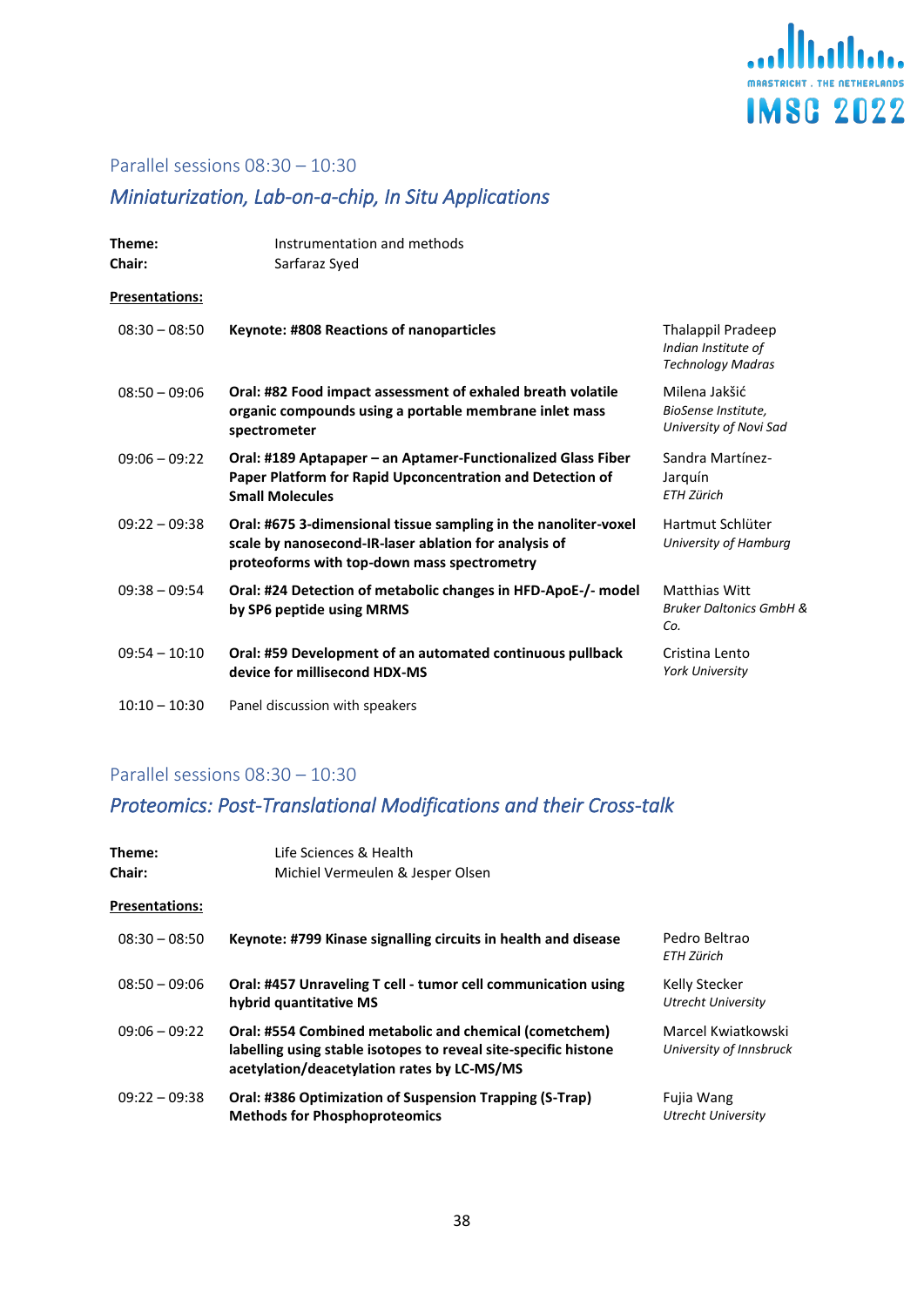

| $09:38 - 09:54$ | Oral: #476 Isobaric labeling mass spectrometry to monitor<br>ubiquitination dynamics upon proteasome modulation by small<br>molecule inhibitors | Jeroen Demmers<br>Erasmus MC          |
|-----------------|-------------------------------------------------------------------------------------------------------------------------------------------------|---------------------------------------|
| $09:54 - 10:10$ | Oral: #267 Unlocking the role of tubulin polyglutamylation<br>enzymes involved in neurodegeneration with top-down<br>proteomics                 | Megan Gant<br><b>Institut Pasteur</b> |
| $10:10 - 10:30$ | Panel discussion with speakers                                                                                                                  |                                       |

## Parallel sessions 08:30 – 10:30

## <span id="page-38-0"></span>*High Resolution Mass Spectrometry - Session B*

| Theme:<br>Chair:      | Instrumentation and methods<br>Julia Chamot-Rooke                                                                                                      |                                                     |
|-----------------------|--------------------------------------------------------------------------------------------------------------------------------------------------------|-----------------------------------------------------|
| <b>Presentations:</b> |                                                                                                                                                        |                                                     |
| $08:30 - 08:46$       | Oral: #566 Characterization and quantification of lipid<br>nanoparticle components and their degradants in vivo using an<br><b>LC-HRAM MS platform</b> | Siegrun Mohring<br>Thermo Fisher Scientific<br>GmbH |
| $08:46 - 09:02$       | Oral: #718 Fine Structural Elucidation of Phospholipids with<br><b>Practical Electron-Based Fragmentation on Q-TOF Instruments</b>                     | Hania Khouri<br><b>Agilent Technologies</b>         |
| $09:02 - 09:18$       | Oral: #640 ESI and MALDI FTICR MS analysis of skin-relevant<br>lipids after exposure to long wavelength UV radiation                                   | Samuele Zoratto<br>TU Wien                          |
| $09:18 - 09:34$       | Oral: #579 High-Depth Multiplexed Drug Profiling with a<br><b>Modified Tribrid Mass Spectrometer</b>                                                   | Steven Shuken<br><b>Harvard Medical School</b>      |
| $09:34 - 09:50$       | Oral: #561 Charge state separation mass spectrometry on TOF<br>platform for top-down analysis                                                          | Pavel Ryumin<br><b>SCIEX</b>                        |
| $09:50 - 10:06$       | Oral: #569 Assessing key attributes of adeno-associated viral<br>proteins using HPLC-FLD-intact accurate mass analysis                                 | Julia Kraegenbring<br>Thermo Fisher Scientific      |
| $10:06 - 10:30$       | Panel discussion with speakers                                                                                                                         |                                                     |

#### Parallel sessions 08:30 – 10:30

## <span id="page-38-1"></span>*Metabolomics - Session B*

| Theme:<br>Chair:      | Life Sciences & Health<br>Esther Zaal                                                                                      |
|-----------------------|----------------------------------------------------------------------------------------------------------------------------|
| <b>Presentations:</b> |                                                                                                                            |
| $08:30 - 08:46$       | Oral: #128 Monitoring gut microbiota activity by secondary<br>electrospray ionization-high resolution mass spectrometry    |
| $08:46 - 09:02$       | Oral: #270 Developing and Applying a Separated Pooled Quality<br><b>Control Strategy to Untargeted LC-MS/MS Exposomics</b> |

Jiayi Lan *ETH Zürich*

Gianfranco Frigerio *University of Luxembourg*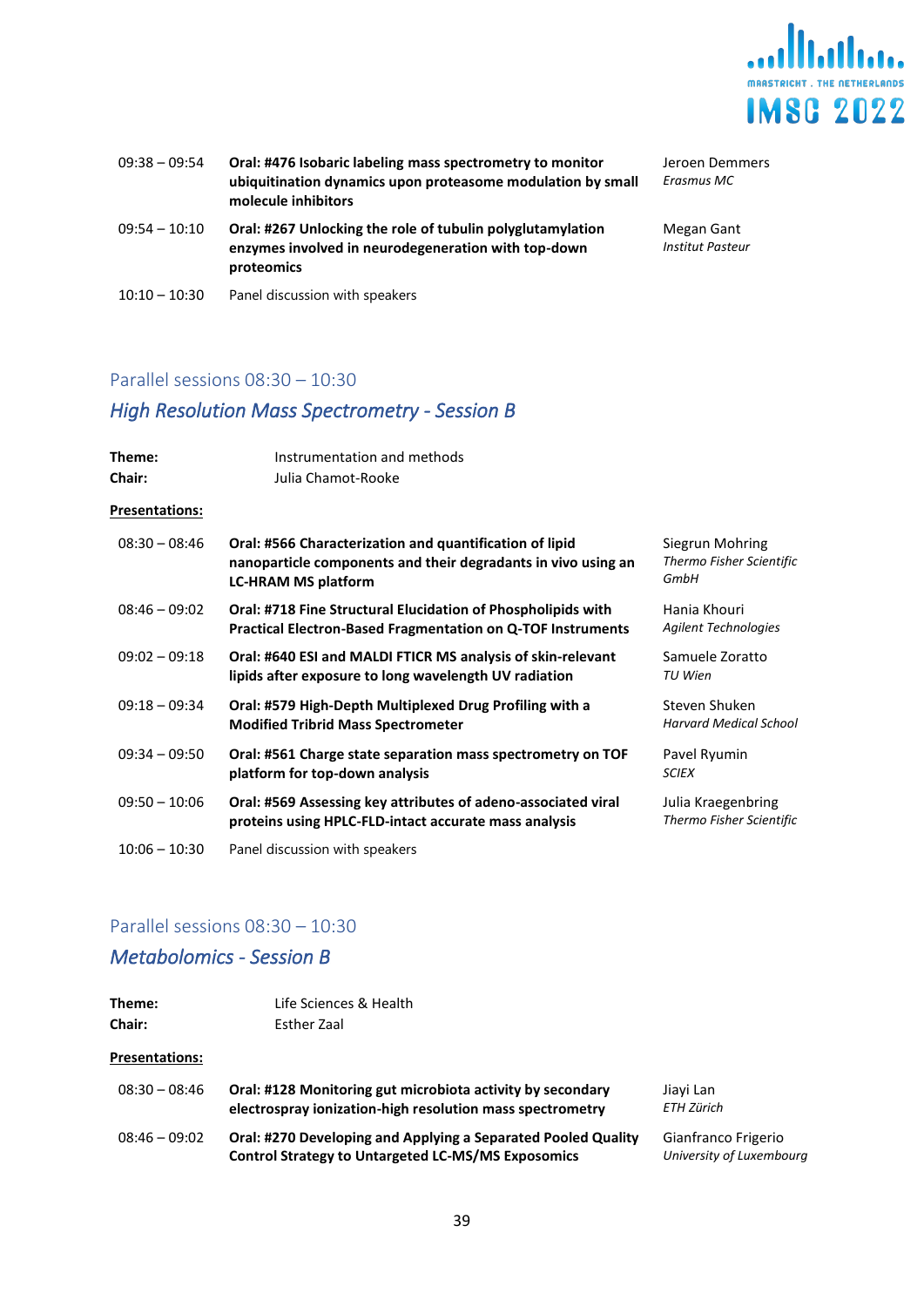

- 09:02 09:18 **Oral: #433 Chemical profiling of the human skin surface for malaria vector control using a non-invasive sorptive sampler with GCxGC-TOFMS and UPLC-IMS-HRMS** 09:18 – 09:34 **Oral: #647 Structural annotation of novel biomarkers for inborn errors of metabolism with infrared ion spectroscopy** 09:34 – 09:50 **Oral: #558 Collision Induced Dissociation and Ultraviolet Photodissociation for Qualitative and Quantitative LC-MS/MS analysis of Low Molecular Weight Compounds**
- 09:50 10:06 **Oral: #636 Systematic comparison of different derivatisation reagents for determination of multiple vitamin D3 metabolites using LC-MS/MS**
- 10:06 10:30 Panel discussion with speakers

Madelien Wooding *University of Pretoria*

Pieter Kooijman *Radboud University*

Romain Giraud *University of Geneva*

Anastasia Alexandridou *Humboldt-Universität zu Berlin*



#### <span id="page-39-0"></span>Parallel sessions 11:00 – 13:00

## <span id="page-39-1"></span>*Ambient Technologies (and their applications)*

| Theme:<br><b>Chair:</b> | Instrumentation and methods<br>Helen Cooper                                                                                                           |                                                                           |
|-------------------------|-------------------------------------------------------------------------------------------------------------------------------------------------------|---------------------------------------------------------------------------|
| <b>Presentations:</b>   |                                                                                                                                                       |                                                                           |
| $11:00 - 11:20$         | Keynote: #465 Nextgen IR-MALDESI mass spectrometry imaging:<br>a novel platform with diverse applications in human health and<br>disease              | David Muddiman<br><b>North Carolina State</b><br>University               |
| $11:20 - 11:36$         | Oral: #36 Immuno-enriched microsphere - magnetic blade spray<br>tandem mass spectrometry for domoic acid in mussels                                   | Ariadni Geballa-<br>Koukoula<br>Wageningen Food Safety<br>Research (WFSR) |
| $11:36 - 11:52$         | Oral: #101 High-Throughput Bioanalysis using Desorption<br><b>Electrospray Ionization Mass Spectrometry (DESI-MS)</b>                                 | Nicolas Morato<br><b>Purdue University</b>                                |
| $11:52 - 12:08$         | Oral: #143 Native in situ top-down identification and native<br>ambient mass spectrometry imaging of proteins and protein<br>complexes from rat brain | Emma Sisley<br>University of Birmingham                                   |
| $12:08 - 12:24$         | Oral: #511 Advances in sample analysis speed and clinical<br>diagnostics using liquid AP-MALDI MS                                                     | Rainer Cramer<br>University of Reading                                    |
| $12:24 - 12:40$         | Oral: #560 Direct real-time analysis of living cells using laser<br>desorption-rapid evaporative ionization mass spectrometry (LD-<br><b>REIMS)</b>   | Stefania Maneta-<br>Stavrakaki<br>Imperial College London                 |
| $12:40 - 13:00$         | Panel discussion with speakers                                                                                                                        |                                                                           |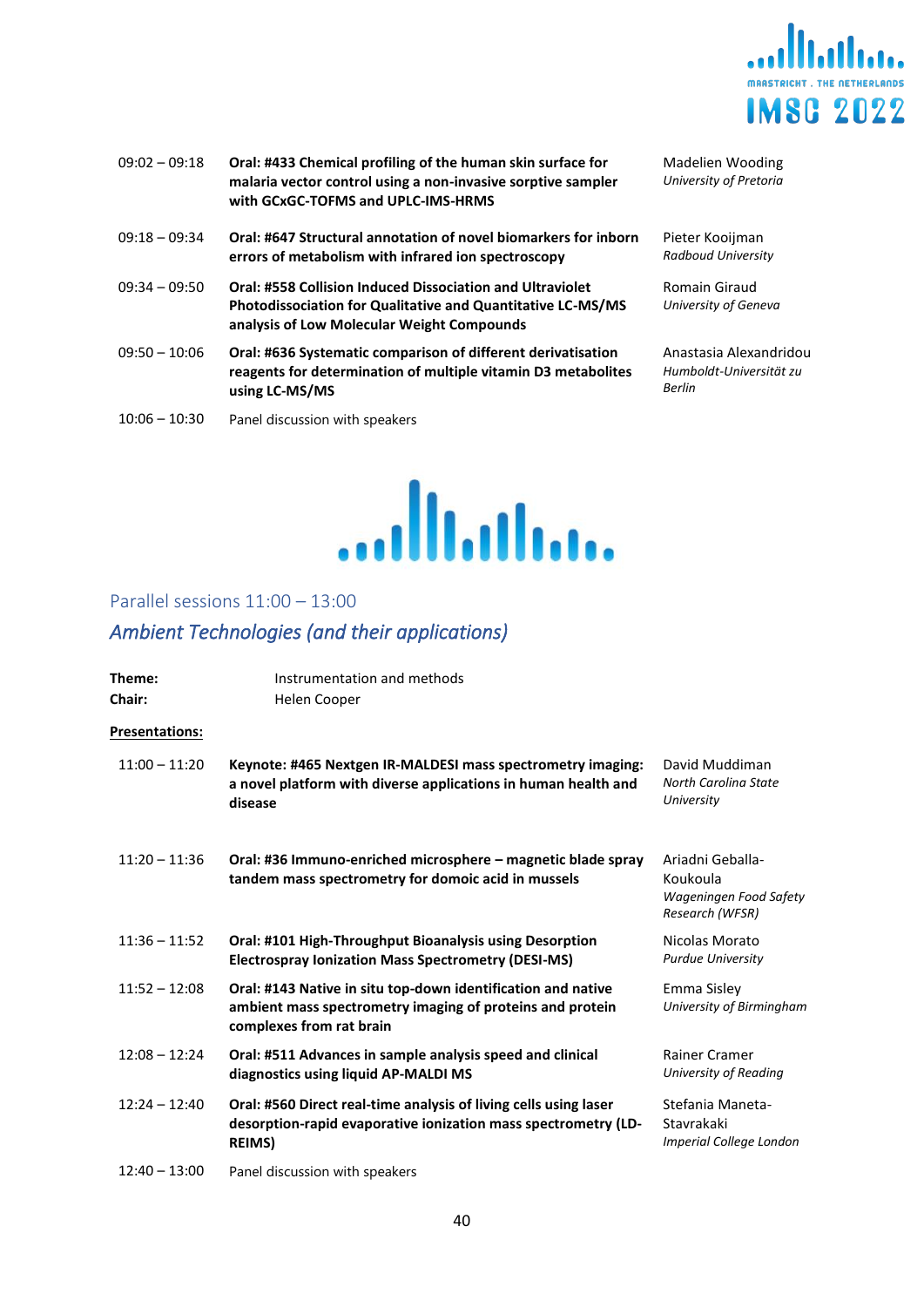

## Parallel sessions 11:00 – 13:00

## <span id="page-40-0"></span>*Imaging MS - applications in Life Science & Health - Session B*

| Theme:<br>Chair:      | Life Sciences & Health<br>Lieke Lamont & Suichi Shimma                                                                                                          |                                                                        |
|-----------------------|-----------------------------------------------------------------------------------------------------------------------------------------------------------------|------------------------------------------------------------------------|
| <b>Presentations:</b> |                                                                                                                                                                 |                                                                        |
| $11:00 - 11:20$       | Keynote: #800 Applications of high resolution mass<br>spectrometry imaging in pharmaceutical research and food<br>sciences                                      | Andreas Römpp<br>University of Bayreuth                                |
| $11:20 - 11:36$       | Oral: #313 Towards a new era in spatialomics: M3-imaging of<br>intact proteins and other biomolecules in tissues using mass<br>spectrometry                     | Mark Lim<br>AmberGen Incorporated                                      |
| $11:36 - 11:52$       | Oral: #393 Desi mass spectrometry imaging of lipids in advanced<br>human atherosclerotic plaque                                                                 | Nuria Slijkhuis<br><b>Erasmus Medical Center</b>                       |
| $11:52 - 12:08$       | Oral: #290 Quantitative Mass Spectrometry Imaging to Study<br>Lipid Metabolism in Parkinson's Disease Model                                                     | Michiel Vandenbosch<br><b>Maastricht University</b>                    |
| $12:08 - 12:24$       | Oral: #576 Combined O-glycanase and O-glycoprotease<br>approach for analysis of O-glycosylation in mucinous tumor<br>tissues by MALDI imaging mass spectrometry | <b>Richard Drake</b><br><b>Medical University of</b><br>South Carolina |
| $12:24 - 12:40$       | Oral: #697 Visualizing the interaction of the two fungi<br>Trichoderma atroviride and Botrytis cinerea with MALDI Imaging                                       | Stefan Kirnbauer<br>Technische Universität<br>Wien                     |
| $12:40 - 13:00$       | Panel discussion with speakers                                                                                                                                  |                                                                        |

## Parallel sessions 11:00 – 13:00

## <span id="page-40-1"></span>*Food, Nutrition & Agriculture*

| Theme:                | Food and (Bio)Pharma                                                                                                                                                         |                                                    |
|-----------------------|------------------------------------------------------------------------------------------------------------------------------------------------------------------------------|----------------------------------------------------|
| <b>Chair:</b>         | Maurien Oltshoorn & Arien Gerssen                                                                                                                                            |                                                    |
| <b>Presentations:</b> |                                                                                                                                                                              |                                                    |
| $11:00 - 11:20$       | Keynote: #755 Using mass spectrometry based techniques to<br>discover molecular target for flavor innovations in food                                                        | Corinna Dawid<br>Technical University of<br>Munich |
| $11:20 - 11:36$       | Oral: #549 Structural elucidation of photo-molecular heater<br>byproducts using infrared ion spectroscopy                                                                    | Matthias Vink<br>FELIX (Radboud<br>University)     |
| $11:36 - 11:52$       | Oral: #494 FOOD AUTHENTICATION: Mass Spectrometric<br><b>Strategies for Detecting Food Fraud in Routine Laboratories</b>                                                     | Marina Creydt<br>University of Hamburg             |
| $11:52 - 12:08$       | Oral: #432 Human exposure to extractables and leachables from<br>single-use plastic food contact materials: a disposable sorptive<br>sampler, UHPLC-IMS-HRMS and GC×GC-TOFMS | Madelien Wooding<br>University of Pretoria         |